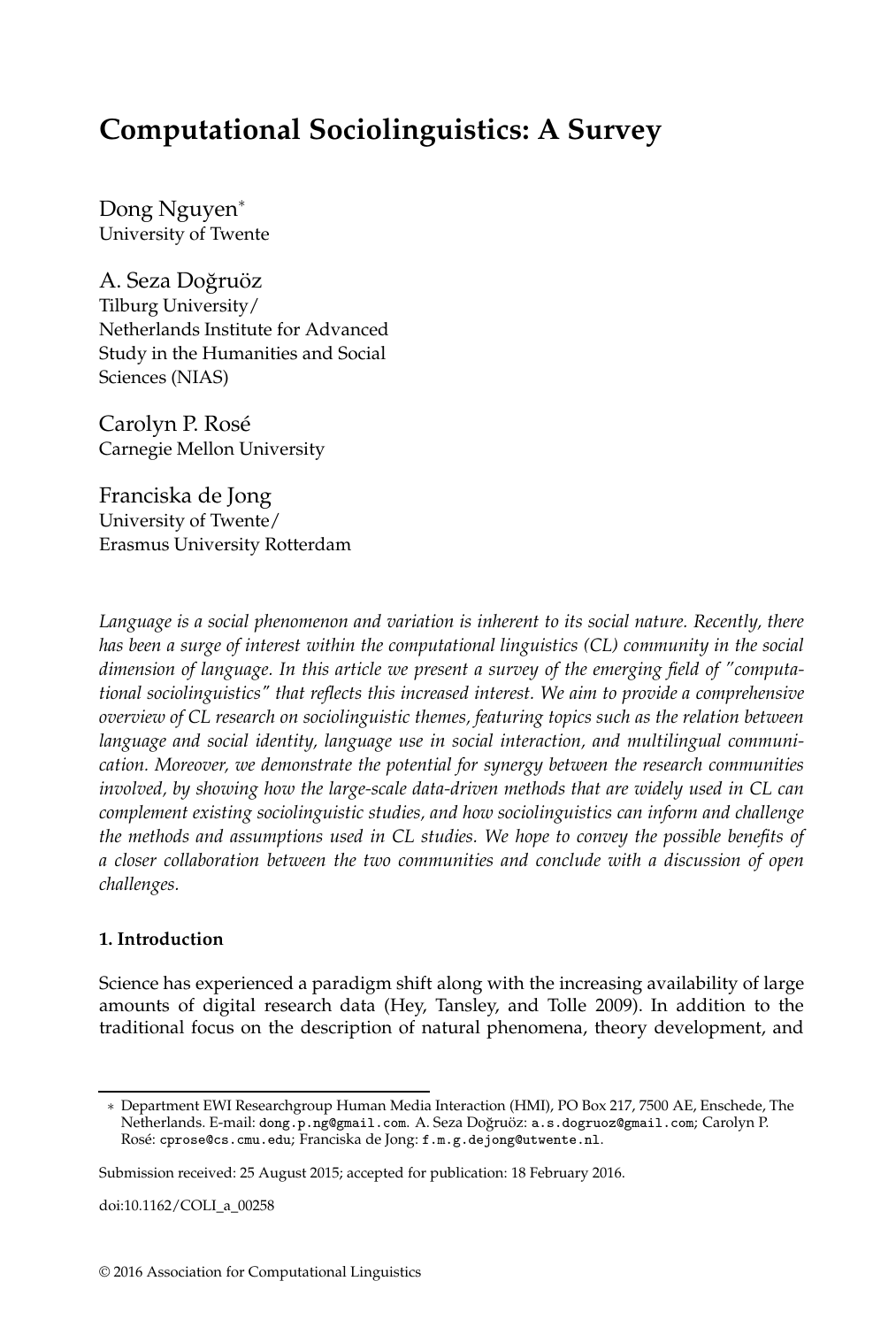computational science, data-driven exploration and discovery have become a dominant ingredient of many methodological frameworks. In line with these developments, the field of computational linguistics (CL) has also evolved.

Human communication occurs in both verbal and nonverbal form. Research on computational linguistics has primarily focused on capturing the informational dimension of language and the structure of verbal information transfer. In the words of Krishnan and Eisenstein (2015), computational linguistics has made great progress in modeling language's informational dimension, but with a few notable exceptions, computation has had little to contribute to our understanding of language's social dimension. The recent increase in interest of computational linguists to study language in social contexts is partly driven by the ever increasing availability of social media data. Data from social media platforms provide a strong incentive for innovation in the CL research agenda and the surge in relevant data opens up methodological possibilities for studying text as social data. Textual resources, like many other language resources, can be seen as a data type that is signaling all kinds of social phenomena. This is related to the fact that language is one of the instruments by which people construct their online identity and manage their social network. Of course, there are challenges as well. For example, social media language is more colloquial and contains more linguistic variation, such as the use of slang and dialects, than the language in data sets that have been commonly used in CL research (e.g., scientific articles, newswire text, and the *Wall Street Journal*) (Eisenstein 2013b). However, an even greater challenge is that the relation between social variables and language is typically fluid and tenuous, whereas the CL field commonly focuses on the level of literal meaning and language structure, which is more stable.

The tenuous connection between social variables and language arises because of the symbolic nature of the relation between them. With the language chosen a social identity is signaled, which may buy a speaker<sup>1</sup> something in terms of footing within a conversation; or, in other words, for speakers there is room for choice in how to use their linguistic repertoire in order to achieve social goals. This freedom of choice is often referred to as the **agency** of speakers and the linguistic symbols chosen can be thought of as a form of social currency. Speakers may thus make use of specific words or stylistic elements to represent themselves in a certain way. However, because of this agency, social variables cease to have an essential connection with language use. It may be the case, for example, that on average female speakers display certain characteristics in their language more frequently than their male counterparts. Nevertheless, in specific circumstances, females may choose to de-emphasize their identity as females by modulating their language usage to sound more male. Thus, although this exception serves to highlight rather than challenge the commonly accepted symbolic association between gender and language, it nevertheless means that it is less feasible to predict how a woman will sound in a randomly selected context.

Speaker agency also enables creative violations of conventional language patterns. Just as with any violation of expectations, these creative violations communicate indirect meanings. As these violations become conventionalized, they may be one vehicle towards language change. Thus, agency plays a role in explaining the variation in and dynamic nature of language practices, both within individual speakers and across speakers. This variation is manifested at various levels of expression—the choice

<sup>1</sup> We use the term "speaker" for an individual who has produced a message, either as spoken word or in textual format. When discussing particular social media sites, we may refer to "users" as well.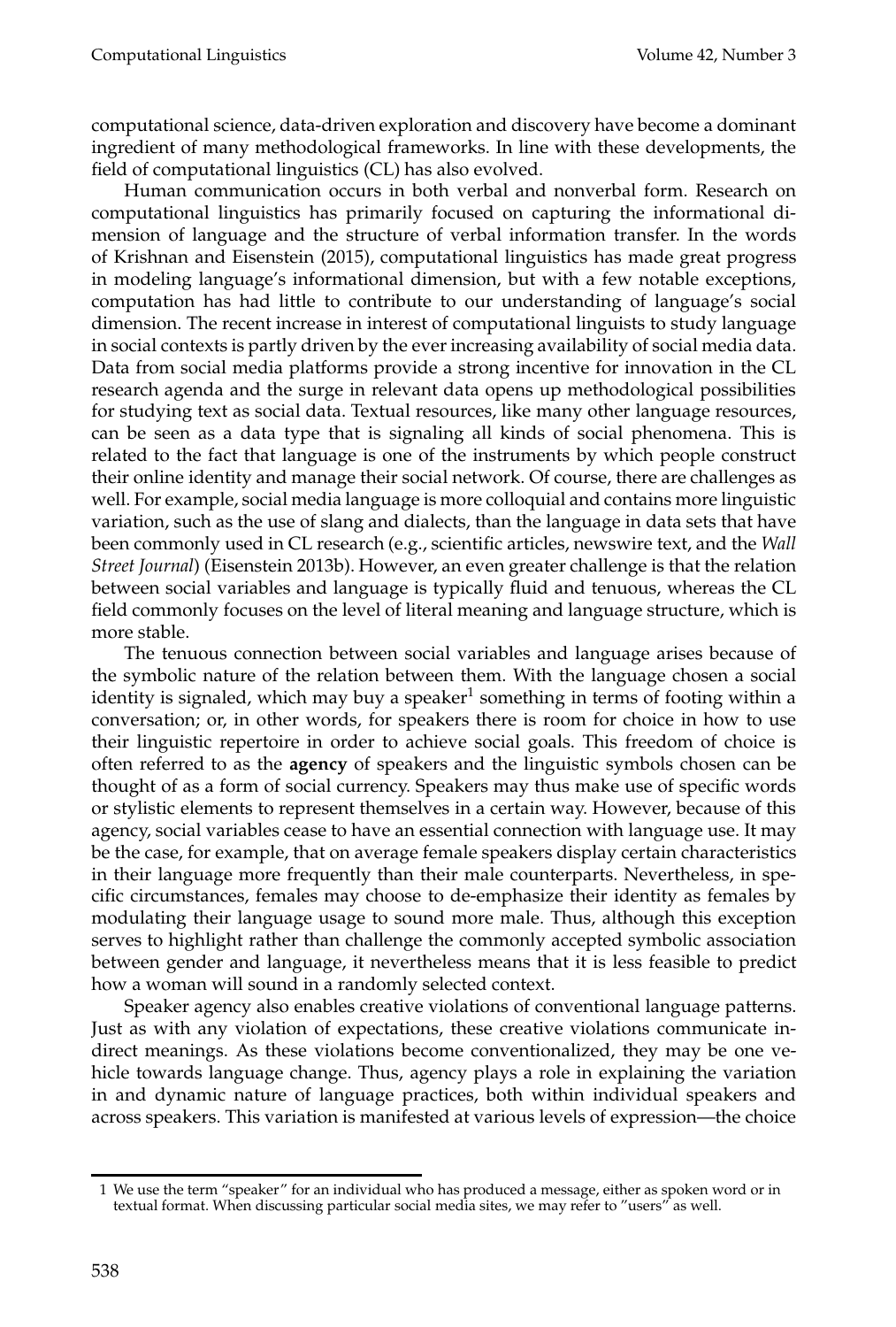of lexical elements, phonological variants, semantic alternatives, and grammatical patterns—and plays a central role in the phenomenon of linguistic change. The audience, demographic variables (e.g., gender, age), and speaker goals are among the factors that influence how variation is exhibited in specific contexts. Agency thus increases the intricate complexity of language that must be captured in order to achieve a social interpretation of language.

Sociolinguistics investigates the reciprocal influence of society and language on each other. Sociolinguists traditionally work with spoken data using qualitative and quantitative approaches. Surveys and ethnographic research have been the main methods of data collection (Weinreich, Labov, and Herzog 1968; Trudgill 1974; Milroy and Milroy 1985; Eckert 1989; Milroy and Gordon 2003; Tagliamonte 2006). The data sets used are often selected and/or constructed to facilitate controlled statistical analyses and insightful observations. However, the resulting data sets are often small in size compared with the standards adopted by the CL community. The massive volumes of data that have become available from sources such as social media platforms have provided the opportunity to investigate language variation more broadly. The opportunity for the field of sociolinguistics is to identify questions that this massive but messy data would enable them to answer. Sociolinguists must then also select an appropriate methodology. However, typical methods used within sociolinguistics would require sampling the data down. If they take up the challenge to instead analyze the data in its massive form, they may find themselves open to partnerships in which they may consider approaches more typical in the field of CL.

As more and more researchers in the field of CL seek to interpret language from a social perspective, an increased awareness of insights from the field of sociolinguistics could inspire modeling refinements and potentially lead to performance gains. Recently, various studies (Volkova, Wilson, and Yarowsky 2013; Stoop and van den Bosch 2014; Hovy 2015) have demonstrated that existing NLP tools can be improved by accounting for linguistic variation due to social factors, and Hovy and Søgaard (2015) have drawn attention to the fact that biases in frequently used corpora, such as the *Wall Street Journal*, cause NLP tools to perform better on texts written by older people. The rich repertoire of theory and practice developed by sociolinguists could influence the field of CL also in more fundamental ways. The boundaries of communities are often not as clear-cut as they may seem and the impact of agency has not been sufficiently taken into account in many computational studies. For example, an understanding of linguistic agency can explain why and when there might be more or less of a problem when making inferences about people based on their linguistic choices. This issue is discussed in depth in some recent computational work related to gender, specifically, Bamman, Eisenstein, and Schnoebelen (2014) and Nguyen et al. (2014), who provide a critical reflection on the operationalization of gender in CL studies.

The increasing interest in analyzing and modeling the social dimension of language within CL encourages collaboration between sociolinguistics and CL in various ways. However, the potential for synergy between the two fields has not been explored systematically so far (Eisenstein 2013b) and to date there is no overview of the common and complementary aspects of the two fields. This article aims to present an integrated overview of research published in the two communities and to describe the state-ofthe-art in the emerging multidisciplinary field that could be labeled as "computational sociolinguistics." The envisaged audiences are CL researchers interested in sociolinguistics and sociolinguists interested in computational approaches to study language use. We hope to demonstrate that there is enough substance to warrant the recognition of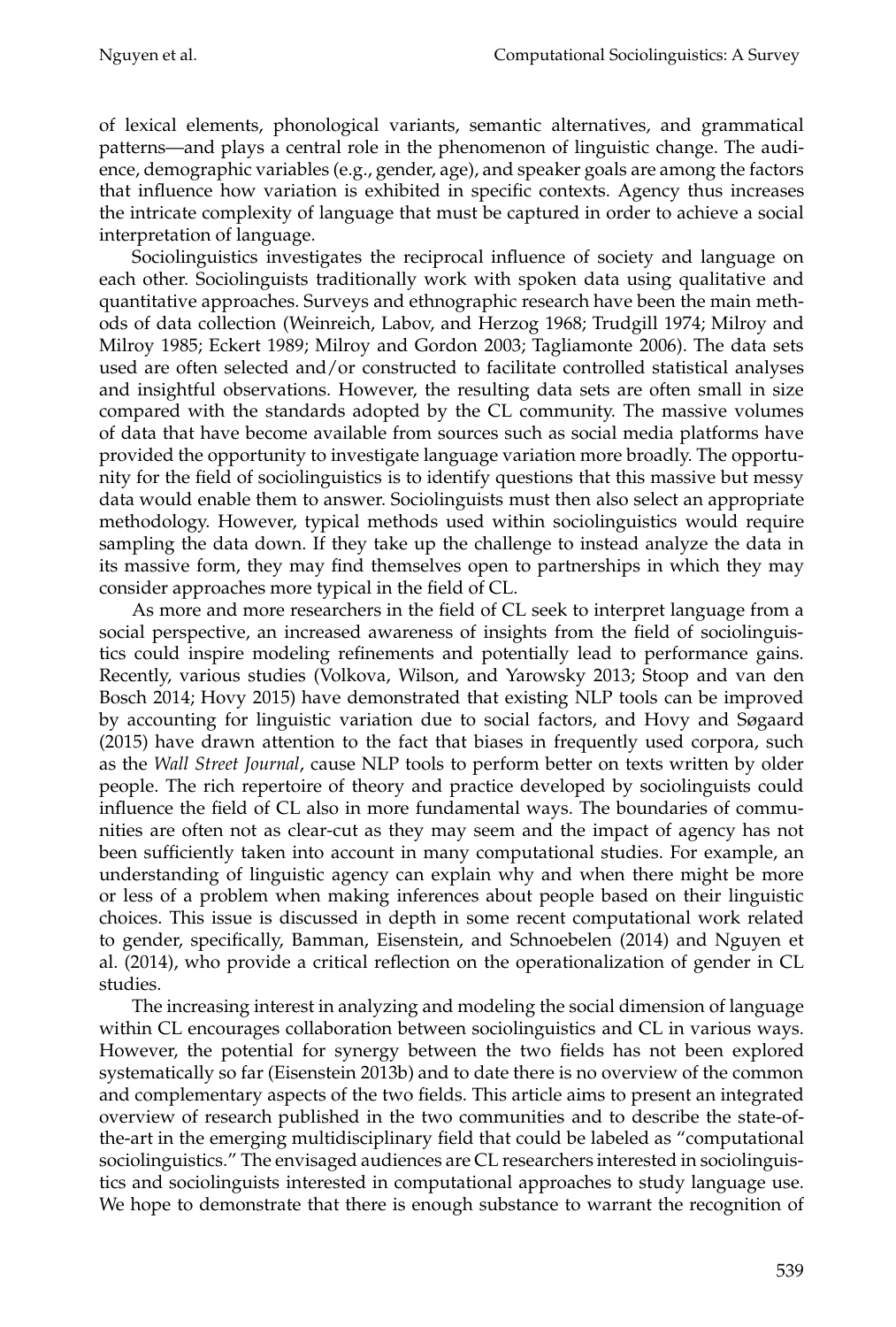computational sociolinguistics as an autonomous yet multidisciplinary research area. Furthermore, we hope to convey that this is the moment to develop a research agenda for the scholarly community that maintains links with both sociolinguistics and computational linguistics.

In the remaining part of this section, we discuss the rationale and scope of our survey in more detail as well as the potential impact of integrating the social dimensions of language use in the development of practical NLP applications. In Section 2 we discuss methods for computational sociolinguistics, in which we reflect on methods used in sociolinguistics and computational linguistics. In Section 3, on language and social identity construction, we discuss how speakers use language to shape perception of their identity and focus on computational approaches to model language variation based on gender, age and geographical location. In Section 4, on language and social interaction, we move from individual speakers to pairs, groups, and communities and discuss the role of language in shaping personal relationships, the use of style-shifting, and the adoption of norms and language change in communities. In Section 5 we discuss multilingualism and social interaction, in which we present an overview of tools for processing multilingual communication, such as parsers and language identification systems. We will also discuss approaches for analyzing patterns in multilingual communication from a computational perspective. In Section 6 we conclude with a summary of major challenges within this emerging field.

#### **1.1 Rationale for a Survey of Computational Sociolinguistics**

The increased interest in studying a social phenomenon such as language use from a data-driven or computational perspective exemplifies a more general trend in scholarly agendas. The study of social phenomena through computational methods is commonly referred to as "*computational social science*" (Lazer et al. 2009). The increasing interest of social scientists in computational methods can be regarded as illustrating the general increase of attention for cross-disciplinary research perspectives. "Multidisciplinary," "interdisciplinary," "cross-disciplinary," and "transdisciplinary" are among the labels used to mark the shift from monodisciplinary research formats to models of collaboration that embrace diversity in the selection of data and methodological frameworks. However, in spite of various attempts to harmonize terminology, the adoption of such labels is often poorly supported by definitions and they tend to be used interchangeably. The objectives of research rooted in multiple disciplines often include the ambition to resolve real-world or complex problems, to provide different perspectives on a problem, or to create cross-cutting research questions, to name a few (Choi and Pak 2006).

The emergence of research agendas for (aspects of) computational sociolinguistics fits in this trend. We will use the term **computational sociolinguistics** for the emerging research field that integrates aspects of sociolinguistics and computer science in studying the relation between language and society from a computational perspective. This survey article aims to show the potential of leveraging massive amounts of data to study social dynamics in language use by combining advances in computational linguistics and machine learning with foundational concepts and insights from sociolinguistics. Our goals for establishing computational sociolinguistics as an independent research area include the development of tools to support sociolinguists, the establishment of new statistical methods for the modeling and analysis of data that contains linguistic content as well as information on the social context, and the development or refinement of NLP tools based on sociolinguistic insights.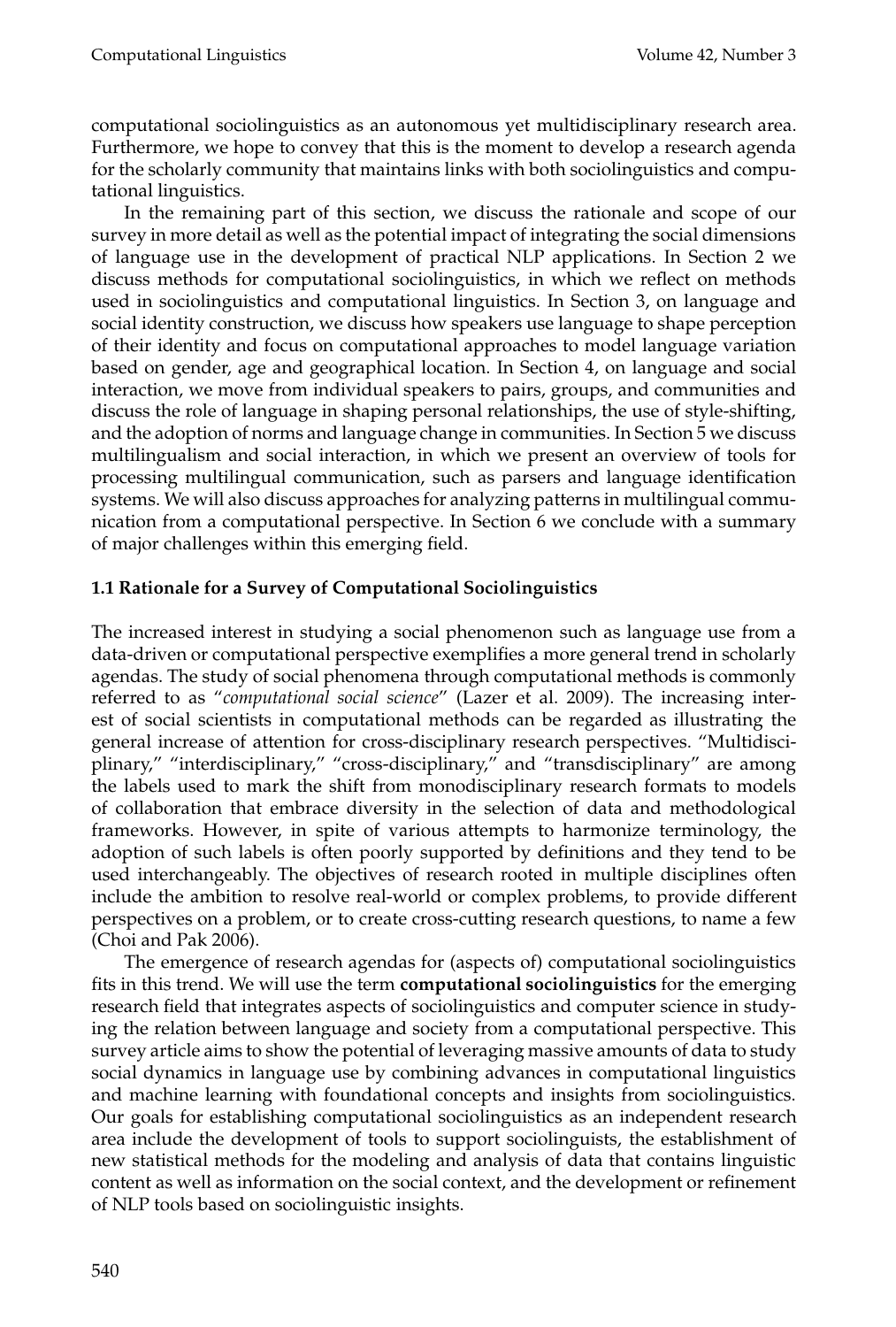#### **1.2 Scope of the Discussion**

Given the breadth of this field, we will limit the scope of this survey as follows. First of all, the coverage of sociolinguistics topics will be selective and primarily determined by the work within computational linguistics that touches on sociolinguistic topics. For readers with a wish for a more complete overview of sociolinguistics, we recommend the introductory readings by Bell (2013), Holmes (2013), and Meyerhoff (2011).

The availability of social media and other online language data in computermediated formats is one of the primary driving factors for the emergence of computational sociolinguistics. A relevant research area is therefore the study of computer-mediated communication (Herring 1996). Considering the strong focus on speech data within sociolinguistics, there is much potential for computational approaches to be applied to spoken language as well. Moreover, the increased availability of recordings of spontaneous speech and transcribed speech has inspired a revival in the study of the social dimensions of spoken language (Jain et al. 2012), as well as in the analysis of the relation between the verbal and the nonverbal layers in spoken dialogues (Truong et al. 2014). As online data increasingly becomes multimodal—for example, with the popularity of vlogs (video blogs)—we expect the use of spoken word data for computational sociolinguistics to increase. Furthermore, we expect that multimodal analysis, a topic that has been the focus of attention in the field of human–computer interaction for many years, will also receive attention in computational sociolinguistics.

In the study of communication in pairs and groups, the individual contributions are often analyzed in context. Therefore, much of the work on language use in settings with multiple speakers draws from foundations in discourse analysis (Hyland 2004; Martin and White 2005; De Fina, Schiffrin, and Bamberg 2006; Schegloff 2007), pragmatics (such as speech act theory [Searle 1969; Austin 1975]), rhetorical structure theory (Mann and Thompson 1988; Taboada and Mann 2006), and social psychology (Giles and Coupland 1991; Postmes, Spears, and Lea 2000; Richards 2006). For studies within the scope of computational sociolinguistics that build upon these fields the link with the foundational frameworks will be indicated. Another relevant field is computational stylometry (Holmes 1998; Stamatatos 2009; Daelemans 2013), which focuses on computational models of writing style for various tasks such as plagiarism detection, author profiling, and authorship attribution. Here we limit our discussion to publications on topics such as the link between style and social variables.

## **1.3 NLP Applications**

Besides yielding new insights into language use in social contexts, research in computational sociolinguistics could potentially also impact the development of applications for the processing of textual social media and other content. For example, user profiling tools might benefit from research on automatically detecting the gender (Burger et al. 2011), age (Nguyen et al. 2013), geographical location (Eisenstein et al. 2010), or affiliations of users (Piergallini et al. 2014) based on an analysis of their linguistic choices. The cases for which the interpretation of the language used could benefit most from using variables such as age and gender are usually also the ones for which it is most difficult to automatically detect those variables. Nevertheless, in spite of this kind of challenge, there are some published proofs of concept that suggest potential value in advancing past the typical assumption of homogeneity of language use embodied in current NLP tools. For example, incorporating how language use varies across social groups has improved word prediction systems (Stoop and van den Bosch 2014), algorithms for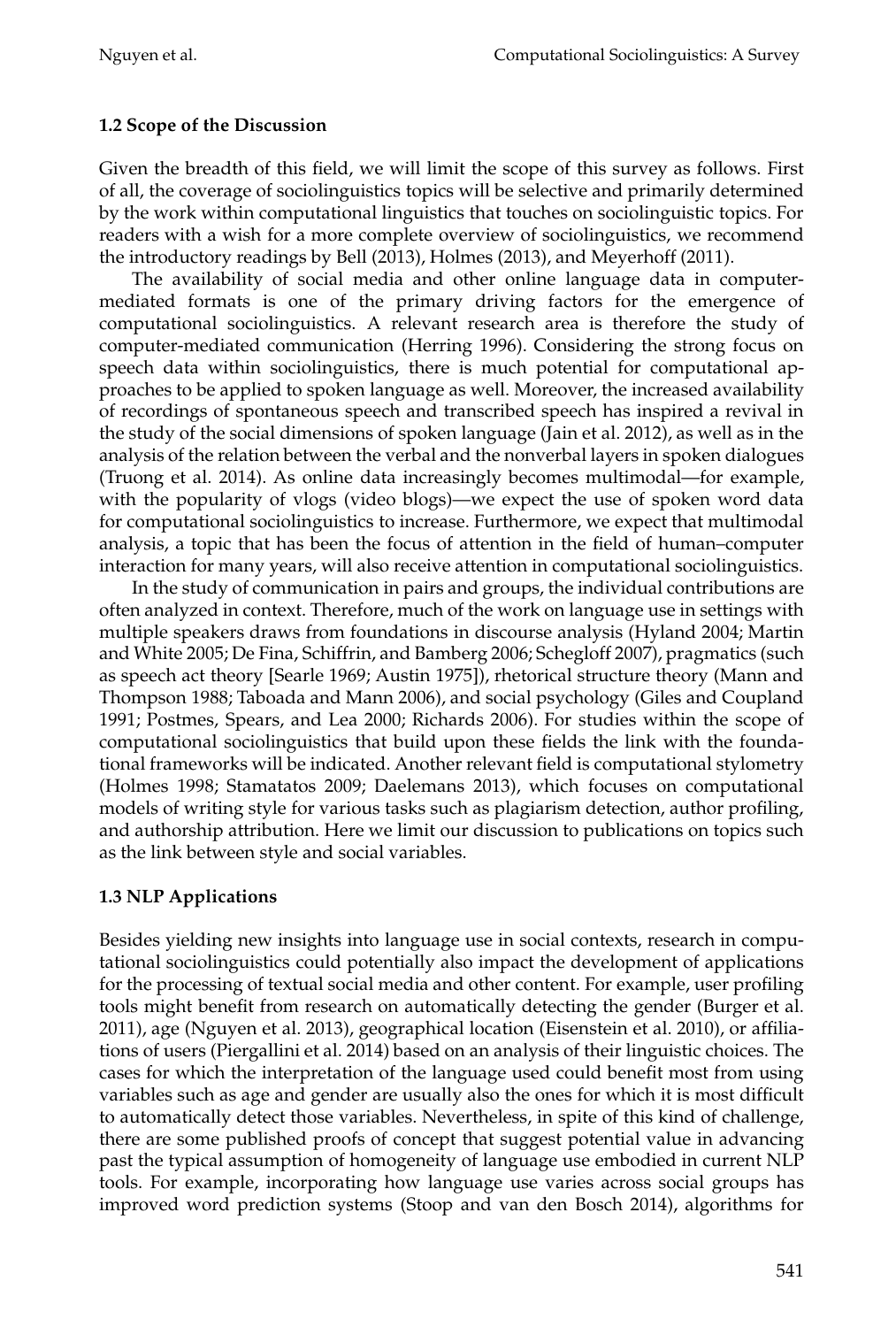cyberbullying detection (Dadvar et al. 2012), and sentiment-analysis tools (Volkova, Wilson, and Yarowsky 2013; Hovy 2015). Hovy and Søgaard (2015) show that POS taggers trained on well-known corpora such as the English Penn Treebank perform better on texts written by older authors. They draw attention to the fact that texts in various frequently used corpora are from a biased sample of authors in terms of demographic factors. Furthermore, many NLP tools currently assume that the input consists of monolingual text, but this assumption does not hold in all domains. For example, social media users may use multiple language varieties, even within a single message. To be able to automatically process these texts, NLP tools that are able to deal with multilingual texts are needed (Solorio and Liu 2008b).

#### **2. Methods for Computational Sociolinguistics**

As discussed, one important goal of this article is to stimulate collaboration between the fields of sociolinguistics in particular and social science research related to communication at large on the one hand, and computational linguistics on the other hand. By addressing the relationship with methods from both sociolinguistics and the social sciences in general we are able to underline two expectations. First of all, we are convinced that sociolinguistics and related fields can help the field of computational linguistics to build richer models that are more effective for the tasks they are or could be used for. Second, the time seems right for the CL community to contribute to sociolinguistics and the social sciences, not only by developing and adjusting tools for sociolinguists, but also by refining the theoretical models within sociolinguistics using computational approaches and contributing to the understanding of the social dynamics in natural language. In this section, we highlight challenges that reflect the current state of the field of computational linguistics. In part these challenges relate to the fact that in the field of language technologies at large, the methodologies of social science research are usually not valued, and therefore also not taught. There is a lack of familiarity with methods that could easily be adopted if understood and accepted. However, there are promising examples of bridge-building that are already occurring in related fields such as learning analytics. More specifically, in the emerging area of discourse analytics there are demonstrations of how these practices could eventually be observed within the language technologies community as well (Rosé in press; Rosé and Tovares 2015; Rosé et al. 2008).

At the outset of multidisciplinary collaboration, it is necessary to understand differences in goals and values between communities, as these differences strongly influence what counts as a contribution within each field, which in turn influences what it would mean for the fields to contribute to one another. Towards that end, we first discuss the related but distinct notions of reliability and validity, as well as the differing roles these notions have played in each field (Section 2.1). This will help lay a foundation for exploring differences in values and perspectives between fields. Here, it will be most convenient to begin with quantitative approaches in the social sciences as a frame of reference. In Section 2.2 we discuss contrasting notions of theory and empiricism as well as the relationship between the two, as that will play an important and complementary role in addressing the concern over differing values. In Section 2.3 we broaden the scope to the spectrum of research approaches within the social sciences, including strong quantitative and strong qualitative approaches, and the relationship between CL and the social disciplines involved. This will help to further specify the concrete challenges that must be overcome in order for a meaningful exchange between communities to take place. In Section 2.4 we illustrate how these issues come together in the role of data, as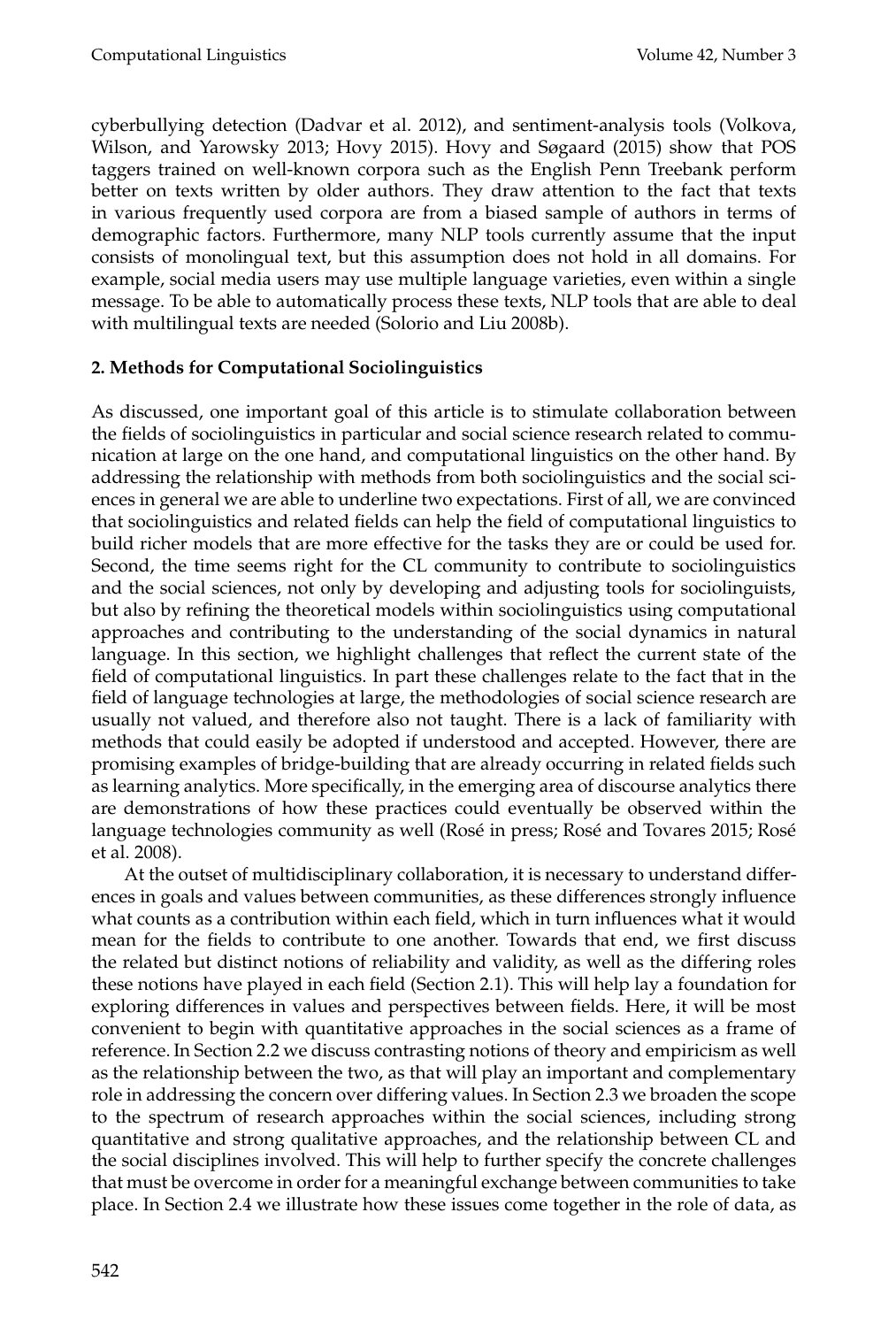the collection, sampling, and preparation of data are of central importance to the work in both fields.

## **2.1 Validation of Modeling Approaches**

The core of much research in the field of computational linguistics, in the past decade especially, is the development of new methods for computational modeling, such as probabilistic graphical models and deep learning within a neural network approach. These novel methods are valued both for the *creativity* that guided the specification of novel model structures and the corresponding requirement for new methods of inference as well as the achievement of *predictive accuracy* on tasks for which there is some notion of a correct answer.

Development of new modeling frameworks is part of the research production cycle both within sociolinguistics (and the social sciences in general) and the CL community, and there is a lot of overlap with respect to the types of methods used. For example, logistic regression is widely utilized by variationist sociolinguists using a program called VARBRUL (Tagliamonte 2006). Similarly, logistic regression is widely used in the CL community, especially in combination with regularization methods when dealing with thousands of variables, for example for age prediction (Nguyen et al. 2013). As another example, latent variable modeling approaches (Koller and Friedman 2009) have grown in prominence within the CL community for dimensionality reduction, managing heterogeneity in terms of multiple domains or multiple tasks (Zhang, Ghahramani, and Yang 2008), and approximation of semantics (Blei, Ng, and Jordan 2003; Griffiths and Steyvers 2004). Similarly, it has grown in prominence within the quantitative branches of the social sciences for modeling causality (Glymour et al. 1987), managing heterogeneity in terms of group effects and subpopulations (Collins and Lanza 2010), and time series modeling (Rabe-Hesketh, Skrondal, and Pickles 2004; Rabe-Hesketh and Skrondal 2012).

The differences in reasons for the application of similar techniques are indicative of differences in values. Whereas in CL there is a value placed on creativity and predictive accuracy, within the social sciences the related notions of *validity* and *reliability* underline the values placed on conceptual contributions to the field. Validity is primarily a measure of the extent to which a research design isolates a particular issue from confounds so that questions can receive clear answers. This typically requires creativity, and frequently research designs for isolating issues effectively are acknowledged for this creativity in much the same way that a novel graphical model would be acknowledged for the elegance of its mathematical formulation. Reliability, on the other hand, is primarily a measure of the reproducibility of a result and might seem to be a distinct notion from predictive accuracy. However, the connection is apparent when one considers that a common notion of reliability is the extent to which two human coders would arrive at the same judgment on a set of data points, whereas predictive accuracy is the extent to which a model would arrive at the same judgment on a set of data points as a set of judgments decided ahead of time by one or more humans.

Although at some deep level there is much in common between the goals and values of the two communities, the differences in values signified by the emphasis on creativity and predictive accuracy on the one side and reliability and validity on the other side nevertheless pose challenges for mutual exchange. Validity is a multifaceted notion, and it is important to properly distinguish it from the related notion of reliability. If one considers shooting arrows at a target, one can consider reliability to be a measure of how much convergence is achieved in location of impact of multiple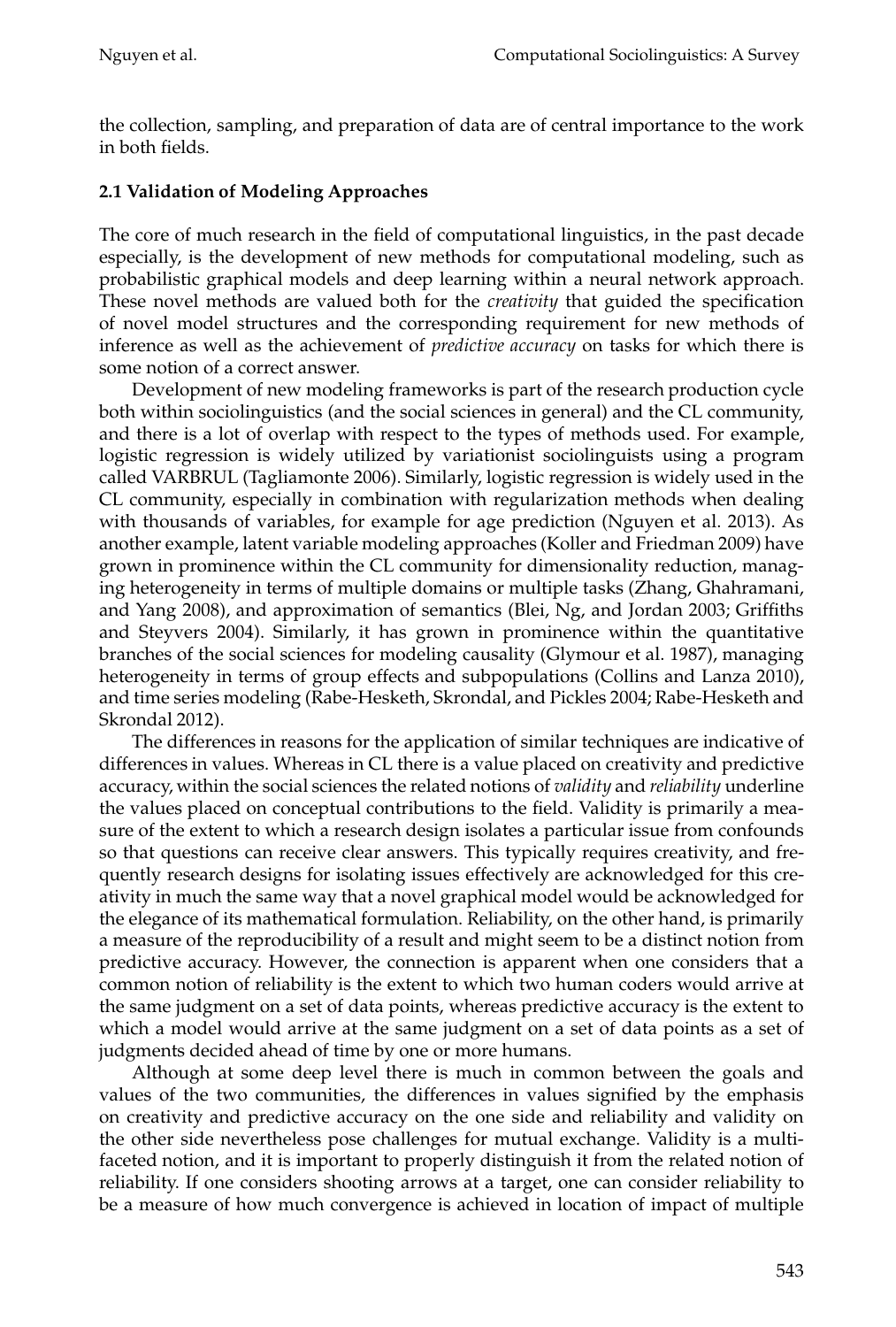arrows. On the other hand, validity is the extent to which the point of convergence centers on the target. Reproducibility of results is highly valued in both fields, which requires reliability wherever human judgment is involved, such as in the production of a gold standard (Carletta 1996; Di Eugenio and Glass 2004). However, before techniques from CL will be adopted by social science researchers, standards of validation from the social sciences will likely need to be addressed (Krippendorff 2013). We will see that this notion requires more than the related notion of creativity as appreciated within the field of CL.

One aspect that is germane to the notion of validity that goes beyond pure creativity is the extent to which the essence that some construct actually captures corresponds to the intended quantity. This aspect of validity is referred to as **face validity**. For example, the face validity of a sentiment analysis tool could be tested as follows. First, an automatic measure of sentiment would be applied to a text corpus. Then, texts would be sorted by the resulting sentiment scores and the data points from the end points and middle compared with one another. Are there consistent and clear distinctions in sentiment between beginning, middle, and end? Is sentiment the main thing that is captured in the contrast, or is something different really going on? Although the CL community has frequently upheld high standards of reliability, it is rare to find work that deeply questions whether the models are measuring the right thing. Nevertheless, this deep questioning is core to high-quality work in the social sciences, and without it, the work may appear weak.

Another important notion is **construct validity**, or the extent to which the experimental design manages extraneous variance effectively. If the design fails to do so, it affects the interpretability of the result. This notion applies when we interpret the learned weights of features in our models to make statements about language use. When not controlling for confounding variables, the feature weights are misleading and valid interpretation is not possible. For example, many studies on gender prediction (see Section 3) ignore extraneous variables such as age, whereas gender and age are known to interact with each other highly. Where confounds may not have been properly eliminated in an investigation, again, the results may appear weak regardless of the numbers associated with the measure of predictive accuracy.

Another important methodological idea is **triangulation**. Simply put, it is the idea that if you look at the same object through different lenses, each of which is designed to accentuate and suppress different kinds of details, you get more information than if you looked through just one—this is analogous to the value obtained through the use of ensemble methods like *bagging*. Triangulation is thus an important way of strengthening research findings in the social sciences by leveraging multiple views simultaneously rather than just using one in addressing a question. Sentiment analysis can again be used for illustration purposes. Consider a blog corpus for which the age of each individual blogger is available. Let's assume that a model for predicting age allocated high weights to some sentiment-related words. This may be considered as evidence that the model is consistent with previous findings that older people use more words that express a positive sentiment. Another method could measure sentiment for each blog individually. If the measured sentiment would correlate with the age of bloggers across the corpus, the two methods for investigating the connection between age and sentiment would tell the same story and the confidence in the validity of the story would increase. This type of confirming evidence is referred to as an indication of **convergent validity**.

Another form of triangulation is where distinctions known to exist are confirmed. For this example, assume that a particular model for predicting political affiliation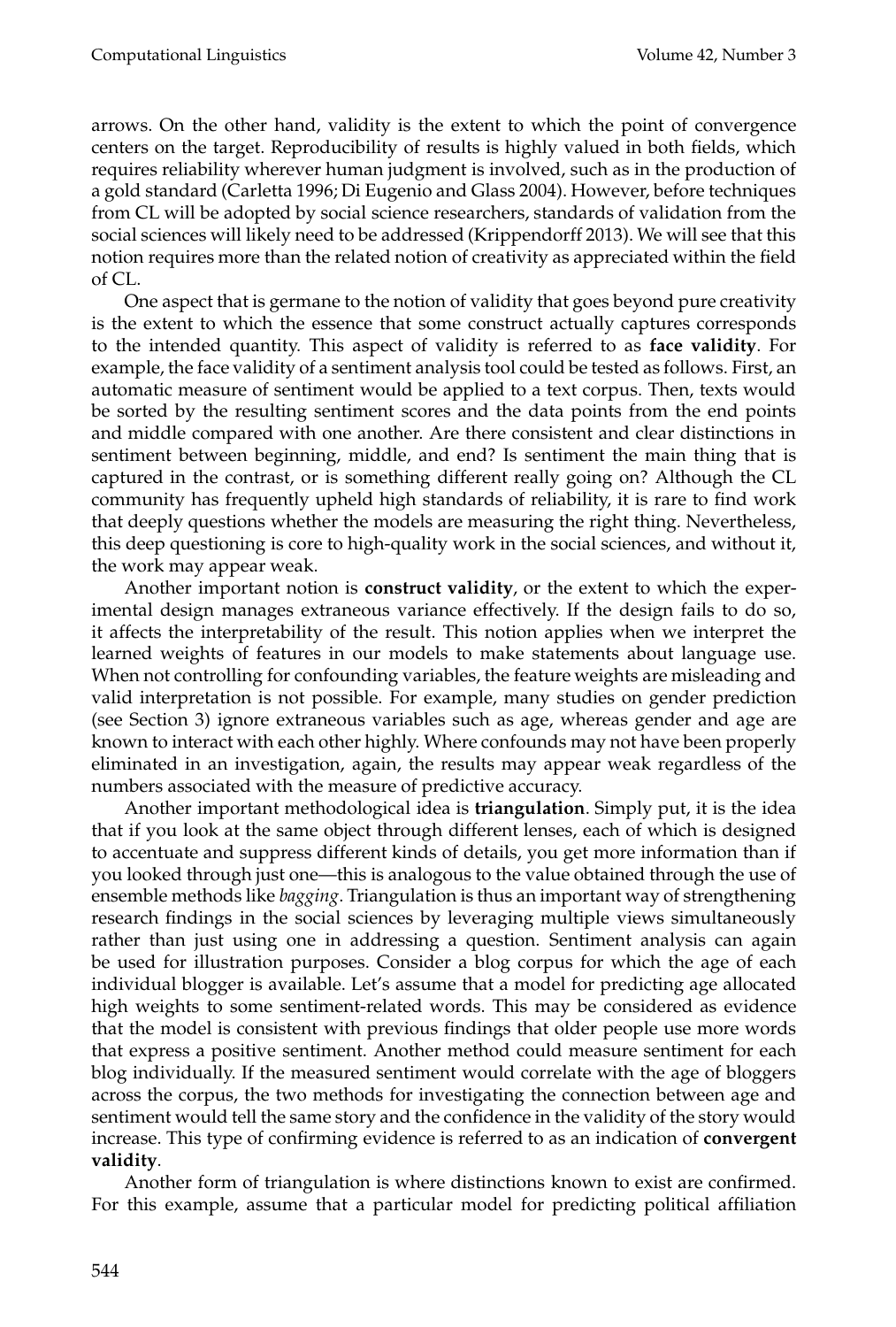placed high weights on some sentiment-related words in a corpus related to issues for which those affiliated with one political perspective would take a different stance than those affiliated with another perspective, and this affiliation is known for all data points. The experimenters may conclude that this evidence is consistent with previous findings suggesting that voters express more positive sentiment towards political stances they are in favor of. If this is true, then if the model is applied to a corpus where both parties agree on a stance, the measure of sentiment should become irrelevant. Assuming the difference in the role of sentiment between the corpora is consistent with what is expected, the interpretation is strengthened. This is referred to as **divergent validity** because an expected difference in relationship is confirmed. Seeking convergent and divergent validity is a mark of high quality work in the social sciences, but it is rare in evaluations in the field of CL, and without it, again, the results may appear weak from a social science perspective. In order for methods from CL to be acceptable for use within the social sciences, these perceived weaknesses must be addressed.

#### **2.2 Theory versus Empiricism**

In the previous section we discussed the importance placed on validity within the social sciences that stems from the goal of isolating an issue in order to answer questions. In order to clarify why that is important, it is necessary to discuss the value placed on theory versus empiricism.

Within the CL community, a paradigm shift took place after the middle of the 1990s. Initially, approaches that combined symbolic and statistical methods were of interest (Klavans and Resnik 1996). But with the focus on very large corpora and new frameworks for large-scale statistical modeling, symbolic- and knowledge-driven methods have been largely left aside, though the presence of linguistics as an active force can still be seen in some areas of computational linguistics, such as tree banking. Along with older symbolic methods that required carefully crafted grammars and lexicons, the concept of knowledge source has become strongly associated with the notion of theory, which is consistent with the philosophical notion of linguistic theory advocated by Chomskyan linguistics and other formal linguistic theories (Green 1992; Backofen and Smolka 1993; Wintner 2002; Schneider, Dowdall, and Rinaldi 2004). As knowledge-based methods have to a large extent been replaced with statistical models, a grounding in linguistic theory has become less and less valued. A desire to replace theory with empiricism dominated the zeitgeist and drove progress within the field. Currently, the term *theory* seems to be associated with old and outdated approaches. It often has a negative connotation in contrast to the positive reception of empiricism, and contemporary modeling approaches are believed to have a greater ability to offer insights into language than symbolic modeling frameworks.

In contrast, in the social sciences the value of a contribution is measured in terms of the extent to which it contributes towards theory. Theories may begin with humanoriginated ideas. But these notions are only treated as valuable if they are confirmed through empirical methods. As these methods are applied, theoretical models gain empirical support. Findings are ratified and then accumulated. Therefore, theories become storehouses for knowledge obtained through empirical methods. Atheoretical empiricism is not attractive within the social sciences, where the primary value is on building theory and engaging theory in the interpretation of models.

As CL seeks to contribute to sociolinguistics and the social sciences, this divide of values must be addressed in order to avoid the fields talking at cross purposes. To stimulate collaboration between fields, it is important not only to focus on task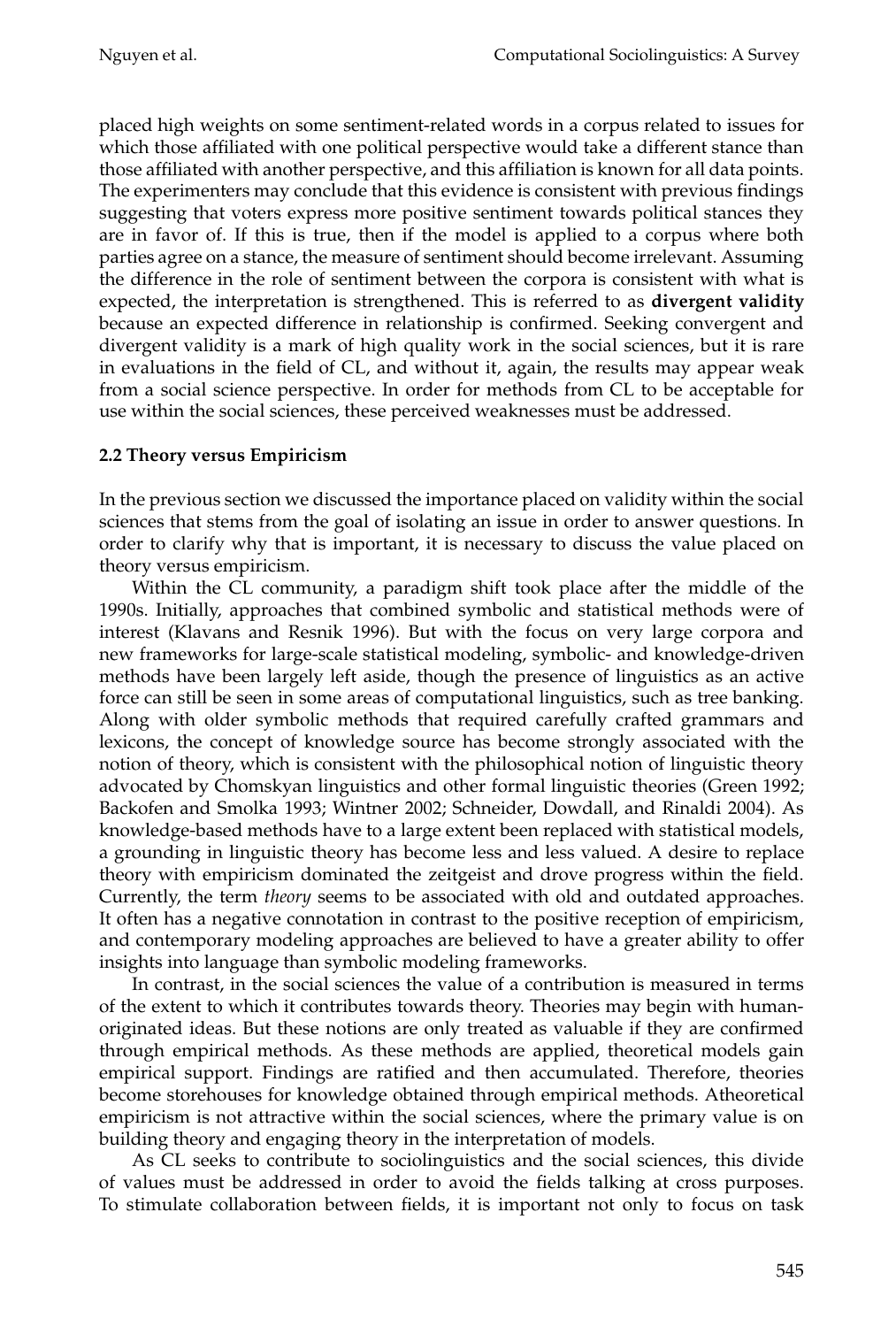performance, but also to integrate existing theories into the computational models and use these models to refine or develop new theories.

#### **2.3 Quantitative versus Qualitative Approaches**

The social sciences have both strong qualitative and quantitative branches. Similarly, sociolinguistics has branches in qualitative research (e.g., interactional sociolinguistics) and quantitative research (variationist sociolinguistics). From a methodological perspective, most computational sociolinguistics' work has a strong resemblance with quantitative and therefore variationist sociolinguistics, which has a strong focus on statistical analysis to uncover the distribution of sociolinguistic variables (Tagliamonte 2006). So far, we have mostly reflected on methods used in CL and their commonality with the methods used in the quantitative branches in sociolinguistics and the social sciences, but the time is right for a greater focus on how qualitative methods may also be of use. Some thoughts about what that might look like can be found in the work of Rosé and Tovares (2015), who explore the productive tension between the two branches as it relates to interaction analysis. The field of computational linguistics could benefit from exploring this tension to a greater degree in its own work—for example, by taking a deeper look at data through human eyes as part of the validation of constructed models.

The tension between qualitative and quantitative branches can be illustrated with the extent to which the agency of speakers is taken into account. As explained in the Introduction, linguistic agency refers to the freedom of speakers to make choices about how they present themselves in interaction. A contrasting notion is the extent to which social structures influence the linguistic choices speakers make. Regardless of research tradition, it is acknowledged that speakers both have agency and are simultaneously influenced by social structures. The question is which is emphasized in the research approach. Quantitative researchers believe that the most important variance is captured by representation of the social structure. They recognize that this is a simplification, but the value placed on quantification for the purpose of identifying causal connections between variables makes the sacrifice of accuracy worth it. In the field of CL, this valuing is analogous to the well-known saying that all models are wrong, but some are nevertheless useful. On the other side are researchers committed to the idea that the most important and interesting aspects of language use are the ones that violate norms in order for the speaker to achieve a goal. These researchers may doubt that the bulk of choices made by speakers can be accounted for by social structures. We see the balance and tension between the ideas of language reflecting established social structures and language arising from speaker agency within current trends in variationist sociolinguistics. Much of that work focused on the ways in which language variation can be accounted for by reference to social structures (Bell 2013). On the other hand, more recently, the agency of speakers is playing a more central role as well in variationist sociolinguistics (Eckert 2012).

Whereas in CL qualitative research is sometimes dismissed as being quantitative work that lacks rigor, one could argue that high-quality qualitative research has a separate notion of rigor and depth that is all its own (Morrow and Brown 1994). An important role for qualitative research is to challenge the operationalizations constructed by quantitative researchers. To achieve the adoption of CL methods and models by social science researchers, the challenges from the qualitative branches of the social sciences will become something to consider carefully.

As computational linguistics shares more values with variationist sociolinguistics, many studies within computational sociolinguistics also focus on the influence of social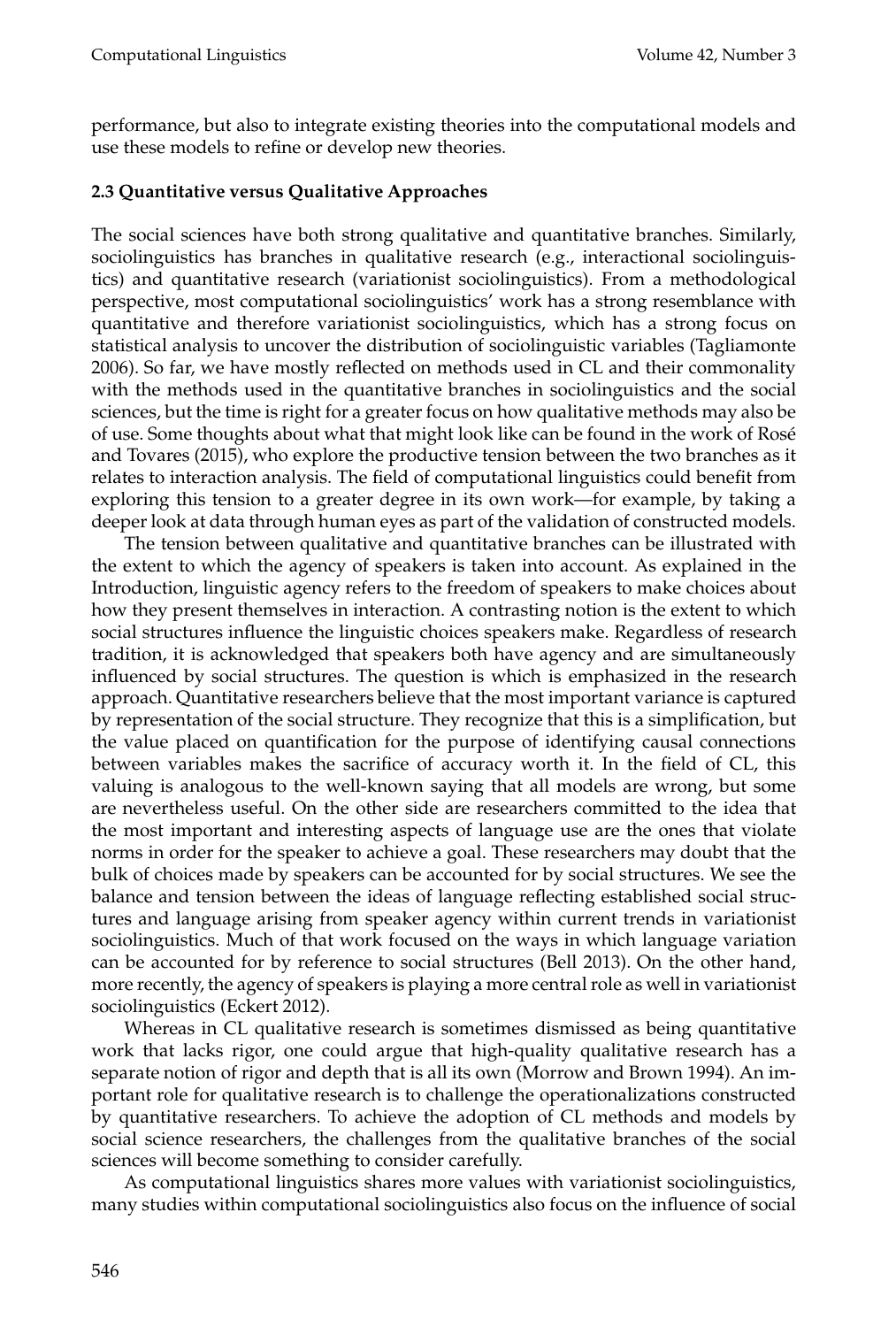structures. For example, work on predicting social variables such as gender (Section 3) is built on the idea that gender determines the language use of speakers. However, such research ignores the agency of speakers: Speakers use language to construct their identity and thus not everyone might write in a way that reflects their biological sex. Moving forward, it would make sense for researchers in computational sociolinguistics to reflect on the dominant role of social structures over agency. Some work in CL has already begun to acknowledge the agency of speakers when interpreting findings (Bamman, Eisenstein, and Schnoebelen 2014; Nguyen et al. 2014).

One way of conceptualizing the contrast between the usage of computational models in the two fields is to reconsider the trade-off between maximizing interpretability typical of the social sciences and sociolinguistics—and maximizing predictive accuracy, typical of CL. Both fields place a premium on rigor in evaluation and generalization of results across data sets. To maintain a certain standard of rigor, the CL community has produced practices for standardization of metrics, sampling, and avoidance of overfitting or overestimation of performance through careful separation of training and testing data at all stages of model development. Within the social sciences, the striving for rigor has also produced statistical machinery for analysis, but most of all it has resulted in an elaborate process for validation of such modeling approaches and practices for careful application and interpretation of the results.

One consequence of the focus on interpretability within the social sciences is that models tend to be kept small and simple in terms of the number of parameters, frequently no more than 10, or at least no more than 100. Because the models are kept simple, they can be estimated on smaller data sets, as long as sampling is done carefully and extraneous variance is controlled. In the CL community, it is more typical for models to include tens of thousands of parameters or more. For such large models, massive corpora are needed to prevent overfitting. As a result, research in the CL community is frequently driven by the availability of large corpora, which explains the large number of recent papers on data from the Web, such as Twitter and Wikipedia. Because of this difference in scale, a major focus on parallelization and approximate inference has been an important focus of work in CL (Heskes, Albers, and Kappen 2002), whereas interest in such methods has only recently grown within the social sciences.

## **2.4 Spotlight on Corpora and Other Data**

Data collection is a fundamental step in the research cycle for researchers in both sociolinguistics and computational linguistics. Here we will reflect on the differences in the practices and traditions within both fields and on the emerging use of online data. In the subsequent sections of this survey, there will be dedicated subsections about the data sources used in the specific studies relevant to the discussed themes (e.g., on identity construction).

Traditionally, sociolinguists have been interested in data sets that capture informal speech (also referred to as the *vernacular*), that is, the kind of language used when speakers are not paying attention (Tagliamonte 2006). A variety of methods have been used to collect data, including observation, surveys, and interviews (Tagliamonte 2006; Mallinson, Childs, and Herk 2013). The sociolinguistic data sets are carefully prepared to enable in-depth analyses of how a speech community operates, carefully observing standards of reliability and validity as discussed previously. Inevitably, these data collection methods are labor-intensive and time-consuming. The resulting data sets are often small in comparison with the ones used within computational linguistics. The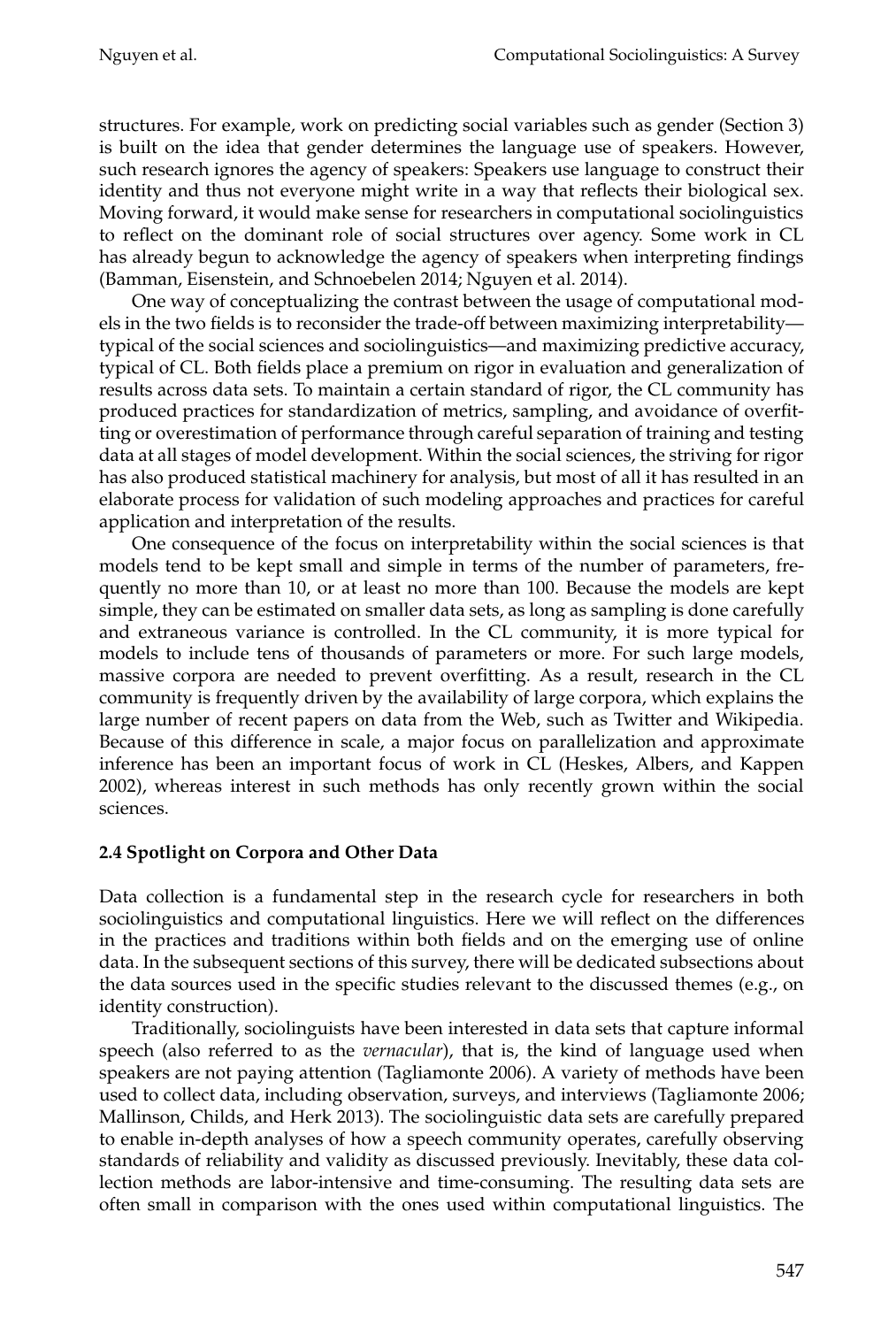small sizes of these data sets made the work in sociolinguistics of limited interest to the field of CL.

The tide began to turn with the rise of computer mediated communication (CMC). Herring (2007) defines CMC as "predominantly text-based human–human interaction mediated by networked computers or mobile telephony." The content generated in CMC, and in particular when generated on social media platforms, is a rich and easy-toaccess source of large amounts of informal language coming together with information about the context (e.g., the users, social network structure, the time or geolocation at which it was generated) that can be used for the study of language in social contexts on a large scale. Examples include microblogs (Kooti et al. 2012; Eisenstein et al. 2014), Web forums (Nguyen and Rosé 2011; Garley and Hockenmaier 2012), and online review sites (Danescu-Niculescu-Mizil et al. 2013b; Hovy, Johannsen, and Søgaard 2015). For example, based on data from Twitter (a popular microblogging site) dialectal variation has been mapped using a fraction of the time, costs, and effort that was needed in traditional studies (Doyle 2014). However, data from CMC are not always easy to collect. As an example, although text messaging (SMS) is widely used, collecting SMS data has been difficult due to both technical and privacy concerns. The SMS4science project (Dürscheid and Stark 2011) aims to overcome these difficulties by asking people to donate their messages, collaborating with the service providers for the collection of the messages, and applying anonymization to ensure privacy.

A complicating issue in data collection in sociolinguistics is that participants might adjust their language use towards the expectations of the data collector. This phenomenon is known as the "observer's paradox," a term first coined by Labov (1972): "the aim of linguistic research in the community must be to find out how people talk when they are not being systematically observed; yet we can only obtain these data by systematic observation." In social media, the observer's paradox could potentially be argued to have lost much of its strength, making it a promising resource to complement traditional data collection methods. Although a convenient source of data, the use of social media data does introduce new challenges that must be addressed regardless of field, and this offers a convenient beginning to a potential exchange between fields.

First, social media users are usually not representative of the general population (Mislove et al. 2011; Nguyen et al. 2013). A better understanding of the demographics could aid the interpretation of findings, but often little is known about the users. Collecting demographic information requires significant effort, or might not even be possible in some cases because of ethical concerns. Furthermore, in many cases the complete data are not fully accessible through an API, requiring researchers to apply a sampling strategy (e.g., randomly, by topic, time, individuals/groups, phenomenon [Herring 2004; Androutsopoulos 2013]). Sampling may introduce additional biases or remove important contextual information. These problems are even more of a concern when data sets are reused for secondary analysis by other researchers whose purposes might be very different from those who performed the sampling.

Social media data also introduce new units of analysis (such as messages and threads) that do not correspond entirely with traditional analysis units (such as sentences and turns) (Androutsopoulos 2013). This raises the question about valid application of findings from prior work. Another complicating factor is that in social media the target audience of a message is often not explicitly indicated—namely, multiple audiences (e.g., friends, colleagues) are collapsed into a single context (Marwick and boyd 2011). Some studies have therefore treated the use of hashtags and user mentions as proxies for the target audience (Nguyen, Trieschnigg, and Cornips 2015; Pavalanathan and Eisenstein 2015a). Furthermore, although historically the field of sociolinguistics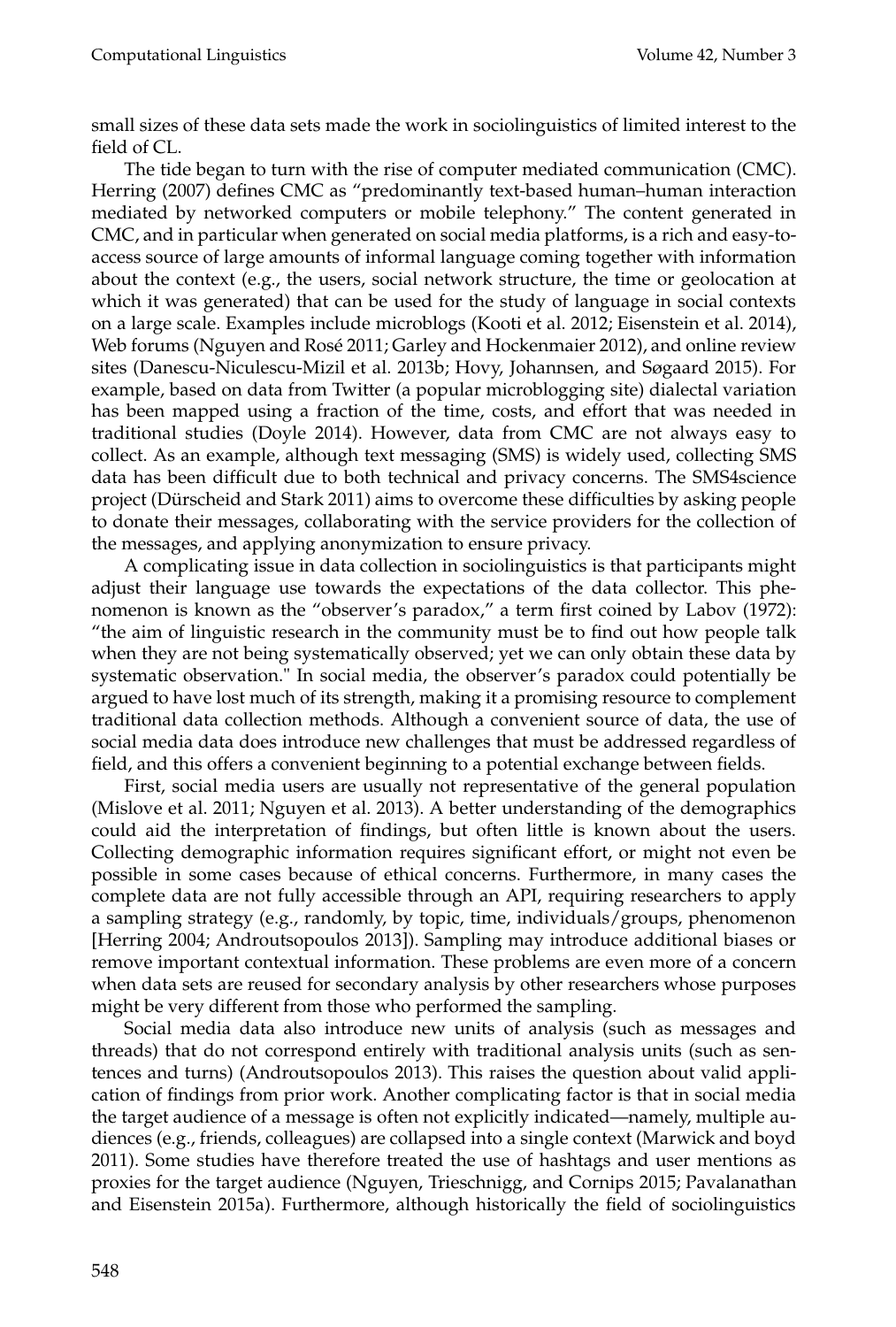started with a major focus on phonological variation (e.g., Labov 1966), the use of social media data has led to a higher focus on lexical variation in computational sociolinguistics. However, there are concerns that a focus on lexical variation without regard to other aspects may threaten the validity of conclusions. Phonology does impact social media orthography at both the word level and structural level (Eisenstein 2013a), suggesting that studies on phonological variation could inform studies based on social media text data and vice versa. For example, Eisenstein (2013a) found that consonant cluster reduction (e.g., *just* vs. *jus*) in Twitter is influenced by the phonological context, in particular, reduction was less likely when the word was followed by a segment that began with a vowel.

There are practical concerns as well. First, whereas both access and content have often been conceptualized as either public or private, in reality this distinction is not as absolute; for example, a user might discuss a private topic on a public social media site. In view of the related privacy issues, Bolander and Locher (2014) argue for more awareness regarding the ethical implications of research using social media data.

Automatically processing social media data is more difficult compared with various other types of data that have been used within computational linguistics. Many developed tools (e.g., parsers, named entity recognizers) do not work well because of the informal nature of many social media texts. Although the dominant response has been to focus on text normalization and domain adaptation, Eisenstein (2013b) argues that doing so is throwing away meaningful variation. For example, building on work on text normalization, Gouws et al. (2011) showed how various transformations (e.g., dropping the last character of a word) vary across different user groups on Twitter. As another example, Brody and Diakopoulos (2011) find that lengthening of words (e.g., *cooooll*) is often applied to subjective words. They build on this observation to detect sentimentbearing words. The tension between normalizing and preserving the variation in text also arises in the processing and analysis of historical texts (see Piotrowski [2012] for an overview), which also contain many spelling variations. In this domain, normalization is often applied as well to facilitate the use of tools such as parsers. However, some approaches first normalize the text, but then replace the modernized word forms with the original word forms to retain the original text. Another issue with social media data is that many social media studies have so far focused primarily on one data source. A comparison of the online data sources in terms of language use has only been done in a few studies (Baldwin et al. 2013; Hu, Talamadupula, and Kambhampati 2013).

Another up-and-coming promising resource for studying language from a social perspective is crowdsourcing. So far, crowdsourcing is mostly used to obtain large numbers of annotations (e.g., Snow et al. 2008). However, "crowds" can also be used for large-scale perception studies (i.e., to study how non-linguists interpret messages and identify social characteristics of speakers [Clopper 2013]), and for the collection of linguistic data, such as the use of variants of linguistic variables. Within sociolinguistics, surveys have been one of the instruments to collect data and crowdsourcing is an emerging alternative to traditional methods for collecting survey data.

Crowdsourcing has already been used to obtain perception data for sociolinguistic research—for example, to study how English utterances are perceived differently across language communities (Makatchev and Simmons 2011) and to obtain native-likeness ratings of speech samples (Wieling et al. 2014). For some studies, games have been developed to collect data. Nguyen et al. (2014) studied how Twitter users are perceived based on their tweets by asking players to guess the gender and age based on displayed tweets. Leemann et al. (2016) developed a mobile app that predicted the user's location based on a 16-question survey. By also collecting user feedback on the predictions, the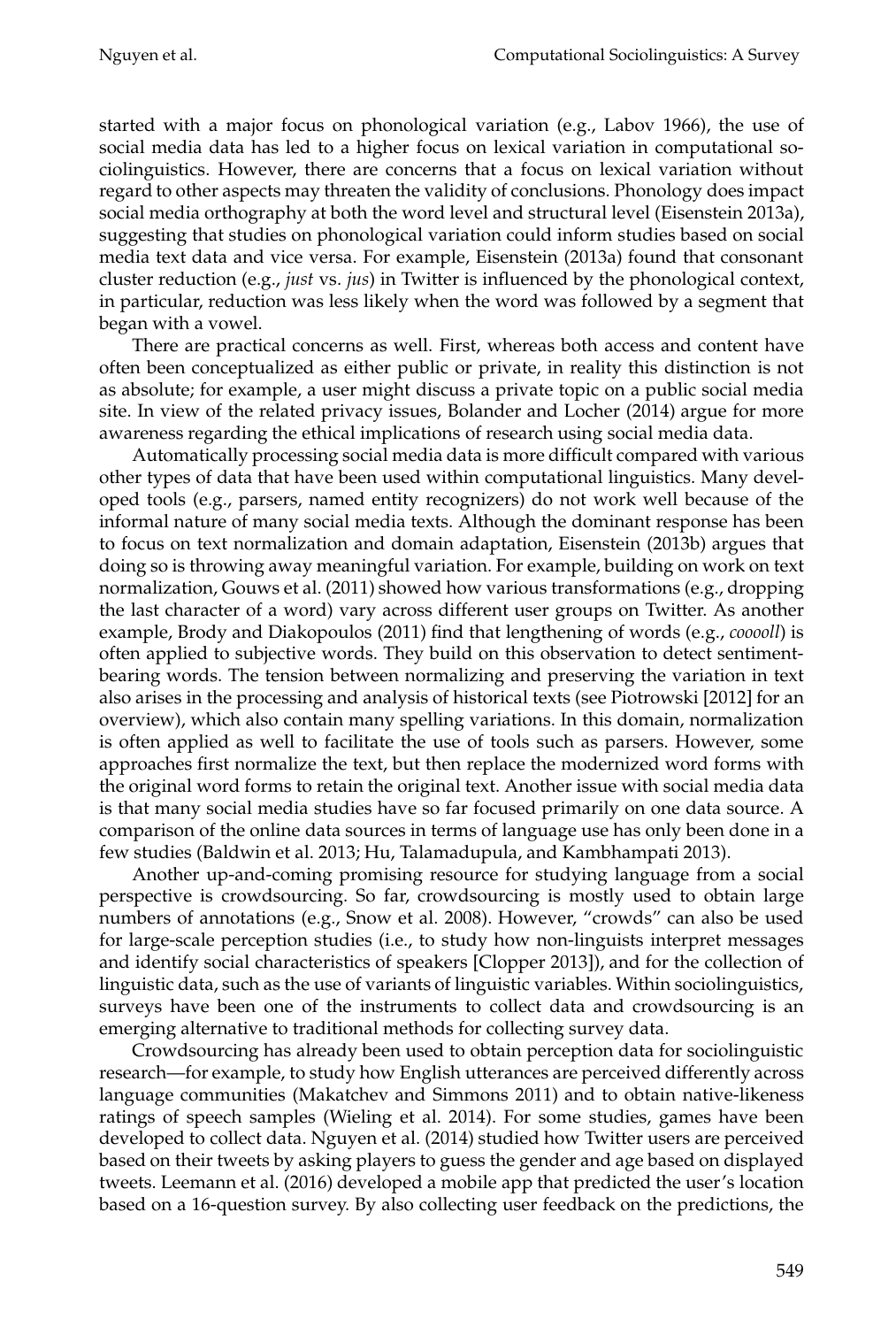authors compared their data with the Linguistic Atlas of German-speaking Switzerland, which was collected about 70 years before the crowdsourcing study. The mismatches between the Atlas data and self-reported data from the mobile app were seen to suggest linguistic change in progress.

Crowdsourcing also introduces challenges. For example, the data collection method is less controlled and additional effort for quality control is often needed. Even more problematic is the fact that usually little is known about the workers, such as the communities they are part of. For example, Wieling et al. (2014) recruited participants using e-mail, social media, and blogs, which resulted in a sample that was likely to be biased towards linguistically interested people. However, they did not expect that the possible bias in the data influenced the findings much. Another concern is that participants in crowdsourcing studies might modulate their answers towards what they think is expected, especially when there is a monetary compensation. In the social sciences in general, crowdsourcing is also increasingly used for survey research. Behrend et al. (2011) compared the data collected using crowdsourcing with data collected from a traditional psychology participant pool (undergraduates) in the context of organizational psychology research and concluded that crowdsourcing is a potentially viable resource to collect data for this research area. Although promising, the number of studies so far using crowdsourcing for sociolinguistic research is small and more research needs to be done to study the strengths and weaknesses of this data collection method for sociolinguistic research.

#### **3. Language and Social Identity**

We now turn to discussing computational approaches for modeling language variation related to social identity. Speakers use language to construct their social identity (Bucholtz and Hall 2005). Being involved in communicative exchange can be functional for the transfer of information, but at the same it functions as a staged performance in which users select specific codes (e.g., language, dialect, style) that shape their communication (Wardhaugh 2011). Consciously or unconsciously, speakers adjust their performance to the specific social context and to the impression they intend to make on their audience. Each speaker has a personal linguistic repertoire to draw linguistic elements or codes from. Selecting from the repertoire is partially subject to "identity work," a term referring to the range of activities that individuals engage in to create, present, and sustain personal identities that are congruent with and supportive of the self-concept (Snow and Anderson 1987).

Language is one of the instruments that speakers use in shaping their identities, but there are limitations (e.g., physical or genetic constraints) to the variation that can be achieved. For example, somebody with a smoker's voice may not be able to speak with a smooth voice but many individual characteristics still leave room for variation. Although traditionally attributed an absolute status, personal features (e.g., age and gender) are increasingly considered social rather than biological variables. Within sociolinguistics, a major thrust of research is to uncover the relation between social variables (e.g., gender, age, ethnicity, status) and language use (Eckert 1997; Holmes and Meyerhoff 2003; Wagner 2012; Eckert and McConnell-Ginet 2013). The concept of **sociolects**, or social dialects, is similar to the concept of regional dialects. Where regional dialects are language varieties based on geography, sociolects are based on social groups—for example, different groups according to social class (with labels such as "working class" and "middle class"), or according to gender or age. A study by Guy (2013) suggests that the cohesion between variables (e.g., nominal agreement,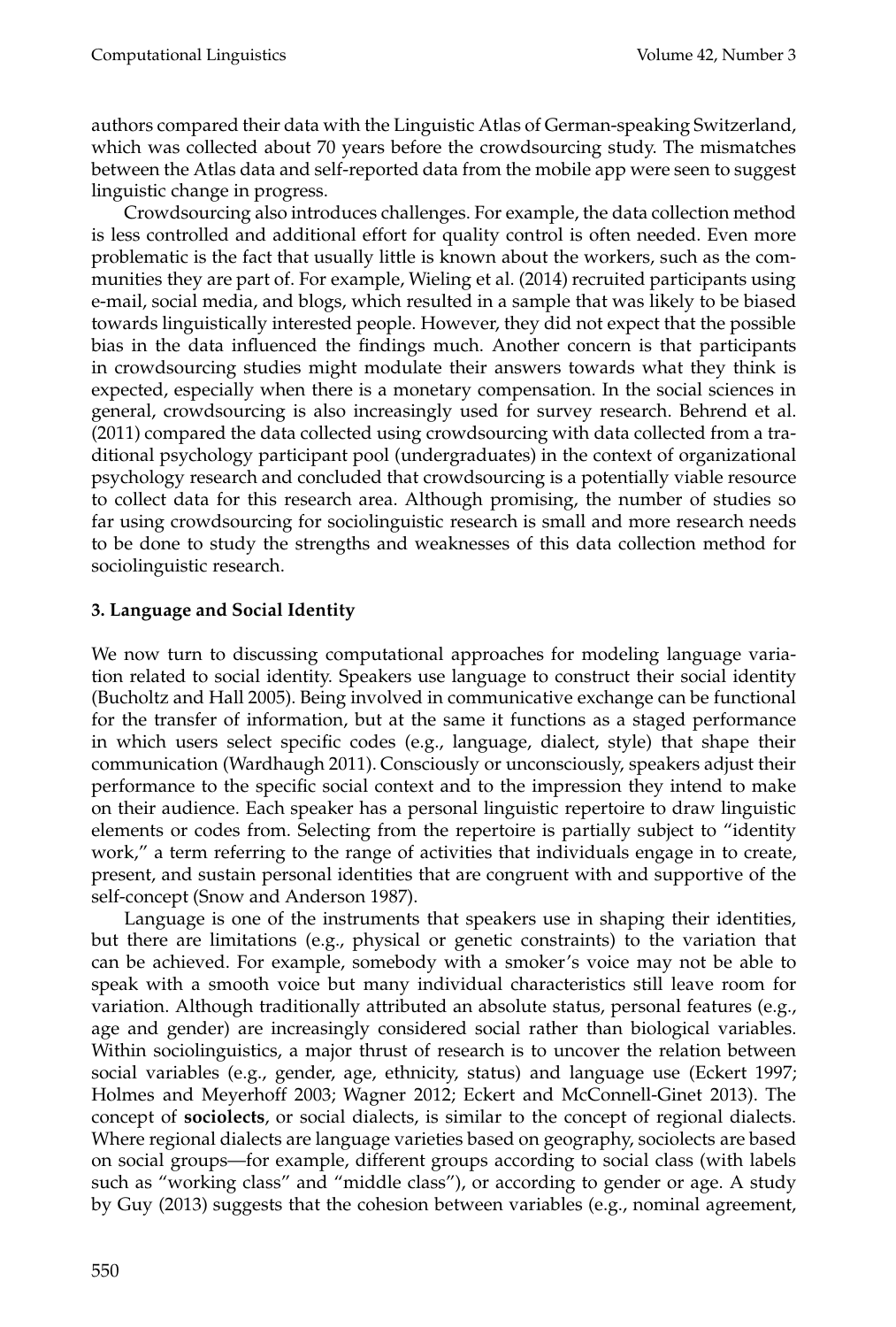denasalization) to form sociolects is weaker than usually assumed. The unique use of language by an individual is an **idiolect**, and this concept is in particular relevant for authorship attribution (e.g., Grieve 2007).

Recognizing that language use can reveal social patterns, many studies in computational linguistics have focused on automatically inferring social variables from text. This task can be seen as a form of automatic metadata detection that can provide information on author features. The growing interest in trend analysis tools is one of the drivers for the interest in the development and refinement of algorithms for this type of metadata detection. However, tasks such as gender and age prediction do not only appeal to researchers and developers of trend mining tools. Various public demos have been able to attract the attention of the general public (e.g., TweetGenie<sup>2</sup> [Nguyen, Trieschnigg, and Meder 2014] and Gender Guesser<sup>3</sup>), which can be attributed to a widespread interest in the entertaining dimension of the linguistic dimension of identity work. The automatic prediction of individual features such as age and gender based on only text is a nontrivial task. Studies that have compared the performance of humans with that of automatic systems for gender and age prediction based on text alone found that automatic systems perform better than humans (Burger et al. 2011; Nguyen et al. 2013). A system based on aggregating guesses from a large number of people still predicted gender incorrectly for 16% of the Twitter users (Nguyen et al. 2014). Although most studies use a supervised learning approach, a recent study by Ardehaly and Culotta (2015) explored a lightly supervised approach using soft constraints. They combined unlabeled geotagged Twitter data with soft constraints, such as the proportion of people younger or older than 25 years in a county according to Census data, to train their classifiers.

Within computational linguistics, linguistic variation according to gender, age, and geographical location have received the most attention, compared with other variables such as ethnicity (Pennacchiotti and Popescu 2011; Rao et al. 2011; Ardehaly and Culotta 2015) and social class. Labels for variables like social class are more difficult to obtain and use because they are rarely made explicit in online user profiles that are publically available. Only recently has this direction been explored, with occupation as a proxy for variables like social class. Occupation labels for Twitter users have been extracted from their profile description (Preoțiuc-Pietro, Lampos, and Aletras 2015; Preoțiuc-Pietro et al. 2015; Sloan et al. 2015). Preoțiuc-Pietro et al. (2015) then mapped the derived occupations to income and Sloan et al. (2015) mapped the occupations to social class categories. However, these studies were limited to users with self-reported occupations in their profiles.

Many studies have focused on individual social variables, but these variables are not independent. For example, there are indications that linguistic features that are used more by men increase in frequency with age as well (Argamon et al. 2007). As another example, some studies have suggested that language variation across gender tends to be stronger among younger people and to fade away with older ages (Barbieri 2008). Eckert (1997) notes that the age considered appropriate for cultural events often differs for men and women (e.g., getting married), which influences the interaction between gender and age. The interaction between these variables is further complicated by the fact that in many uncontrolled settings the gender distribution may not be equal for different age ranges (as observed in blogs [Burger and Henderson 2006] and Twitter

<sup>2</sup> http://www.tweetgenie.nl.

<sup>3</sup> http://www.hackerfactor.com/GenderGuesser.php.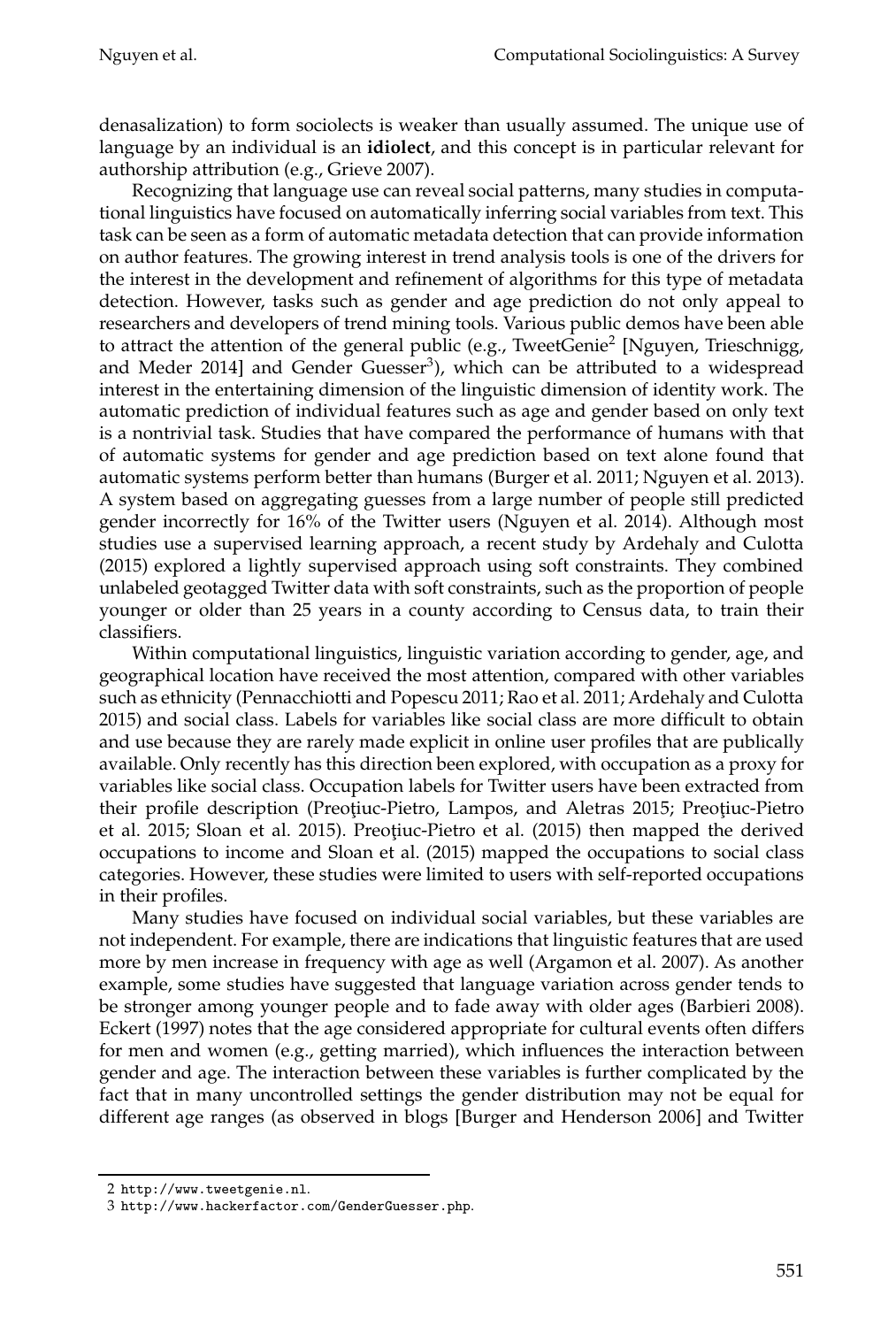[Nguyen et al. 2013]). Therefore, failing to control for gender while studying age (and vice versa) can lead to misinterpretation of the findings.

In this section an overview will be presented of computational studies of language variation related to social identity. This section will first focus on the data sets that have been used to investigate social identity and language variation in computational linguistics (Section 3.1). After surveying computational studies on language variation according to gender (Section 3.2), age (Section 3.3), and location (Section 3.4), we conclude with a discussion of how various NLP tasks, such as sentiment detection, can be improved by accounting for language variation related to the social identity of speakers (Section 3.5).

#### **3.1 Data Sources**

Early computational studies on social identity and language use were based on formal texts, such as the British National Corpus (Koppel, Argamon, and Shimoni 2002; Argamon et al. 2003), or data sets collected from controlled settings, such as recorded conversations (Singh 2001) and telephone conversations (Boulis and Ostendorf 2005; Garera and Yarowsky 2009; Van Durme 2012), where protocols were used to coordinate the conversations (such as the topic). With the advent of social media, a shift is observed towards more informal texts collected from uncontrolled settings. Much of the initial work in this domain focused on blogs. The Blog Authorship Corpus (Schler et al. 2006), collected in 2004 from blogger.com, has been used in various studies on gender and age (Argamon et al. 2007; Goswami, Sarkar, and Rustagi 2009; Gianfortoni, Adamson, and Rosé 2011; Nguyen, Smith, and Rosé 2011; Sap et al. 2014). Others have created their own blog corpus from various sources including LiveJournal and Xanga (Burger and Henderson 2006; Nowson and Oberlander 2006; Yan and Yan 2006; Mukherjee and Liu 2010; Rosenthal and McKeown 2011; Sarawgi, Gajulapalli, and Choi 2011).

More recent studies are focusing on Twitter data, which contain richer interactions than blogs. Burger et al. (2011) created a large corpus by following links to blogs that contained author information provided by the authors themselves. The data set has been used in various subsequent studies (Van Durme 2012; Bergsma and Van Durme 2013; Volkova, Wilson, and Yarowsky 2013). Others created their own Twitter data set (Rao et al. 2010; Eisenstein, Smith, and Xing 2011; Zamal, Liu, and Ruths 2012; Kokkos and Tzouramanis 2014; Liao et al. 2014). Whereas early studies focused on English, recent studies have used Twitter data written in other languages as well, for example, Dutch (Nguyen et al. 2013), Spanish and Russian (Volkova, Wilson, and Yarowsky 2013), and Japanese, Indonesian, Turkish, and French (Ciot, Sonderegger, and Ruths 2013). Besides blogs and Twitter, other Web sources have been explored, including LinkedIn (Kokkos and Tzouramanis 2014), IMDb (Otterbacher 2010), YouTube (Filippova 2012), e-mails (Corney et al. 2002), a Belgian social network site (Peersman, Daelemans, and Vaerenbergh 2011), and Facebook (Rao et al. 2011; Sap et al. 2014; Schwartz et al. 2013).

Two aspects can be distinguished that are often involved in the process of creating data sets to study the relation between social variables and language use.

*Labeling.* Data sets derived from uncontrolled settings such as social media often lack explicit information regarding the identity of users, such as their gender, age, or location. Researchers have used different strategies to acquire adequate labels:

- *User-provided information*. Many researchers utilize information provided by the social media users themselves—for example, based on explicit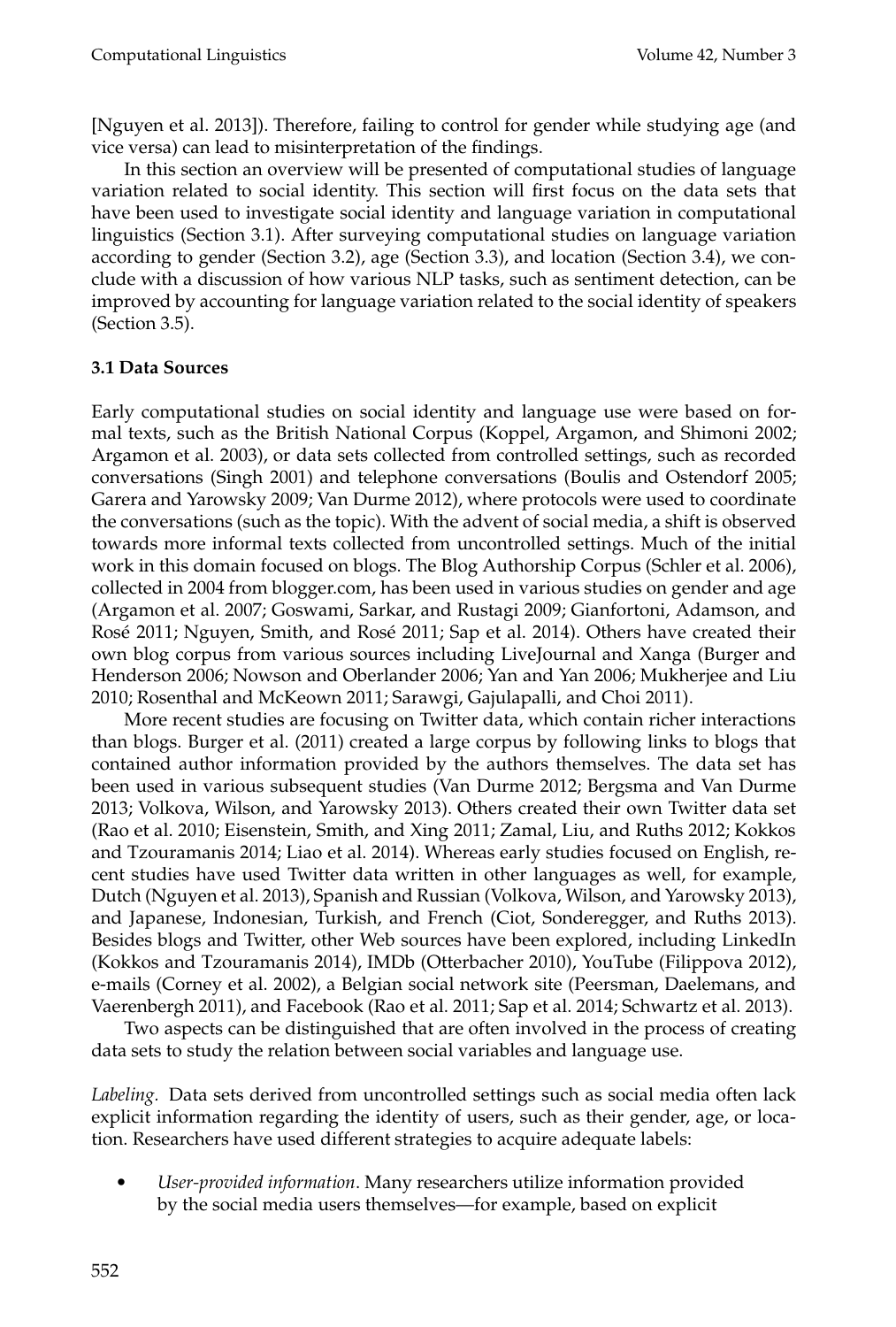fields in user profiles (Schler et al. 2006; Yan and Yan 2006; Burger et al. 2011)—or by searching for specific patterns such as birthday announcements (Zamal, Liu, and Ruths 2012). Although this information is probably highly accurate, such information is often only available for a small set of users—for example, for age, 0.75% of the users in Twitter (Liao et al. 2014) and 55% in blogs (Burger and Henderson 2006). Locations of users have been derived based on geotagged messages (Eisenstein et al. 2010) or locations in user profiles (Mubarak and Darwish 2014).

- - *Manual annotation*. Another option is manual annotation based on personal information revealed in the text, profile information, and public information on other social media sites (Ciot, Sonderegger, and Ruths 2013; Nguyen et al. 2013). In the manual annotation scenario, a random set of authors is annotated. However, the required effort is much higher, resulting in smaller data sets and biases of the annotators themselves might influence the annotation process. Furthermore, for some users not enough information may be available to even manually assign labels.
- - *Exploiting names*. Some labels can be automatically extracted based on the name of a person. For example, gender information for names can be derived from census information from the US Social Security Administration (Bamman, Eisenstein, and Schnoebelen 2014; Prabhakaran, Reid, and Rambow 2014), or from Facebook data (Fink, Kopecky, and Morawski 2012). However, people who use names that are more common for a different gender will be incorrectly labeled in these cases. In some languages, such as Russian, the morphology of the names can also be used to predict the most likely gender labels (Volkova, Wilson, and Yarowsky 2013). However, people who do not provide their names, or have uncommon names, will remain unlabeled. In addition, acquiring labels this way has not been well studied yet for other languages and cultures and for other types of labels (such as geographical location or age).

*Sample selection.* In many cases, it is necessary to limit the study to a sample of persons. Sometimes the selected sample is directly related to the way labels are obtained, for example, by only including people who explicitly list their gender or age in their social media profile (Burger et al. 2011), who have a gender-specific first name (Bamman, Eisenstein, and Schnoebelen 2014), or who have geotagged tweets (Eisenstein et al. 2010). Restricting the sample (e.g., by only including geotagged tweets) could potentially lead to biased data sets. Pavalanathan and Eisenstein (2015b) compared geotagged tweets with tweets written by users with self-reported locations in their profile. They found that geotagged tweets are more often written by women and younger people. Furthermore, geotagged tweets contain more geographically specific non-standard words. Another approach is random sampling, or as random as possible due to restrictions of targeting a specific language (Nguyen et al. 2013). However, in these cases the labels may not be readily available. This increases the annotation effort and in some cases it may not even be possible to obtain reliable labels. Focused sampling is used as well, for example, by starting with social media accounts related to gender-specific behavior (e.g., male/female hygiene products, sororities) (Rao et al. 2010). However, such an approach has the danger of creating biased data sets, which could influence the prediction performance (Cohen and Ruths 2013).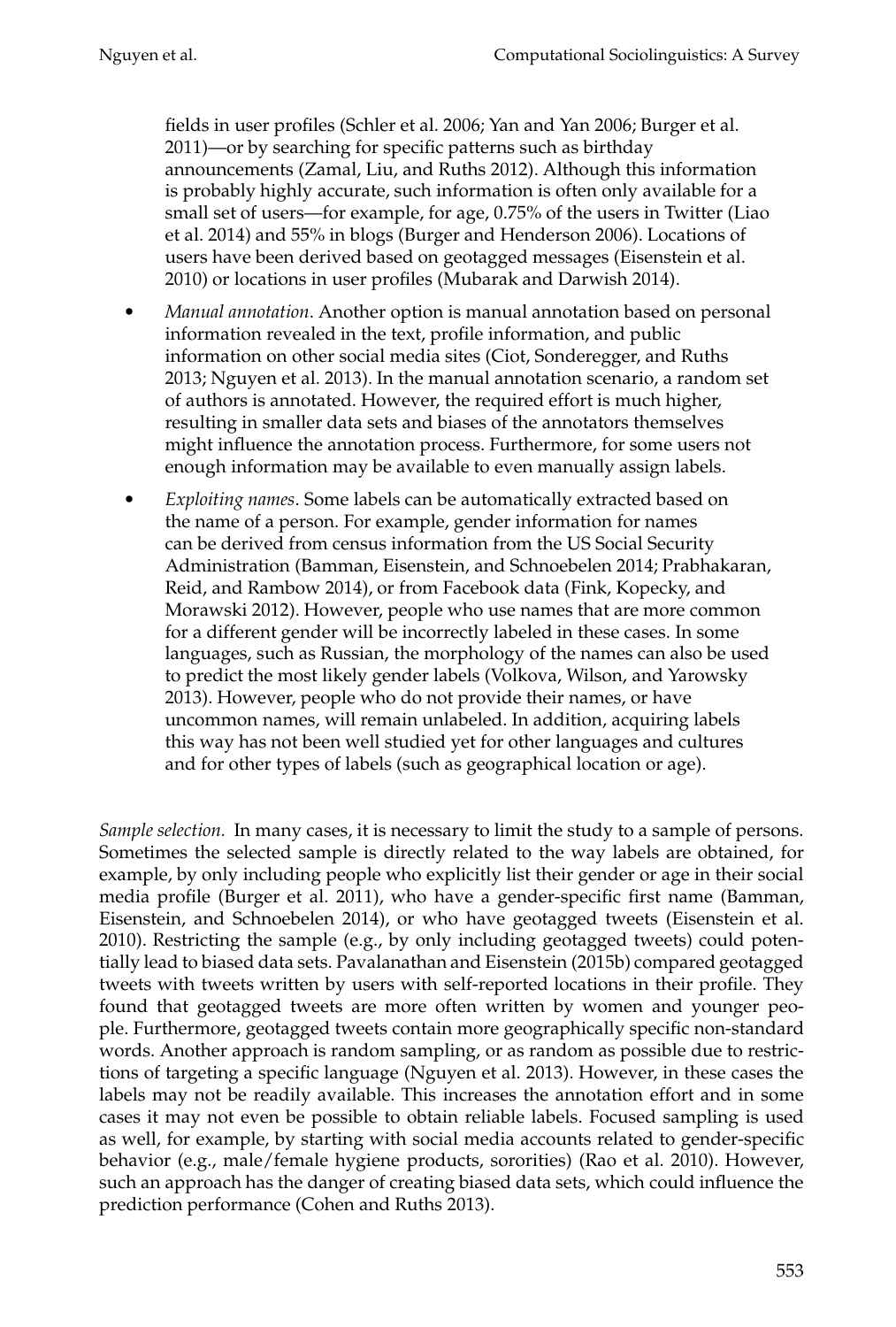## **3.2 Gender**

The study of gender and language variation has received much attention in sociolinguistics (Holmes and Meyerhoff 2003; Eckert and McConnell-Ginet 2013). Various studies have highlighted gender differences. According to Tannen (1990), women engage more in "rapport" talk, focusing on establishing connections, whereas men engage more in "report" talk, focusing on exchanging information. Similarly, according to Holmes (1995), in women's communication the social function of language is more salient, whereas in men's communication the referential function (conveying information) tends to be dominant. Argamon et al. (2003) make a distinction between involvedness (more associated with women) and informational (more associated with men). However, with the increasing view that speakers use language to construct their identity, such generalizations have also been met with criticism. Many of these studies rely on small sample sizes and ignore other variables (such as ethnicity, social class) and the many similarities between genders. Such generalizations contribute to stereotypes and the view of gender as an inherent property.

*3.2.1 Modeling Gender.* Within computational linguistics, researchers have focused primarily on automatic gender classification based on text. Gender is then treated as a binary variable based on biological characteristics, resulting in a binary classification task. A variety of machine learning methods have been explored, including SVMs (Corney et al. 2002; Boulis and Ostendorf 2005; Nowson and Oberlander 2006; Mukherjee and Liu 2010; Rao et al. 2010; Gianfortoni, Adamson, and Rosé 2011; Peersman, Daelemans, and Vaerenbergh 2011; Fink, Kopecky, and Morawski 2012; Zamal, Liu, and Ruths 2012; Ciot, Sonderegger, and Ruths 2013), logistic regression (Otterbacher 2010; Bergsma and Van Durme 2013), naive Bayes (Yan and Yan 2006; Goswami, Sarkar, and Rustagi 2009; Mukherjee and Liu 2010), and the Winnow algorithm (Schler et al. 2006; Burger et al. 2011). However, treating gender as a binary variable based on biological characteristics assumes that gender is fixed and is something people *have*, instead of something people *do* (Butler 1990), that is, such a setup neglects the agency of speakers. Many sociolinguists, together with scholars from the social sciences in general, view gender as a social construct, emphasizing that gendered behavior is a result of social conventions rather than inherent biological characteristics.

*3.2.2 Features and Patterns.* Rather than focusing on the underlying machine learning models, most studies have focused on developing predictive features. Token-level and character-level unigrams and *n*-grams have been explored in various studies (Yan and Yan 2006; Burger et al. 2011; Sarawgi, Gajulapalli, and Choi 2011; Fink, Kopecky, and Morawski 2012; Bamman, Eisenstein, and Schnoebelen 2014). Sarawgi, Gajulapalli, and Choi (2011) found character-level language models to be more robust than token-level language models. Grouping words by meaningful classes could improve the interpretation and possibly the performance of models. Linguistic inquiry and word count (LIWC; Pennebaker, Francis, and Booth 2001) is a dictionary-based word counting program originally developed for the English language. It also has versions for other languages, such as Dutch (Zijlstra et al. 2005). LIWC has been used in experiments on Twitter data (Fink, Kopecky, and Morawski 2012) and blogs (Nowson and Oberlander 2006; Schler et al. 2006). However, models based on LIWC alone tend to perform worse than unigram/*n*-gram models (Nowson and Oberlander 2006; Fink, Kopecky, and Morawski 2012). By analyzing the developed features, studies have shown that men tend to use more numbers (Bamman, Eisenstein, and Schnoebelen 2014), technology words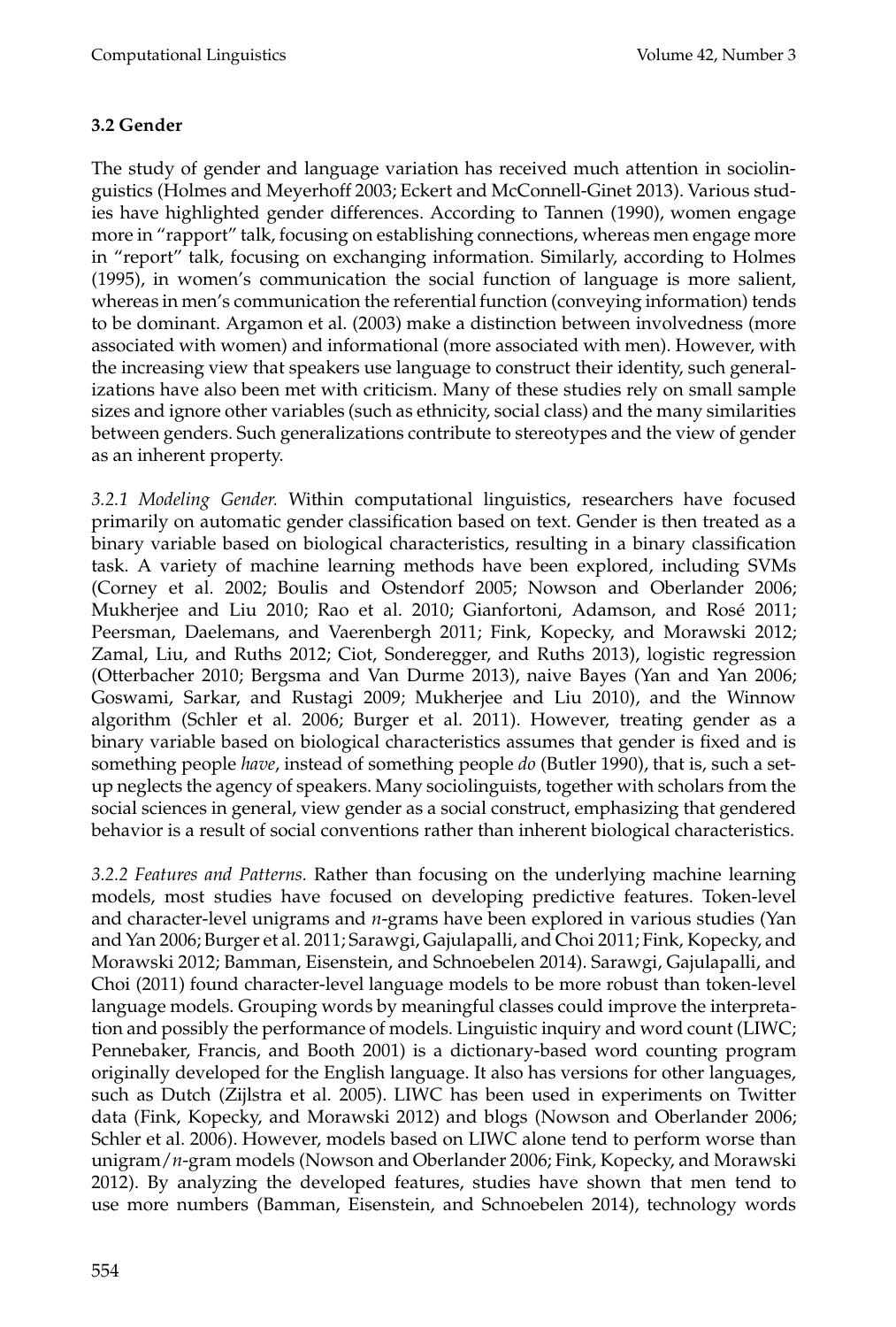(Bamman, Eisenstein, and Schnoebelen 2014), and URLs (Schler et al. 2006; Nguyen et al. 2013), whereas women use more terms referring to family and relationship issues (Boulis and Ostendorf 2005). A discussion of the influence of genre and domain on gender differences is provided later in this section.

Various features based on grammatical structure have been explored, including features capturing individual POS frequencies (Argamon et al. 2003; Otterbacher 2010) as well as POS patterns (Argamon et al. 2003; Schler et al. 2006; Argamon et al. 2009; Bamman, Eisenstein, and Schnoebelen 2014). Men tend to use more prepositions (Schler et al. 2006; Argamon et al. 2007, 2009; Otterbacher 2010) and more articles (Nowson and Oberlander 2006; Schler et al. 2006; Argamon et al. 2007; Otterbacher 2010; Schwartz et al. 2013), although Bamman, Eisenstein, and Schnoebelen (2014) did not find these differences to be significant in their Twitter study. Women tend to use more pronouns (Argamon et al. 2003; Schler et al. 2006; Argamon et al. 2007, 2009; Otterbacher 2010; Schwartz et al. 2013; Bamman, Eisenstein, and Schnoebelen 2014), in particular first person singular (Otterbacher 2010; Nguyen et al. 2013; Schwartz et al. 2013). A measure introduced by Heylighen and Dewaele (2002) to measure formality based on the frequencies of different word classes has been used in experiments on blogs (Nowson, Oberlander, and Gill 2005; Mukherjee and Liu 2010). Sarawgi, Gajulapalli, and Choi (2011) experimented with probabilistic context-free grammars (PCFGs) by adopting the approach proposed by Raghavan, Kovashka, and Mooney (2010) for authorship attribution. They trained PCFG parsers for each gender and computed the likelihood of test documents for each gender-specific PCFG parser to make the prediction. Bergsma, Post, and Yarowsky (2012) experimented with three types of syntax features and found features based on single-level context-free-grammar (CFG) rules (e.g.,  $NP \rightarrow PRP$ ) to be the most effective. In some languages such as French, the gender of nouns (including the speaker) is often marked in the syntax. For example, a man would write *je suis allé*, whereas a woman would write *je suis allée* ('I went'). By detecting such *je suis* constructions, Ciot, Sonderegger, and Ruths (2013) improved performance of gender classification in French.

Stylistic features have been widely explored as well. Studies have reported that men tend to use longer words, sentences, and texts (Singh 2001; Goswami, Sarkar, and Rustagi 2009; Otterbacher 2010), and more swear words (Boulis and Ostendorf 2005; Schwartz et al. 2013). Women use more emotion words (Nowson and Oberlander 2006; Schwartz et al. 2013; Bamman, Eisenstein, and Schnoebelen 2014), emoticons (Rao et al. 2010; Gianfortoni, Adamson, and Rosé 2011; Bamman, Eisenstein, and Schnoebelen 2014; Volkova, Wilson, and Yarowsky 2013), and typical social media words such as *omg* and *lol* (Schler et al. 2006; Bamman, Eisenstein, and Schnoebelen 2014).

Groups can be characterized by their attributes, for example, women tend to have maiden names. Bergsma and Van Durme (2013) used such distinguishing attributes, extracted from common nouns for men and women (e.g., granny, waitress), to improve classification performance. Features based on first names have also been explored. Although not revealing much about language use itself, they can improve prediction performance (Burger et al. 2011; Rao et al. 2011; Bergsma and Van Durme 2013).

*Genre.* So far, not many studies have analyzed the influence of genre and domain (Lee 2001) on language use, but a better understanding will aid the interpretation of observed language variation patterns. Using data from the British National Corpus, Argamon et al. (2003) found a strong correlation between characteristics of male and nonfiction writing and likewise, between female and fiction writing. Based on this observation, they trained separate prediction models for fiction and nonfiction (Koppel, Argamon,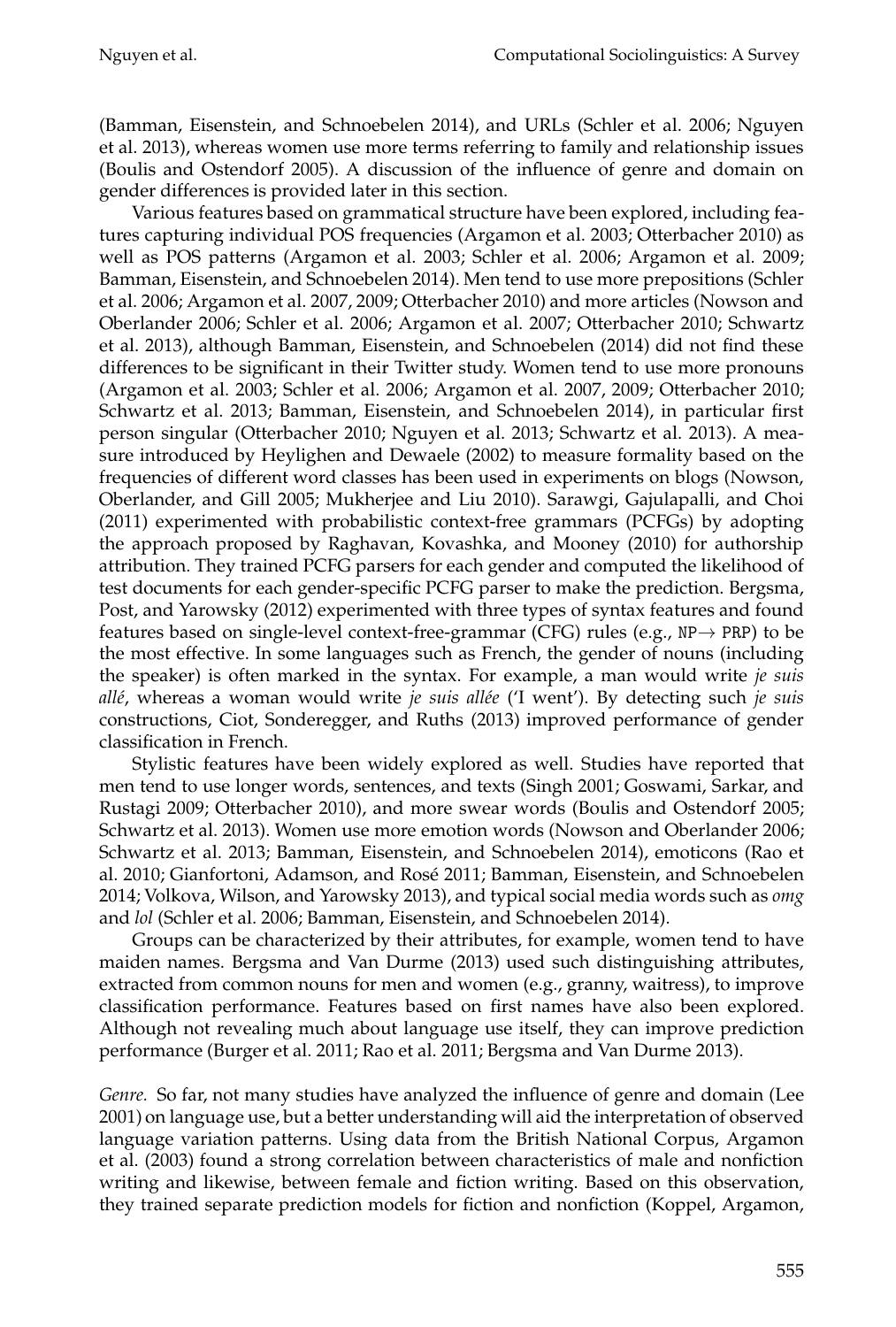and Shimoni 2002). Building on these findings, Herring and Paolillo (2006) investigated whether gender differences would still be observed when controlling for genre in blogs. They did not find a significant relation between gender and linguistic features that were identified to be associated with gender in previous literature, although the study was based on a relatively small sample. Similarly, Gianfortoni, Adamson, and Rosé (2011) revisited the task of gender prediction on the Blog Authorship Corpus. After controlling for occupation, features that previously were found to be predictive for gender on that corpus were no longer effective.

Studies focusing on gender prediction have tested the generalizability of gender prediction models by training and testing on different data sets. Although models tend to perform worse when tested on a different data set than the one used for training, studies have shown that prediction performance is still higher than random, suggesting that there are indeed gender-specific patterns of language variation that go beyond genre and domain (Sarawgi, Gajulapalli, and Choi 2011; Sap et al. 2014). Gianfortoni, Adamson, and Rosé (2011) proposed the use of "stretchy patterns," flexible sequences of categories, to model stylistic variation and to improve generalizability across domains.

*Social Interaction.* Most computational studies on gender-specific patterns in language use have studied speakers in isolation. Because the conversational partner $4$  and social network influence the language use of speakers, several studies have extended their focus by also considering contextual factors. For example, this led to the finding that speakers use more gender-specific language in same-gender conversations (Boulis and Ostendorf 2005). On the Fisher and Switchboard corpus (telephone conversations), classifiers dependent on the gender of the conversation partner improve performance (Garera and Yarowsky 2009). However, exploiting the social network of speakers on Twitter has been less effective so far. Features derived from the friends of Twitter users did not improve gender classification (but it was effective for age) (Zamal, Liu, and Ruths 2012). Likewise, Bamman, Eisenstein, and Schnoebelen (2014) found that social network information of Twitter users did not improve gender classification when enough text was available.

Not all computational studies on gender in interaction contexts have focused on gender classification itself. Some have used gender as a variable when studying other phenomena. In a study on language and power, Prabhakaran, Reid, and Rambow (2014) showed how the gender composition of a group influenced how power is manifested in the Enron corpus, a large collection of e-mails from Enron employees (described in more detail in Section 4.1). In a study on language change in online communities, Hemphill and Otterbacher (2012) found that women write more like men over time in the IMDb community (a movie review site), which they explain by men receiving more prestige in the community. Jurafsky, Ranganath, and McFarland (2009) automatically classified speakers according to interactional style (awkward, friendly, or flirtatious) using various types of features, including lexical features based on LIWC (Pennebaker, Francis, and Booth 2001), prosodic, and discourse features. Differences, as well as commonalities, were observed between genders, and incorporating features from both speakers improved classification performance.

*3.2.3 Interpretation of Findings.* As mentioned before, most computational approaches adopt a simplistic view of gender as an inherent property based on biological

<sup>4</sup> An individual who participates in a conversation, sometimes also referred to as interlocutor or addressee.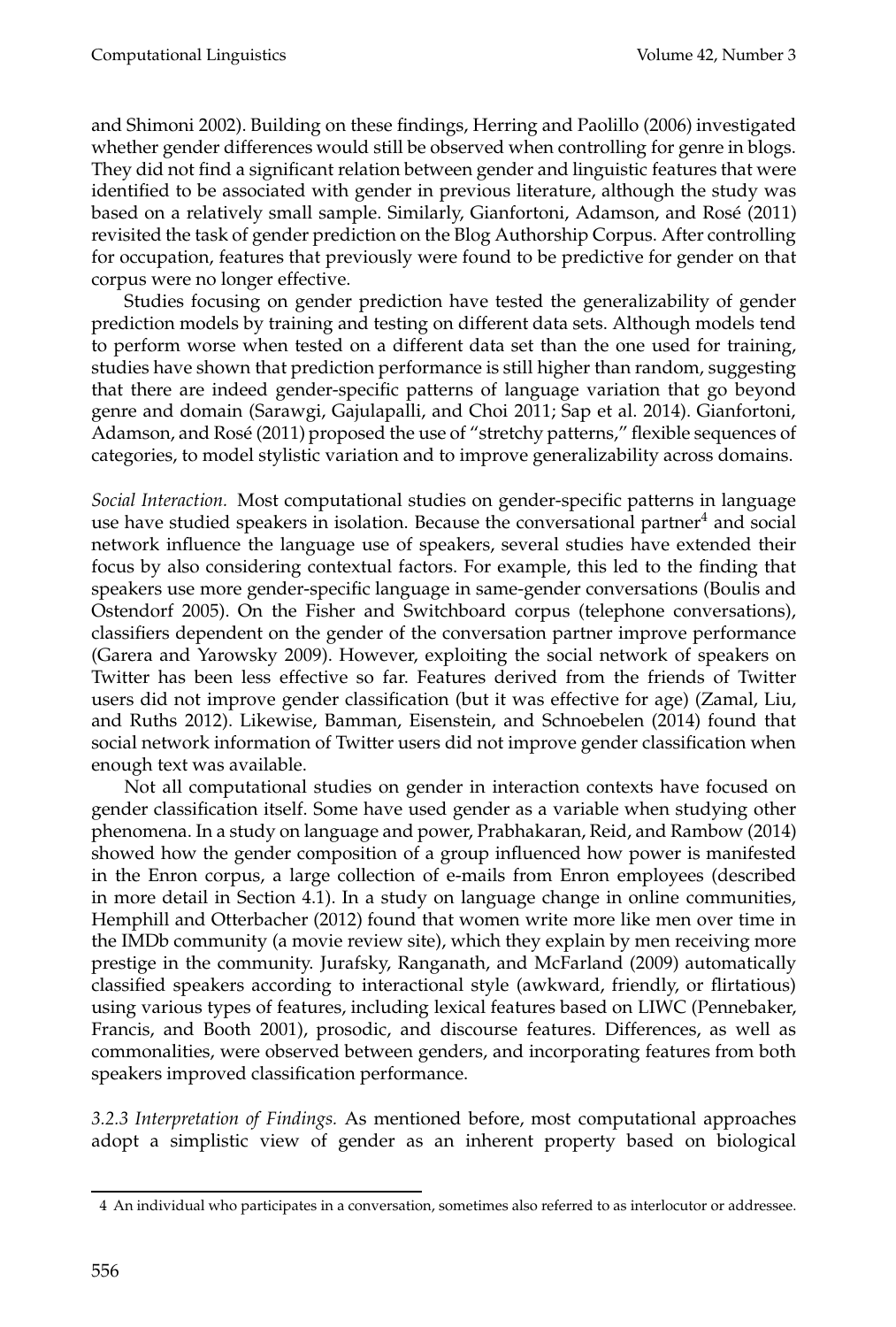characteristics. Only recently has the computational linguistics community noticed the limitations of this simplistic view by acknowledging the agency of speakers. Two of these studies based their argumentation on an analysis of the social networks of the users. Automatic gender predictions on YouTube data correlated more strongly with the dominant gender in a user's network than the user-reported gender (Filippova 2012). Likewise, in experiments by Bamman, Eisenstein, and Schnoebelen (2014), incorrectly labeled Twitter users also had fewer same-gender connections. In addition, they identified clusters of users who used linguistic markers that conflicted with general population-level findings. Another study was based on data collected from an online game (Nguyen et al. 2014). Thousands of players guessed the age and gender of Twitter users based on their tweets, and the results revealed that many Twitter users do not tweet in a gender-stereotypical way.

Thus, language is inherently social and while certain language features are *on average* used more by men or women, individual speakers may diverge from the stereotypical images that tend to be highlighted by many studies. In addition, gender is shaped differently depending on the culture and language, and thus presenting gender as a universal social variable can be misleading. Furthermore, linguistic variation within speakers of the same gender holds true as well.

## **3.3 Age**

Aging is a universal phenomenon and understanding the relation between language and age can provide interesting insights in many ways. An individual at a specific time represents a place in history as well as a life stage (Eckert 1997), and thus observed patterns can generate new insights into language change as well as how individuals change their language use as they move through life. Within computational linguistics, fewer studies have focused on language variation according to age than studies focusing on gender, possibly because obtaining age labels requires more effort than gender labels (e.g., the gender of people can often be derived from their names; cf. Section 3.1). Most of these studies have focused on absolute chronological age, although age can also be seen as a social variable like gender.

Sociolinguistic studies have found that adolescents use the most nonstandard forms, because at a young age the group pressure to not conform to established societal conventions is the largest (Eckert 1997; Holmes 2013). In contrast, adults are found to use the most standard language, because for them social advancement matters and they use standard language to be taken seriously (Eckert 1997; Bell 2013). These insights can explain why predicting the ages of older people is harder (e.g., distinguishing between a 15- and a 20-year-old person based on their language use is easier than distinguishing between a 40- and a 45-year-old person [Nguyen et al. 2013; Nguyen et al. 2014]). Thus, age is an important variable to consider, especially when we consider processes relevant for language evolution, since the degree of language innovation varies by age (Labov 2001).

*3.3.1 Modeling Age.* A fundamental question is *how* to model age, and so far researchers have not yet reached a consensus. Eckert (1997) distinguishes between chronological age (number of years since birth), biological age (physical maturity), and social age (based on life events). Speakers are often grouped according to their age, because the amount of data is in many cases not sufficient to make more fine-grained distinctions (Eckert 1997). Most studies consider chronological age and group speakers based on age spans (Labov 1966; Trudgill 1974; Barbieri 2008). However, chronological age can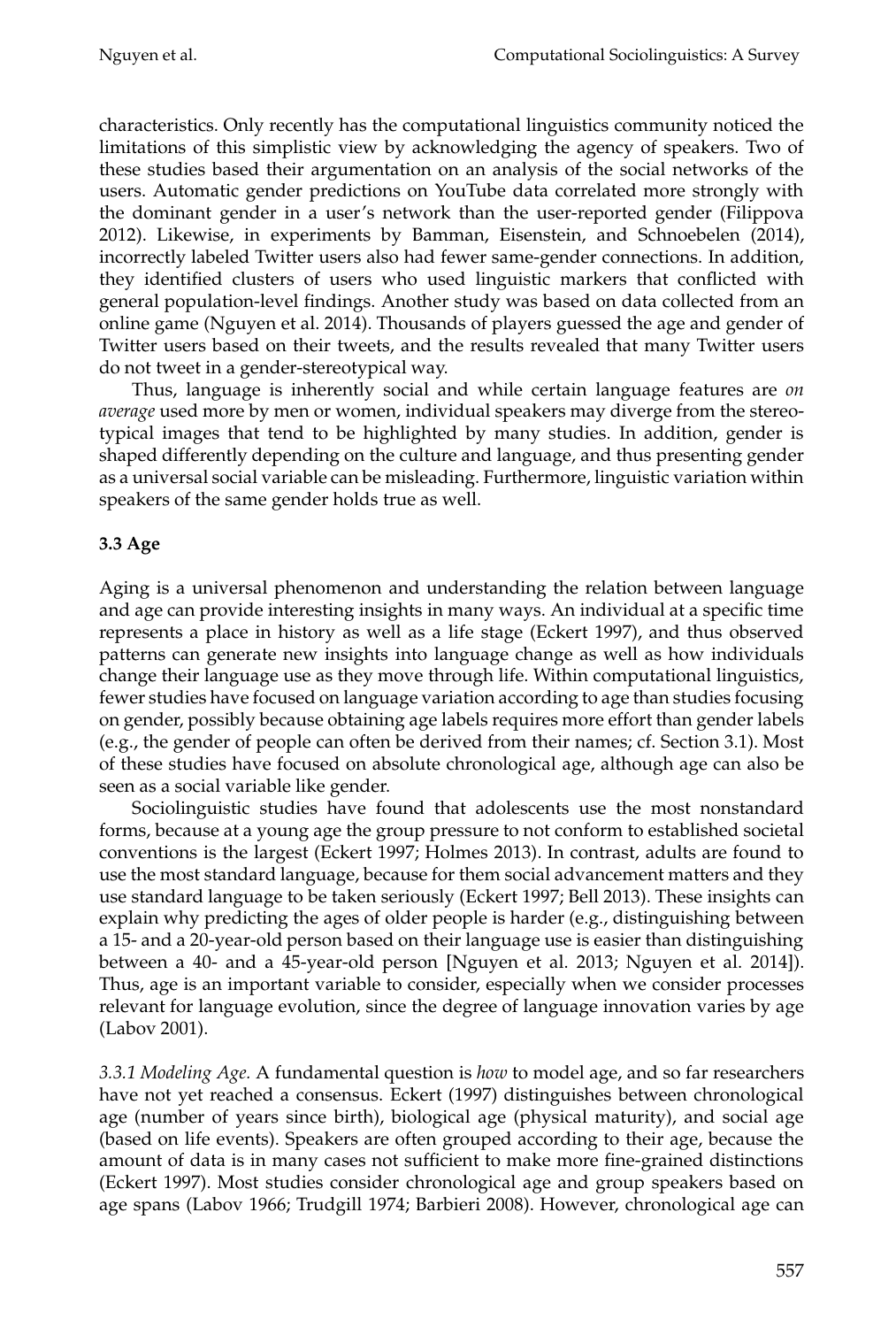be misleading because persons with the same chronological age may have had very different life experiences. Another approach is to group speakers according to "shared experiences of time," such as high school students (Eckert 1997).

Within computational linguistics the most common approach is to model agespecific language use based on the chronological age of speakers. An exception is Nguyen et al. (2013), who explored classification into life stages. However, even when focusing on chronological age, the task can be framed in different ways as well. Chronological age prediction has mostly been approached as a *classification* problem, by modeling the chronological age as a *categorical* variable. Based on this task formulation, various classical machine learning models have been used, such as SVMs (Rao et al. 2010; Peersman, Daelemans, and Vaerenbergh 2011), logistic regression (Rosenthal and McKeown 2011; Nguyen et al. 2013), and naive Bayes (Tam and Martell 2009).

The boundaries used for discretizing age have varied depending on the data set and experimental set-up. Experiments on the blog authorship corpus (Schler et al. 2006) used categories based on the following age spans: 13–17, 23–27, and 33–47, removing the age ranges in between to simplify the task. Rangel et al. (2013) adopted this approach in the Author Profiling task at PAN 2013. The following year, the difficulty of the task at PAN 2014 was increased by considering the more fine-grained categories of 18–24, 25–34, 35–49, 50–64 and 65+ years (Rangel et al. 2014). Zamal, Liu, and Ruths (2012) classified Twitter users into 18–23 and 25–30 years. Other studies explored boundaries at 30 (Rao et al. 2010), at 20 and 40 (Nguyen et al. 2013), at 40 (Garera and Yarowsky 2009), and at 18 years (Burger and Henderson 2006).

In several studies experiments have been done by varying the classification boundaries. Peersman, Daelemans, and Vaerenbergh (2011) experimented with binary classification and boundaries at 16, 18, and 25 years. Tam and Martell (2009) experimented with classifying teens versus 20s, 30s, 40s, 50s, and adults. Not surprisingly, in both studies a higher performance was obtained when using larger age gaps (e.g., teens versus 40s/50s) than when using smaller age gaps (e.g., teens versus 20s/30s) (Tam and Martell 2009; Peersman, Daelemans, and Vaerenbergh 2011). Rosenthal and McKeown (2011) explored a range of splits to study differences in performance when predicting the birth year of blog authors. They related their findings to pre– and post–social media generations.

For many applications, modeling age as a categorical variable might be sufficient. However, it does have several limitations. First, selecting age boundaries has proven to be difficult. It is not always clear which categories are meaningful. Secondly, researchers have used different categories depending on the age distribution of their data set, which makes it difficult to make comparisons across data sets.

Motivated by such limitations, recent studies have modeled age as a *continuous* variable, removing the need to define age categories. Framing age prediction as a regression task, a frequently used method has been linear regression (Nguyen, Smith, and Rosé 2011; Nguyen et al. 2013; Schwartz et al. 2013; Sap et al. 2014). Liao et al. (2014) experimented with a latent variable model that jointly models age and topics. In their model, age-specific topics obtain low standard deviations of age, whereas more general topics obtain high standard deviations. Another approach that would remove the need to define age categories is the unsupervised induction of age categories. Analyzing the discovered age groups could shed more light on the relation between language use and age, but we are not aware of existing research in this area.

*3.3.2 Features and Patterns.* The majority of studies on age prediction have focused on identifying predictive features. Although some features tend to be effective across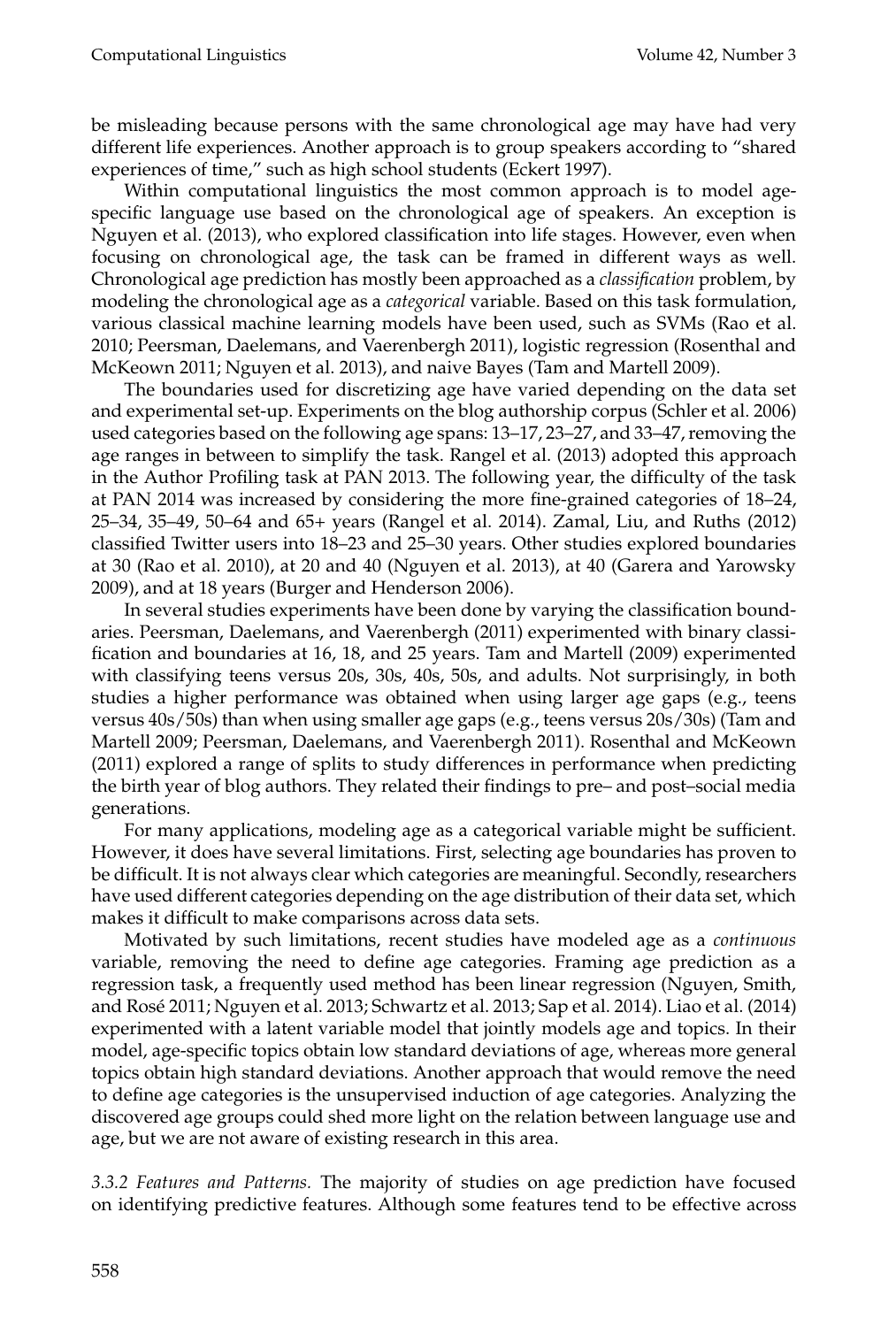domains, others are domain-specific (Nguyen, Smith, and Rosé 2011). Features that characterize male speech have been found to also increase with age (Argamon et al. 2007), thus, simply said, men tend to sound older than they are.

Unigrams alone already perform well (Nguyen, Smith, and Rosé 2011; Peersman, Daelemans, and Vaerenbergh 2011; Nguyen et al. 2013). Features based on part of speech are effective as well. For example, younger people tend to use more first- and secondperson singular pronouns (e.g., *I, you*), while older people more often use first person plural pronouns (e.g., *we*) (Barbieri 2008; Rosenthal and McKeown 2011; Nguyen et al. 2013). Older people also use more prepositions (Argamon et al. 2009; Nguyen et al. 2013), determiners (Argamon et al. 2009; Nguyen, Smith, and Rosé 2011), and articles (Schwartz et al. 2013). Most of these studies focused on English and therefore some of these findings might not be applicable to other languages. For example, the effectiveness of pronoun-related features should also be studied in pro-drop languages (e.g., Turkish and Spanish).

Various studies have found that younger people use less standard language. They use more alphabetical lengthening (e.g., *niiiice*) (Rao et al. 2010; Nguyen et al. 2013), more contractions without apostrophes (e.g., *dont*) (Argamon et al. 2009), more Internet acronyms (e.g., *lol*) (Rosenthal and McKeown 2011), more slang (Barbieri 2008; Rosenthal and McKeown 2011), more swear words (Barbieri 2008; Nguyen, Smith, and Rosé 2011), and more capitalized words (e.g., *HAHA*) (Rosenthal and McKeown 2011; Nguyen et al. 2013). Specific words such as *like* are also highly associated with younger ages (Barbieri 2008; Nguyen, Smith, and Rosé 2011). Younger people also use more features that indicate stance and emotional involvement (Barbieri 2008), such as intensifiers (Barbieri 2008; Nguyen et al. 2013) and emoticons (Rosenthal and McKeown 2011). Younger people also use shorter words and sentences and write shorter tweets (Burger and Henderson 2006; Rosenthal and McKeown 2011; Nguyen et al. 2013).

*3.3.3 Interpretation of Findings.* Age prediction experiments are usually done on data sets collected at a specific point in time. Based on such data sets, language use is modeled and compared between users with different ages. Features that are found to be predictive or that correlate highly with age are used to highlight how differently "younger" and "older" people talk or write. However, the observed differences in language use based on such data sets could be explained in multiple ways. Linguistic variation can occur as an individual moves through life (**age grading**). In that case the same trend is observed for individuals at different time periods. Linguistic variation can also be a result of changes in the community itself as it moves through time (**generational change**) (Sankoff 2006; Bell 2013). For example, suppose we observe that younger Twitter users include more smileys in their tweets. This could indicate that smiley usage is higher at younger ages, but that when Twitter users grow older they decrease their usage of smileys. Or, this could indicate a difference in smiley usage between generations (i.e., the generation of the current younger Twitter users use more smileys compared with the generation of the older Twitter users). This also points to the relation between synchronic variation and diachronic change. **Synchronic variation** is variation across different speakers or speech communities at a particular point in time, and **diachronic change** is accumulation of synchronic variation in time and frequency. To have a better understanding of change, we need to understand the spread of variation across time and frequency. As is the case for gender, age can be considered a social variable and thus when only modeling chronological age, we are ignoring the agency of speakers and that speakers follow different trajectories in their lives.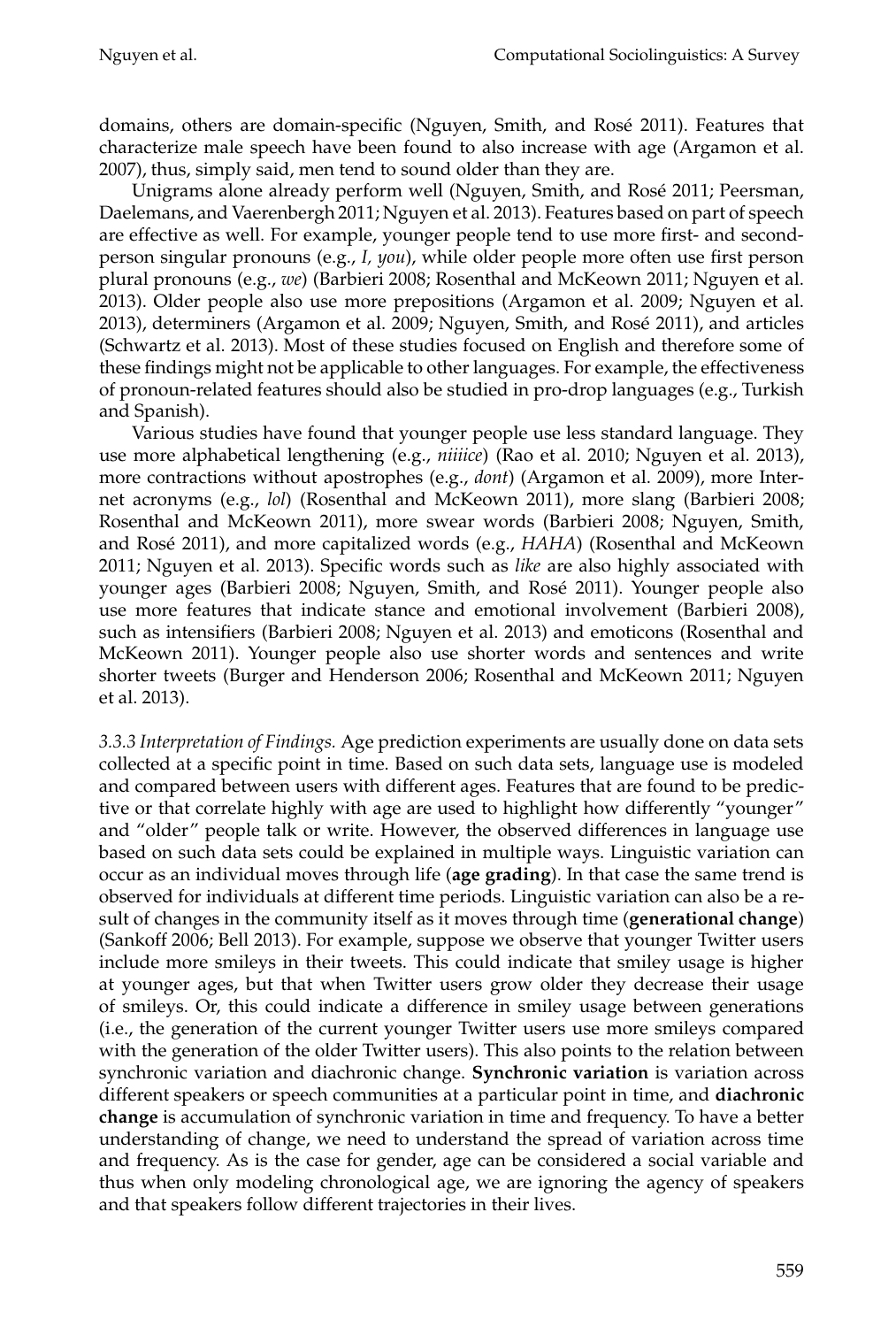## **3.4 Location**

Regional variation has been extensively studied in sociolinguistics and related areas such as dialectology (Chambers and Trudgill 1998) and dialectometry (Wieling and Nerbonne 2015). The use of certain words, grammatical constructions, or the pronunciation of a word can often reveal where a speaker is from. For example, *yinz* (a form of the second-person pronoun) is mostly used around Pittsburgh, which can be observed on Twitter as well (Eisenstein 2015). Dialectology traditionally focuses on the geographical distribution of individual or small sets of linguistic variables (Chambers and Trudgill 1998). A typical approach involves identifying and plotting **isoglosses**, lines that divide maps into regions where specific values of the variable predominate. The next step involves identifying bundles of isoglosses, often followed by the identification of dialect regions. Although these steps have usually been done manually, computational approaches have recently been explored as well. For example, Grieve, Speelman, and Geeraerts (2011) demonstrated how methods from spatial analysis can be used for automating such an analysis.

The study of regional variation has been heavily influenced by new statistical approaches, such as from computational linguistics, machine learning, and spatial analysis. A separate branch has also emerged, referred to as dialectometry (Wieling and Nerbonne 2015). In contrast to dialectology, which focuses on individual linguistic variables, dialectometry involves aggregating linguistic variables to examine linguistic differences between regions. Nerbonne (2009) argues that studies that focus on individual variables are sensitive to noise and that therefore aggregating linguistic variables will result in more reliable signals. This aggregation step has led to the introduction of various statistical methods, including clustering, dimensionality reduction techniques, and regression approaches (Wieling and Nerbonne 2010; Heeringa and Nerbonne 2013; Nerbonne and Wieling 2015). Recently, researchers within dialectometry have explored the automatic identification of characteristic features of dialect regions (Wieling and Nerbonne 2010), a task that aligns more closely with the approaches taken by dialectologists.

Although the data sets typically used in dialectology and dialectometry studies are still small compared to data sets used in computational linguistics, similar statistical methods have been explored. This has created a promising starting point for closer collaboration with computational linguistics.

*3.4.1 Modeling Geographical Variation.* Within CL, we find two lines of work on computationally modeling geographical variation.

*Supervised.* The first approach starts with documents labeled according to their dialect, which can be seen as a supervised learning approach. Most studies taking this approach focus on automatic dialect identification, which is a variation of automatic language identification, a well-studied research topic within the field of computational linguistics (Hughes et al. 2006; Baldwin and Lui 2010). Whereas some have considered automatic language identification to be a solved problem (McNamee 2005), many outstanding issues still exist (Hughes et al. 2006), including the identification of dialects and closely related languages (Zampieri et al. 2014, 2015). In studies on automatic dialect identification, various dialects have been explored, including Arabic (Elfardy and Diab 2013; Zaidan and Callison-Burch 2013; Darwish, Sajjad, and Mubarak 2014; Huang 2015), Turkish (Doğruöz and Nakov 2014), Swiss German (Scherrer and Rambow 2010), and Dutch (Trieschnigg et al. 2012) dialects.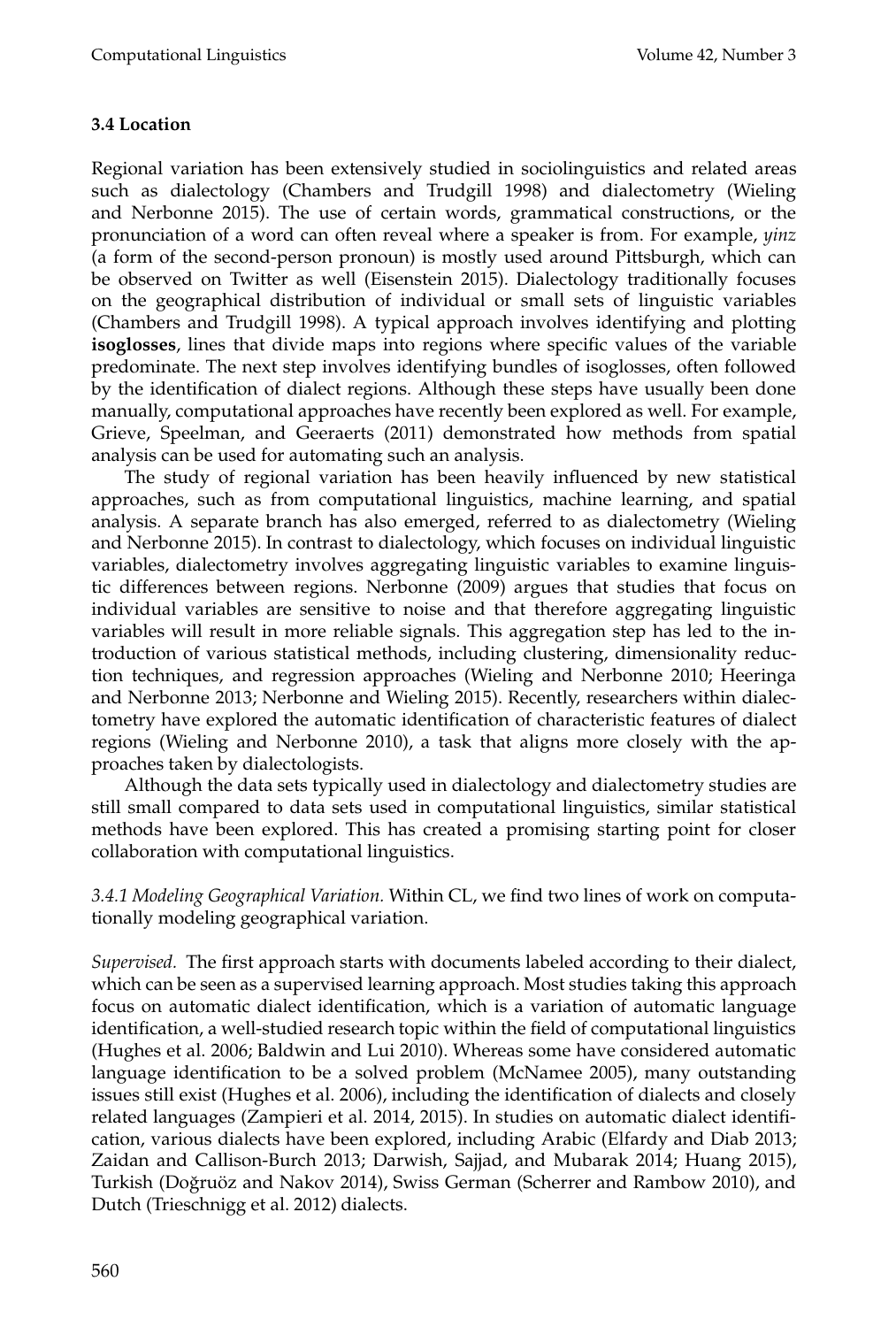*Unsupervised.* An alternative approach is to start with location-tagged data to automatically identify dialect regions. Whereas the models are given labels indicating the locations of speakers, the dialect labels themselves are not observed. In the context of modeling dialects, we consider it an unsupervised approach (although it can be considered a supervised approach when the task is framed as a location prediction task). The majority of the work in this area has used Twitter data, because it contains fine-grained location information in the form of GPS data for tweets or user-provided locations in user profiles.

Much of the research that starts with location-tagged data is done with the aim of automatically predicting the location of speakers. The set-up is thus similar to the set-up for the other tasks that we have surveyed in this section (e.g., gender and age prediction). Eisenstein et al. (2010) developed a topic model to identify geographically coherent linguistic regions and words that are highly associated with these regions. The model was tested by predicting the locations of Twitter users based on their tweets. Although the topic of text-based location prediction has received increasing attention (Wing and Baldridge 2011; Han, Cook, and Baldwin 2012), using these models for the discovery of new sociolinguistic patterns is an option that has not been fully explored yet, since most studies primarily focus on prediction performance.

Various approaches have been explored to model the location of speakers, an aspect that is essential in many of the studies that start with location-tagged data. In Wing and Baldridge (2011), locations are modeled using geodesic grids, but these grids do not always correspond to administrative or language boundaries. Users can also be grouped based on cities (Han, Cook, and Baldwin 2012), but such an approach is not suitable for users in rural areas or when the focus is on more fine-grained geographical variation (e.g., within a city). Eisenstein et al. (2010) model regions using Gaussian distributions, but only focus on the United States and thus more research is needed to investigate the suitability of this approach when considering other countries or larger regions.

*3.4.2 Features and Patterns.* Word and character *n*-gram models have been frequently used in dialect identification (Trieschnigg et al. 2012; Zaidan and Callison-Burch 2013; King, Radev, and Abney 2014). Similarly, many text-based location prediction systems make use of unigram word features (Eisenstein et al. 2010; Wing and Baldridge 2011; Han, Cook, and Baldwin 2012).

Features inspired by sociolinguistics could potentially improve performance. Darwish, Sajjad, and Mubarak (2014) showed that for identifying Arabic dialects a better classification performance could be obtained by incorporating known lexical, morphological, and phonological differences in their model. Scherrer and Rambow (2010) also found that using linguistic knowledge improves over an *n*-gram approach. Their method is based on a linguistic atlas for the extraction of lexical, morphological, and phonetic rules and the likelihood of these forms across German-speaking Switzerland. Doğruöz and Nakov (2014) explored the use of light verb constructions to distinguish between two Turkish dialects.

To support the discovery of new sociolinguistic patterns and to improve prediction performance, several studies have focused on automatically identifying characteristic features of dialects. Han, Cook, and Baldwin (2012) explored various feature selection methods to improve location prediction. The selected features may reflect dialectal variation but this was not the focus of the study. The method by Prokić, Çöltekin, and Nerbonne (2012) was based on in-group and out-group comparisons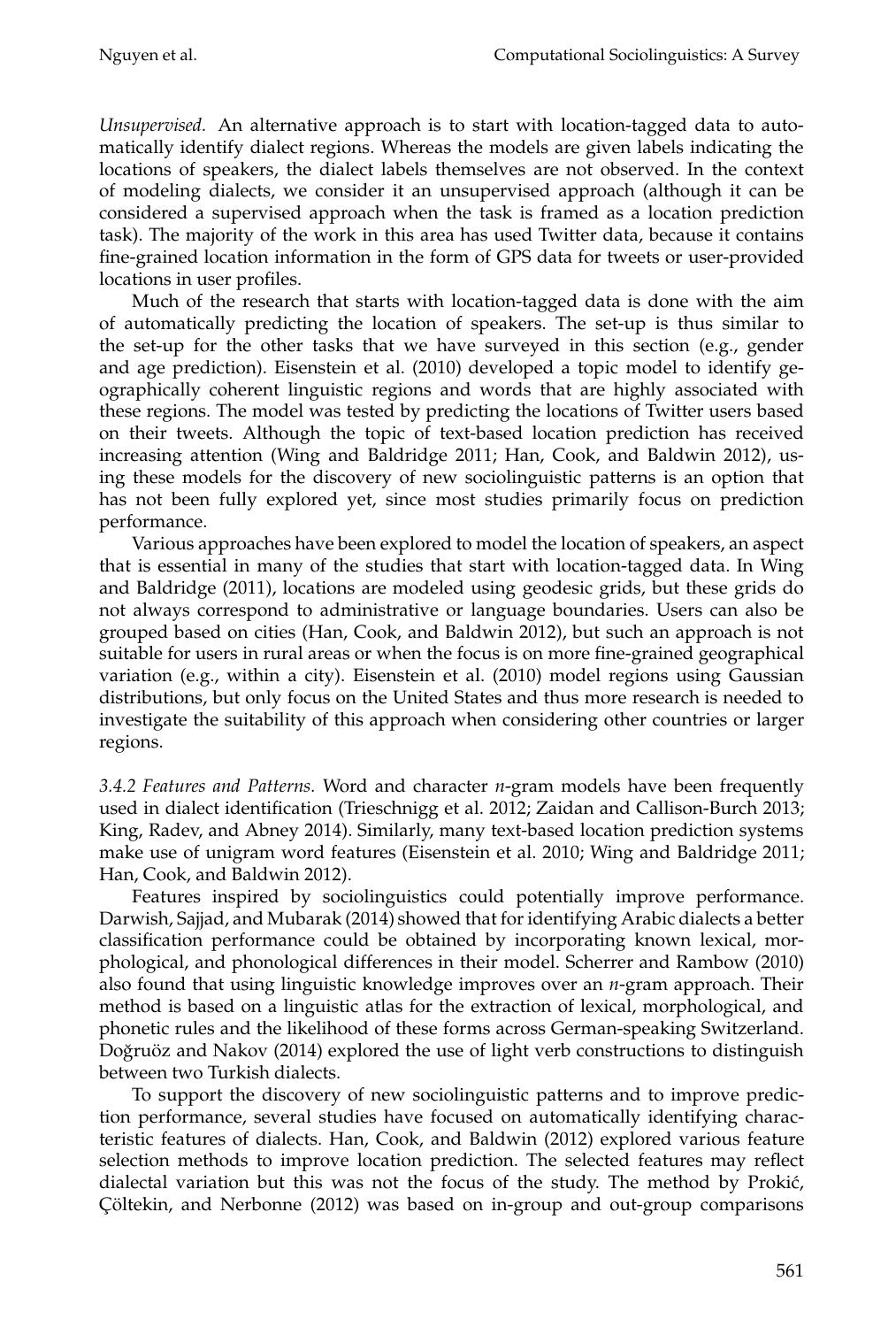using data in which linguistic varieties were already grouped (e.g., based on clustering). Peirsman, Geeraerts, and Speelman (2010) compared frequency-based measures, such as chi-square and log-likelihood tests, with distributional methods. Automatic methods may identify many features that vary geographically such as topic words and named entities, and an open challenge is to separate this type of variation from the more sociolinguistically interesting variations. For example, the observation that the word *beach* is used more often near coastal areas or that *Times Square* is used more often in New York is not interesting from the perspective of a sociolinguist.

Making use of location-tagged data, several studies have focused on analyzing patterns of regional variation. Doyle (2014) analyzed the geographical distribution of dialectal variants (e.g., the use of double modals like *might could*) based on Twitter data, and compared it with traditional sociolinguistic data collection methods. Starting with a query-based approach, he uses baseline queries (e.g., *I*) for estimating a conditional distribution of data given metadata. His approach achieved high correlations with data from sociolinguistic studies. Jørgensen, Hovy, and Søgaard (2015) studied the use of three phonological features of African American Vernacular English using manually selected word pairs. The occurrence of the features was correlated with location data (longitude and latitude) as well as demographic information obtained from the U.S. census bureau. Although these approaches start with attested dialect variants, automatic discovery of unknown variation patterns could potentially lead to even more interesting results. To study how a word's meaning varies geographically, Bamman, Dyer, and Smith (2014) extended the skip gram model by Mikolov et al. (2013) by adding contextual variables that represent states from the United States. The model then learns a global embedding matrix and additional matrices for each context (e.g., state) to capture the variation of a word's meaning.

The increasing availability of longitudinal data has made it possible to study the spreading of linguistic innovations geographically and over time on a large scale. A study by Eisenstein et al. (2014) based on tweets in the United States indicates that linguistic innovations spread through demographically similar areas, in particular with regard to race.

*3.4.3 Interpretation of Findings.* Labeling texts by dialect presumes that there are clear boundaries between dialects. However, it is not easy to make absolute distinctions between language varieties (e.g., languages, dialects). Chambers and Trudgill (1998) illustrate this with the example of traveling from village to village in a rural area. Speakers from villages at larger distances have more difficulty understanding each other compared with villages that are closer to each other, but there is no clear-cut distance at which speakers are no longer mutually intelligible. A computational approach was taken by Heeringa and Nerbonne (2001) to shed more light on this puzzling example. Besides linguistic differences, boundaries between language varieties are often influenced by other factors such as political boundaries (Chambers and Trudgill 1998). Therefore, deciding on the appropriate labels to describe linguistic communication across different groups of speakers (in terms of language, dialect, minority language, regional variety, etc.) is an ongoing issue of debate. The arbitrariness of the distinction between a language and dialect is captured with the popular expression "A language is a dialect with an army and navy" (Bright 1997). Methods that do not presume clear dialect boundaries are therefore a promising alternative. However, such methods then rely on location-tagged data, which are usually only available for a portion of the data.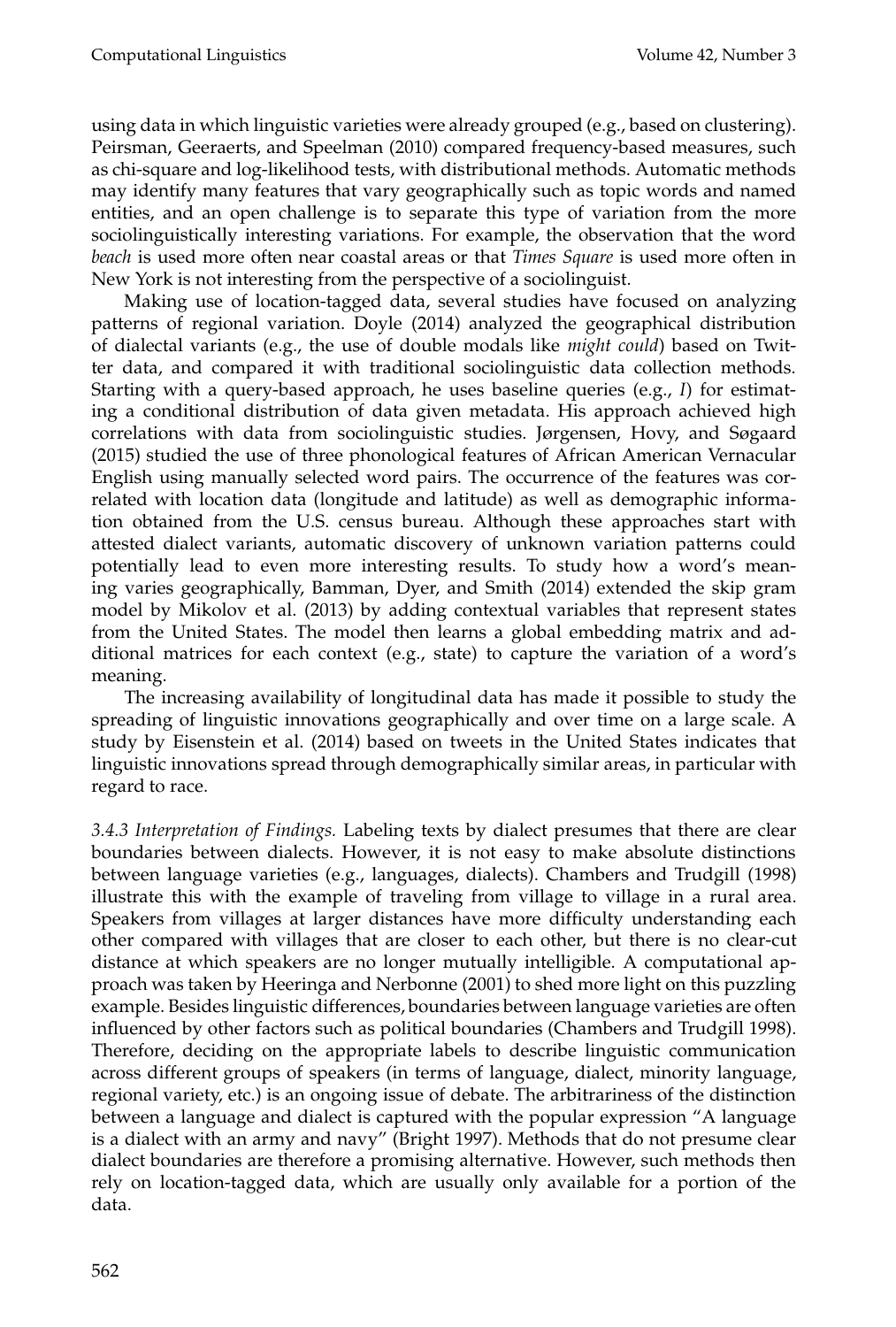#### **3.5 Text Classification Informed by Identity Information**

So far, we have focused on automatically predicting the variables themselves (e.g., gender, age, location) but linguistic variation related to the identity of speakers can also be used to improve various other NLP tasks. Dadvar et al. (2012) trained genderspecific classifiers to detect instances of cyberbullying, noticing that language used by harassers varies by gender. To improve the prediction performance of detecting the power direction between participants in e-mails, Prabhakaran, Reid, and Rambow (2014) incorporated the gender of participants in e-mail conversations and the overall "gender environment" as features in their model. Volkova, Wilson, and Yarowsky (2013) studied gender differences in the use of subjective language on Twitter. Representing gender as a binary feature was not effective, but the use of features based on genderdependent sentiment terms improved subjectivity and polarity classification. Hovy (2015) found that training gender- or age-specific word embeddings improved tasks such as sentiment analysis and topic classification.

#### **4. Language and Social Interaction**

The previous section explored computational approaches to the study of identity construction through language. We discussed variables such as gender, age, and geographical location, thereby mostly focusing on the influence of social structures on language use. However, as we also pointed out, speaker agency enables violations of conventional language patterns. Speakers do not act in isolation, but they are part of pairs, groups, and communities. Social interaction contexts produce the opportunity for variation due to agency. In response to the particulars of these social settings and encounters (e.g., the addressee or audience, topic, and social goals of the speakers), there is thus much variation within individual speakers. The variation that is related to the context of interaction will be the focus of this section.

We start this section with a discussion of data sources for large-scale analyses of language use in pairs, groups, and communities (Section 4.1). Next, we discuss computational approaches to studying how language reflects and shapes footing within social relationships (Section 4.2). Much of this work has revolved around the role of language in power dynamics by studying how speakers use language to maintain and change power relations (Fairclough 1989). We continue with a discussion on style-shifting (i.e., the use of different styles by a single speaker) in Section 4.3. We discuss two prominent frameworks within sociolinguistics, Audience Design (Bell 1984) and Communication Accommodation Theory (Giles, Coupland, and Coupland 1991), and discuss how these frameworks have been studied within the computational linguistics community. Finally, we move our focus to the community level and discuss computational studies on how members adapt their language to conform to or sometimes diverge from community norms. One might speculate about how these micro-level processes might eventually become conventional, and therefore consider how these processes may lead to language change over time (Section 4.4).

## **4.1 Data Sources**

Many of the types of data that are relevant for the investigation of concepts of social identity are also relevant for work on communication dynamics in pairs, groups, and communities. The availability of detailed interaction recordings in online data has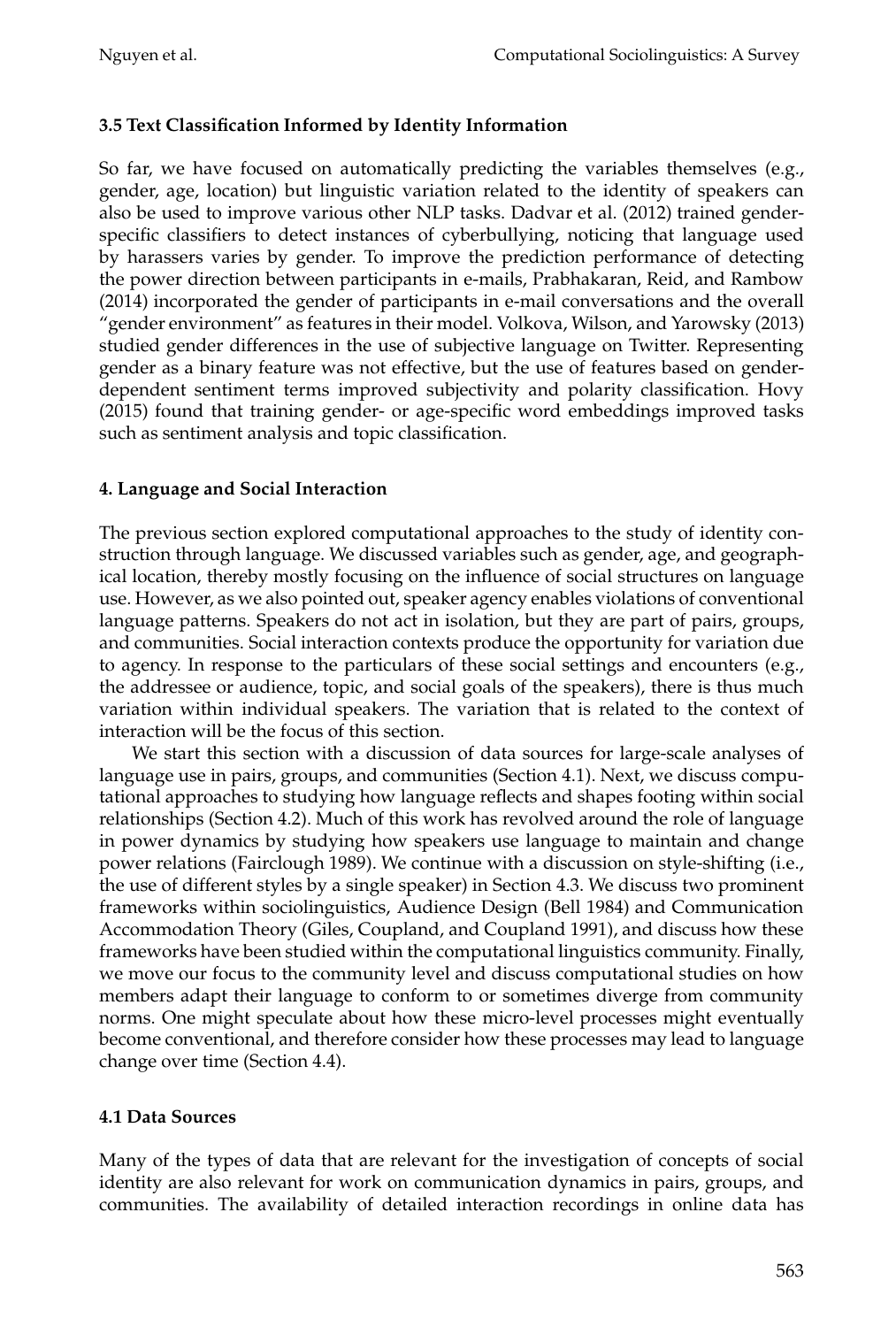driven and enabled much of the work on this topic within computational linguistics. A variety of online discussion forums have been analyzed, including online cancer support communities (Nguyen and Rosé 2011; Wang, Reitter, and Yen 2014), a street gang forum (Piergallini et al. 2014), and more recently discussion forums in Massive Open Online Courses (Wen, Yang, and Rosé 2014a, 2014b). Review sites, such as TripAdvisor (Michael and Otterbacher 2014), IMDb (Hemphill and Otterbacher 2012), and beer review communities (Danescu-Niculescu-Mizil et al. 2013b), have also been used in studies on language in online communities.

The Enron e-mail corpus is another frequently used data source. The Enron corpus is a large e-mail corpus with messages from Enron employees, which was made public during the legal investigation of the Enron corporation. The corpus has been used in various studies—for example, investigations related to e-mail classification (Klimt and Yang 2004) and structure of communication networks (Diesner and Carley 2005). In particular, in studies on language and social dynamics, the Enron e-mail corpus has featured in analyses of power relationships (Diehl, Namata, and Getoor 2007; Gilbert 2012; Prabhakaran, Rambow, and Diab 2012b; Prabhakaran, Reid, and Rambow 2014), since Enron's organizational structure is known and can be integrated in studies on hierarchical power structures connected with quantitative capacity theories of power. Such theories treat power as a stable characteristic that inheres in a person. An example theory within this space is Resource Dependency Theory (Pfeffer and Salancik 1978).

For studies that involve more dynamic notions of power (e.g., identifying individuals who are pursuing power), other resources have also been explored, including Wikipedia Talk Pages (Bender et al. 2011; Bracewell, Tomlinson, and Wang 2012; Danescu-Niculescu-Mizil et al. 2012; Swayamdipta and Rambow 2012), transcripts of political debates (Prabhakaran, John, and Seligmann 2013; Prabhakaran, Arora, and Rambow 2014), and transcripts of Supreme Court arguments (Danescu-Niculescu-Mizil et al. 2012).

#### **4.2 Shaping Social Relationships**

Language is not only a means to exchange information but language also contributes to the performance of action within interaction. Language serves simultaneously as a reflection of the relative positioning of speakers to their conversation partners as well as actions that accompany those positions (Ribeiro 2006). Sometimes distributions of these actions can be considered to cohere to such a degree that they can be thought of as defining conversational roles (Yang, Wen, and Rosé 2015). At a conceptual level, this work draws heavily from a foundation in linguistic pragmatics (Grice 1975; Levinson 1983) as well as sociological theories of discourse (Tannen 1993; Gee 2011), which each provide a complementary view. Concepts related to expectations or norms that provide the foundation for claiming such positions may similarly be described either from a philosophical perspective or a sociological one (Postmes, Spears, and Lea 2000). In viewing interaction as providing a context in which information and action may flow towards the accomplishment of social goals, speakers position themselves and others as sources or recipients of such information and action (Martin and Rose 2003). When performatives (i.e., speech acts used to perform an action) break norms related to social positions, they have implications for relational constructs such as politeness (Brown and Levinson 1987), which codifies rhetorical strategies for acknowledging and managing relational expectations while seeking to accomplish extra-relational goals. In the remaining part of this section, we focus on computational studies within this theme.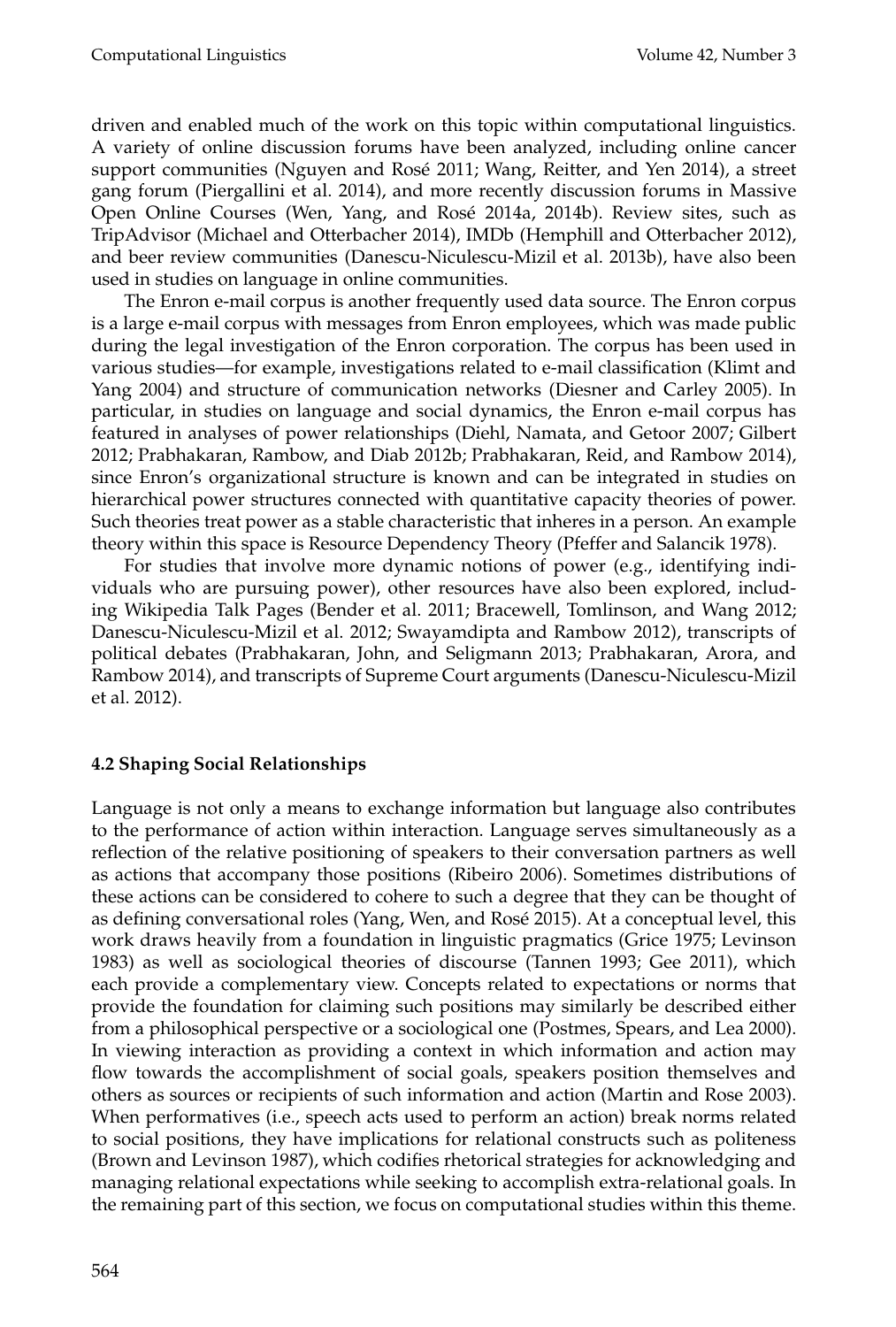We first discuss the general topic of automatic extraction of social relationships from text, and then focus on power and politeness.

*Automatic Extraction of Social Relationships.* Recognizing that language use may reveal cues about social relationships, studies within CL have explored the automatic extraction of different types of social relationships based on text. One distinction that has been made is between weak ties (e.g., acquaintances) and strong ties (e.g., family and close friends) (Granovetter 1973). Gilbert and Karahalios (2009) explored how different types of information (including messages posted) can be used to predict tie strength on Facebook. In this study, the predictions were done for ties within a selected sample. Bak, Kim, and Oh (2012) studied differences in self-disclosure on Twitter between strong and weak ties using automatically identified topics. Twitter users disclose more personal information to strong ties, but they show more positive sentiment towards weak ties, which may be explained by social norms regarding first-time acquaintances on Twitter.

Other studies have automatically extracted social relationships from more extensive data sets, enabling analyses of the extracted network structures. These studies have focused on extracting signed social networks, i.e., networks with positive and negative edges, for example based on positive and negative affinity between individuals or formal and informal relationships. Work within this area has drawn from Structural Balance Theory (Heider 1946), which captures intuitions such as that when two individuals have a mutual friend, they are likely to be friends as well, and from Status Theory (Leskovec, Huttenlocher, and Kleinberg 2010), which involves edges that are directed and reflect status differences. Hassan, Abu-Jbara, and Radev (2012) developed a machine learning classifier to extract signed social networks and found that the extracted network structure mostly agreed with Structural Balance Theory. Krishnan and Eisenstein (2015) proposed an unsupervised model for extracting signed social networks, which they used to extract formal and informal relations in a movie-script corpus. Furthermore, their model also induced the social function of address terms (e.g., *dude*). To infer edge signs in a social network, West et al. (2014) formulated an optimization problem that combined two objectives, capturing the extent to which the inferred signs agreed with the predictions of a sentiment analysis model, and the extent to which the resulting triangles corresponded with Status and Structural Balance Theory.

*Power.* Work on power relations draws from social psychological concepts of relative power in social situations (Guinote and Vescio 2010), in particular, aspects of relative power that operate at the level of individuals in relation to specific others within groups or communities. Relative power may be thought of as operating in terms of horizontal positioning or vertical positioning: Horizontal positioning relates to closeness and related constructs such as positive regard, trust, and commitment, and vertical positioning relates to authority and related constructs such as approval and respect among individuals within communities. Within the areas of linguistics and computational linguistics, investigations have focused on how speakers use language to maintain and change power relations (Fairclough 1989). Operationalization and computational modeling of these two dimensions has important applications in the field of learning sciences (Howley, Mayfield, and Rosé 2013).

Within computational linguistics, much of the work related to analysis of power as it is reflected through language has focused on automatically identifying power relationships from text. Though some of the literature cited here is referenced in this work, the engagement between communities has remained so far at a simple level.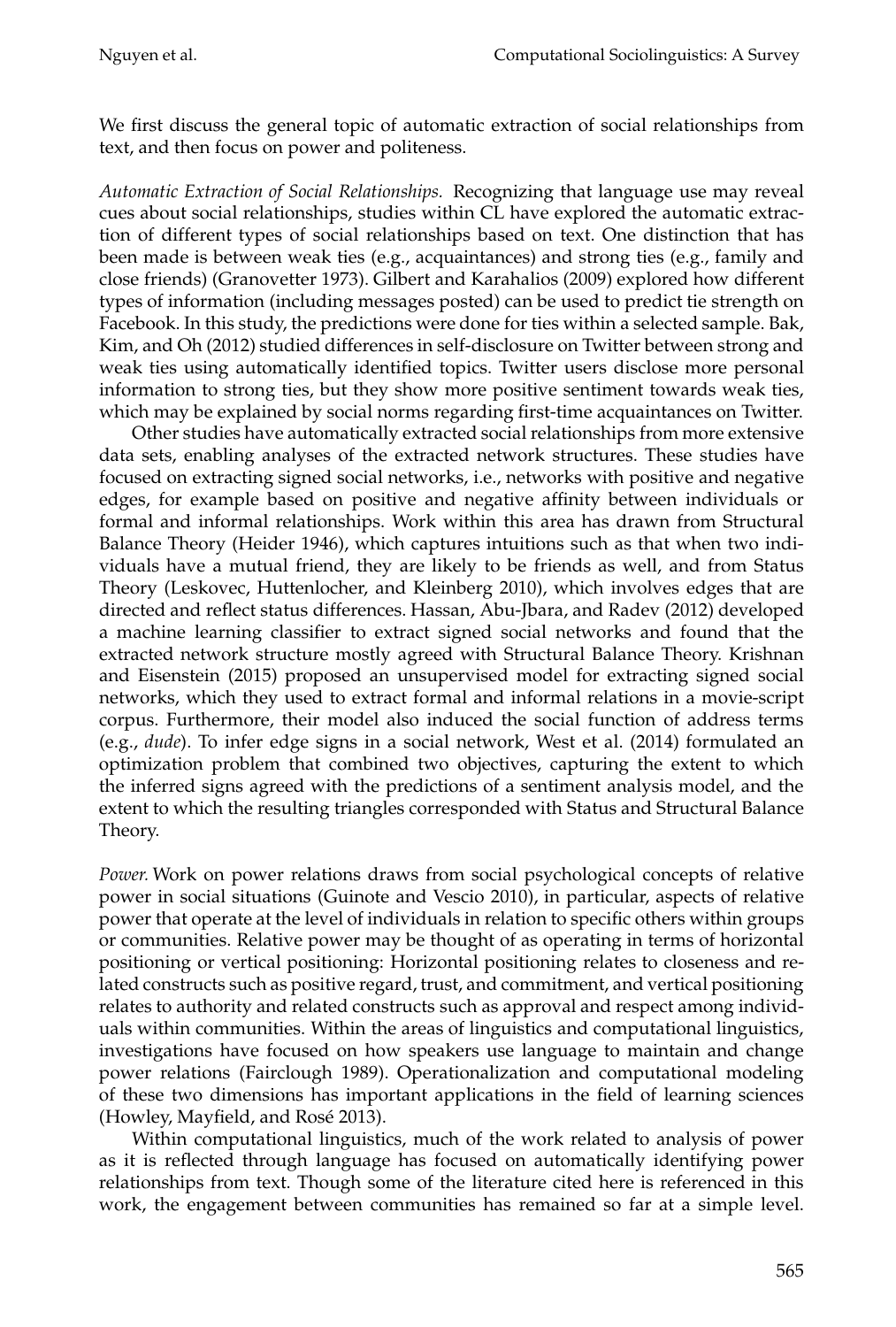Fine-grained distinctions between families of theories of power, and subtleties about the relationship between power and language, are frequently glossed over. One way in which this is visible is in the extent to which the locus of meaning is treated as though it is in the text itself rather than an emergent property of the interaction between speakers. Though some references to external power structures and transient power relationships are mentioned, much room remains for deeper reflection on the connection between power and language.

Research in the computational linguistics community related to these issues is normally centered around classification tasks. Earlier studies have focused on hierarchical power relations based on the organizational structure, thereby frequently making use of the Enron corpus. Bramsen et al. (2011) extracted messages between pairs of participants and developed a machine learning classifier to automatically determine whether the messages of an author were UpSpeak (directed towards a person of higher status) or DownSpeak (directed towards a person of lower status). With a slightly different formulation of the task, Gilbert (2012) used logistic regression to classify power relationships in the Enron corpus and identified the most predictive phrases. Besides formulating the task as a classification task, ranking approaches have been explored as well (Diehl, Namata, and Getoor 2007; Prabhakaran, John, and Seligmann 2013; Nguyen et al. 2014). For example, Prabhakaran, John, and Seligmann (2013) predicted the ranking of participants in political debates according to their relative poll standings.

Studies based on external power structures, such as the organizational structure of a company, treat power relations as static. Recent studies have adopted more dynamic notions of power. For example, Prabhakaran, Rambow, and Diab (2012b) discuss a setting with an employee in a Human Resources department who interacts with an office manager. The HR employee has power over the office manager when the situation is about enforcing an HR policy, but the power relation will be reversed when the topic is allocation of new office space. In their study using the Enron corpus, they compared manual annotations of situational power with the organization hierarchy and found that these were not well aligned. Other studies have focused on a more dynamic view of power as arising through asymmetries with respect to needed resources or other goals, as characterized in consent-based theories of power such as exchange theory (Guinote and Vescio 2010). This would include such investigations as identifying persons who are pursuing power (Bracewell, Tomlinson, and Wang 2012; Swayamdipta and Rambow 2012) and detecting influencers (Huffaker 2010; Quercia et al. 2011; Biran et al. 2012; Nguyen et al. 2014). This could also include studying how language use changes when users change their status in online communities (Danescu-Niculescu-Mizil et al. 2012).

Depending on the conceptualization of power and the used data set, labels for the relations or roles of individuals have been collected in different ways, such as based on the organizational structure of Enron (Bramsen et al. 2011; Gilbert 2012), the number of followers in Twitter (Danescu-Niculescu-Mizil, Gamon, and Dumais 2011), standings in state and national polls to study power in political debates (Prabhakaran, John, and Seligmann 2013), admins and non-admins in Wikipedia (Bender et al. 2011; Danescu-Niculescu-Mizil et al. 2012), and manual annotation (Biran et al. 2012; Prabhakaran and Rambow 2013; Nguyen et al. 2014).

Many computational approaches within this sphere build on a foundation from pragmatics related to speech act theory (Searle 1969; Austin 1975), which has most commonly been represented in what are typically referred to as conversation, dialog or social acts (Bender et al. 2011; Ferschke, Gurevych, and Chebotar 2012). Such categories can also be combined into sequences (Bracewell, Tomlinson, and Wang 2012). Other specialized representations are also used, such as features related to turn-taking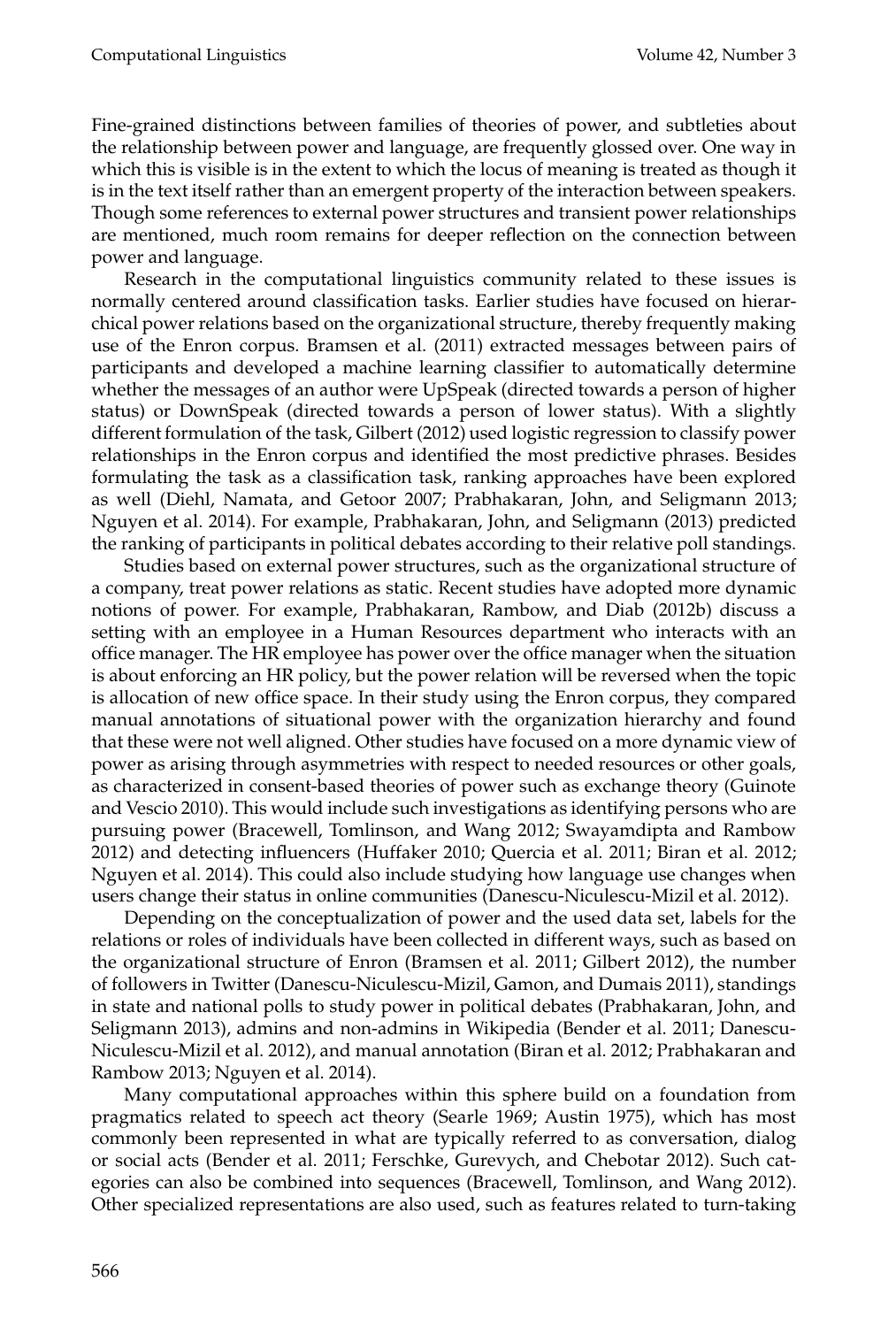style (Swayamdipta and Rambow 2012; Prabhakaran, John, and Seligmann 2013), topic control (Strzalkowski et al. 2012; Nguyen et al. 2014; Prabhakaran, Arora, and Rambow 2014), and "overt displays of power," which Prabhakaran, Rambow, and Diab (2012a) define as utterances that constrain the addressee's actions beyond what the underlying dialog act imposes.

*Politeness.* Polite behavior contributes to maintaining social harmony and avoiding social conflict (Holmes 2013). Automatic classifiers to detect politeness have been developed to study politeness strategies on a large scale. According to a politeness theory by Brown and Levinson (1987), three social factors influence linguistically polite behavior: social distance, relative power, and ranking of the imposition (i.e., cost of the request). Drawing from this theory, Peterson, Hohensee, and Xia (2011) performed a study on the Enron corpus by training classifiers to automatically detect formality and requests. E-mails that contained requests or that were sent to people of higher ranks indeed tended to be more formal. According to politeness theory, speakers with greater power than their addressees are expected to be less polite (Brown and Levinson 1987). Danescu-Niculescu-Mizil et al. (2013a) developed a politeness classifier and found that in Wikipedia polite editors were more likely to achieve higher status, but once promoted, they indeed became less polite. In StackExchange, a site with an explicit reputation system, users with a higher reputation were less polite than users with a lower reputation. Their study also revealed new interactions between politeness markings (e.g., *please*) and morphosyntactic context.

# **4.3 Style Shifting**

According to Labov (1972), there are no single-style speakers because speakers may switch between styles (style-shifting) depending on their communication partners (e.g., addressee's age, gender, and social background). Besides the addressee, other factors such as the topic (e.g., politics vs. religion) or the context (e.g., a courtroom vs. family dinner) can contribute to style shifting. In early studies, Labov stated that "styles can be arranged along a single dimension, measured by the amount of attention paid to speech" (Labov 1972), which thus views style shifting as mainly something responsive. The work by Labov on style has been highly influential, but not everyone agreed with his explanation for different speech styles. We will discuss two theories (Communication Accommodation Theory and Audience Design) that have received much attention in both sociolinguistics and computational linguistics and that focus on the role of audiences and addressees on style. Even more recent theories are emphasizing the agency of speakers as they use different styles to represent themselves in a certain way or initiate a change in the situation. Besides switching between styles, multilingual speakers may also switch between languages or dialects. This is discussed in more depth in Section 5.

*Communication Accommodation Theory.* Communication Accommodation Theory (CAT) (Giles, Taylor, and Bourhis 1973; Giles, Coupland, and Coupland 1991; Soliz and Giles 2014) seeks to explain why speakers accommodate<sup>5</sup> to each other during conversations. Speakers can shift their behavior to become more similar (convergence) or more

<sup>5</sup> The phenomenon of adapting to the conversation partner has also been known as "alignment," "coordination," and "entrainment."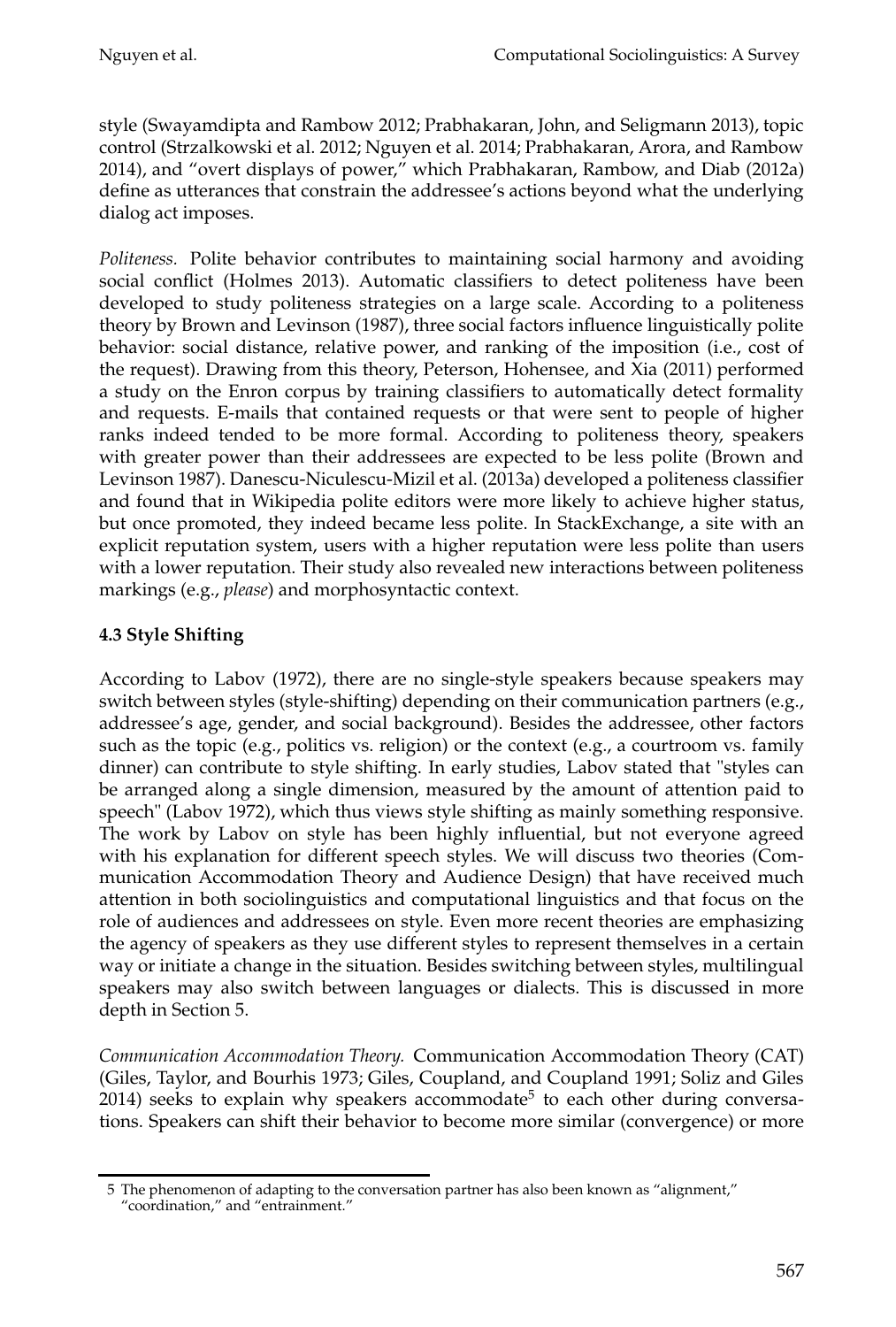different (divergence) to their conversation partners. Convergence reduces the social distance between speakers and converging speakers are often viewed as more favorable and cooperative. CAT was developed in the 1970s and has its roots in the field of social psychology. Although CAT has been studied extensively in controlled settings (e.g., Gonzales, Hancock, and Pennebaker 2010), only recently studies have been performed in uncontrolled settings such as Twitter conversations (Danescu-Niculescu-Mizil, Gamon, and Dumais 2011), online forums (Jones et al. 2014), Wikipedia Talk pages and Supreme Court arguments (Danescu-Niculescu-Mizil et al. 2012), and even movie scripts (Danescu-Niculescu-Mizil and Lee 2011).

Speakers accommodate to each other on a variety of dimensions, ranging from pitch and gestures, to the words that are used. Within computational linguistics, researchers have focused on measuring linguistic accommodation. LIWC has frequently been used in these studies to capture stylistic accommodation—for example, as reflected in the use of pronouns (Niederhoffer and Pennebaker 2002; Danescu-Niculescu-Mizil and Lee 2011; Danescu-Niculescu-Mizil, Gamon, and Dumais 2011; Jones et al. 2014). Speakers do not necessarily converge on all dimensions (Giles, Coupland, and Coupland 1991); this has also been observed on Twitter (Danescu-Niculescu-Mizil, Gamon, and Dumais 2011). Although earlier studies used correlations of specific features between participants, on turn-level or overall conversation-level (Niederhoffer and Pennebaker 2002; Scissors et al. 2009; Levitan, Gravano, and Hirschberg 2011), these correlations fail to capture the temporal aspect of accommodation. The measure developed by Danescu-Niculescu-Mizil, Gamon, and Dumais (2011) is based on the increase in probability of a response containing a certain stylistic dimension given that the original message contains that specific stylistic dimension. Wang, Reitter, and Yen (2014) used a measure based on repetition of words (or syntactic structures) between target and prime posts. Jones et al. (2014) proposed a measure that takes into account that speakers differ in their tendency to accommodate to others. Similarly, Jain et al. (2012) used a Dynamic Bayesian Model to induce latent style states that group related style choices together in a way that reflects relevant styles within a corpus. They also introduce global accommodation states that provide more context in identification of style shifts in interactions that extend for more than a couple of turns.

Social roles and orientations taken up by speakers influence how conversations play out over time and computational approaches to measure accommodation have been used to study power dynamics (Danescu-Niculescu-Mizil, Gamon, and Dumais 2011; Danescu-Niculescu-Mizil et al. 2012; Jones et al. 2014). In a study on power dynamics in Wikipedia Talk pages and Supreme court debates, Danescu-Niculescu-Mizil et al. (2012) found that people with a lower status accommodated more than people with a higher status. In addition, users accommodated less once they became an admin in Wikipedia. Using the same Wikipedia data, Noble and Fernández (2015) found that users accommodated more towards users who occupied a more central position, based on eigenvector and betweenness centrality, in the social network. Furthermore, whether a user was an admin did not have a significant effect on the amount of coordination that highly central users received. From a different angle, Gweon et al. (2013) studied transactive exchange in debate contexts. Transactivity is a property of an assertion that requires that it displays reasoning (e.g., a causal mechanism) and refers to or integrates an idea expressed earlier in the discussion. In this context, high concentrations of transactivity reflect a balance of power in a discussion. In their data, higher levels of speech style accommodation were correlated with higher levels of transactivity.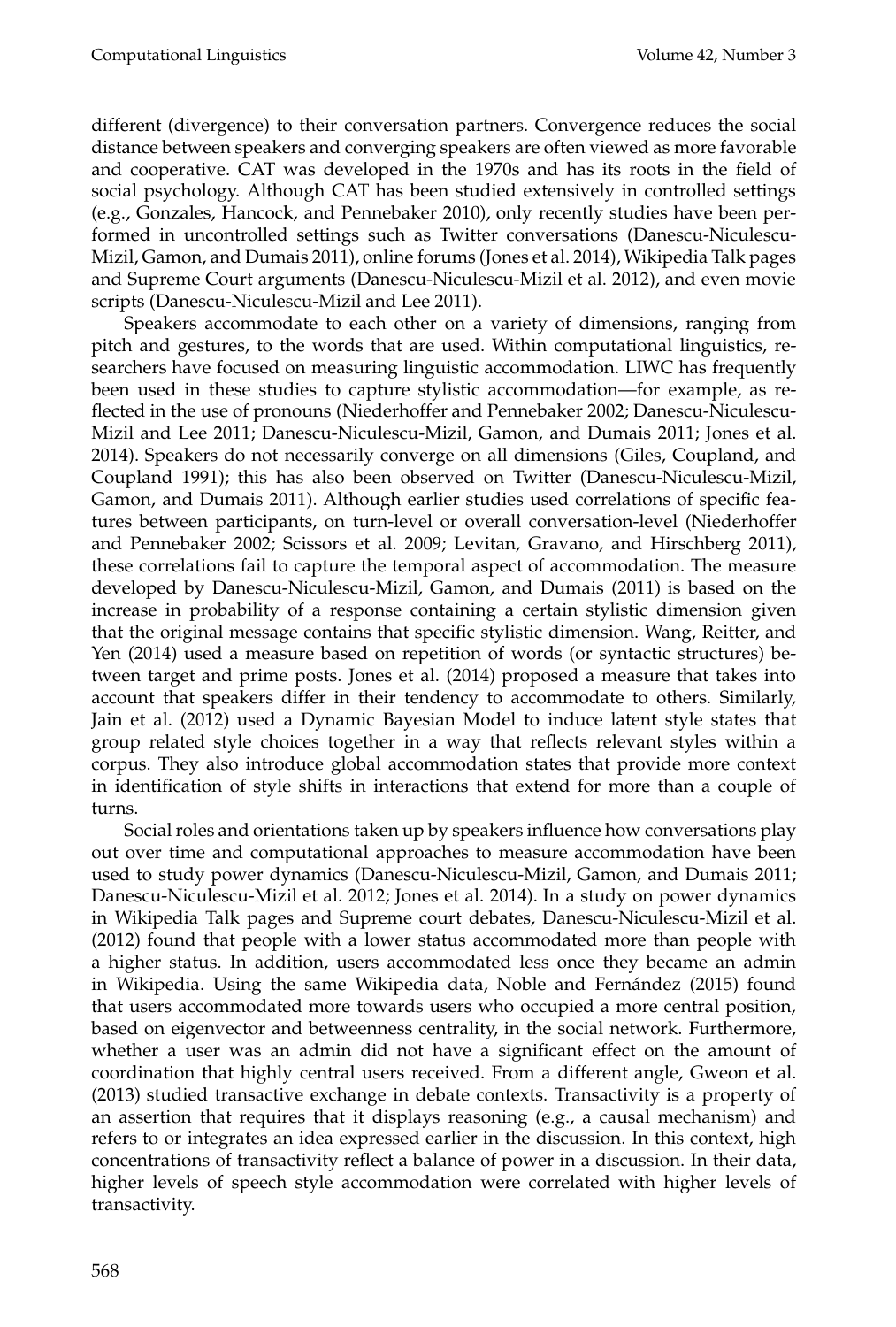*Audience Design.* In a classical study set in New Zealand, Allan Bell found that newsreaders used different styles depending on which radio station they were talking for, even when they were reporting the same news on the same day. Bell's audience design framework (Bell 1984) explains style shifting as a response to audiences and shares similarities with CAT. One of the differences with CAT is that different types of audiences are defined from the perspective of the speaker (ranging from addressee to eavesdropper) and thus can also be applied to settings in which there is only a oneway interaction (such as broadcasting). Social media provides an interesting setting to study how audiences influence style. In many social media platforms, such as Twitter or Facebook, multiple audiences (e.g., friends, colleagues) are collapsed into a single context. Users of such platforms often imagine an audience when writing messages and they may target messages to different audiences (Marwick and boyd 2011).

Twitter has been the focus of several recent large-scale studies on audience design. In a study on how audiences influence the use of minority languages on Twitter, Nguyen, Trieschnigg, and Cornips (2015) showed how characteristics of the audience influence language choice on Twitter by analyzing tweets from multilingual users in the Netherlands using automatic language identification. Tweets directed to larger audiences were more often written in Dutch, whereas within conversations users often switched to the minority language. In another study on audience on Twitter, Bamman and Smith (2015) showed that incorporating features of the audience improved sarcasm detection. Furthermore, their results suggested that users tend to use the hashtag *#sarcasm* when they are less familiar with their audience. Pavalanathan and Eisenstein (2015a) studied two types of non-standard lexical variables: those strongly associated with specific geographical regions of the United States and variables that were frequently used in Twitter but considered non-standard in other media. The use of non-standard lexical variables was higher in messages with user mentions, which are usually intended for smaller audiences, and lower in messages with hashtags, which are usually intended for larger audiences. Furthermore, non-standard lexical variables were more often used in tweets addressed to individuals from the same metropolitan area. Using a different data source, Michael and Otterbacher (2014) showed that reviewers on the TripAdvisor site adjust their style to the style of preceding reviews. Moreover, the extent to which reviewers are influenced correlates with attributes such as experience of the reviewer and their sentiment towards the reviewed attraction.

## **4.4 Community Dynamics**

As we just discussed, people adapt their language use towards their conversation partner. Within communities, norms emerge over time through interaction between members, such as the use of slang words and domain-specific jargon (Nguyen and Rosé 2011; Danescu-Niculescu-Mizil et al. 2013b), or conventions for indicating retweets in Twitter (Kooti et al. 2012). Community members use such markers to signal their affiliation. In an online gangs forum, for example, graffiti style features were used to signal group affiliation (Piergallini et al. 2014). To become a core member of a community, members adopt such community norms. As a result, often a change in behavior can be observed when someone joins a community. Multiple studies have reported that members of online communities decrease their use of first person singular pronouns (e.g., *I*) over time and increase their use of first person plural pronouns (e.g., *we*) (Cassell and Tversky 2005; Nguyen and Rosé 2011; Danescu-Niculescu-Mizil et al.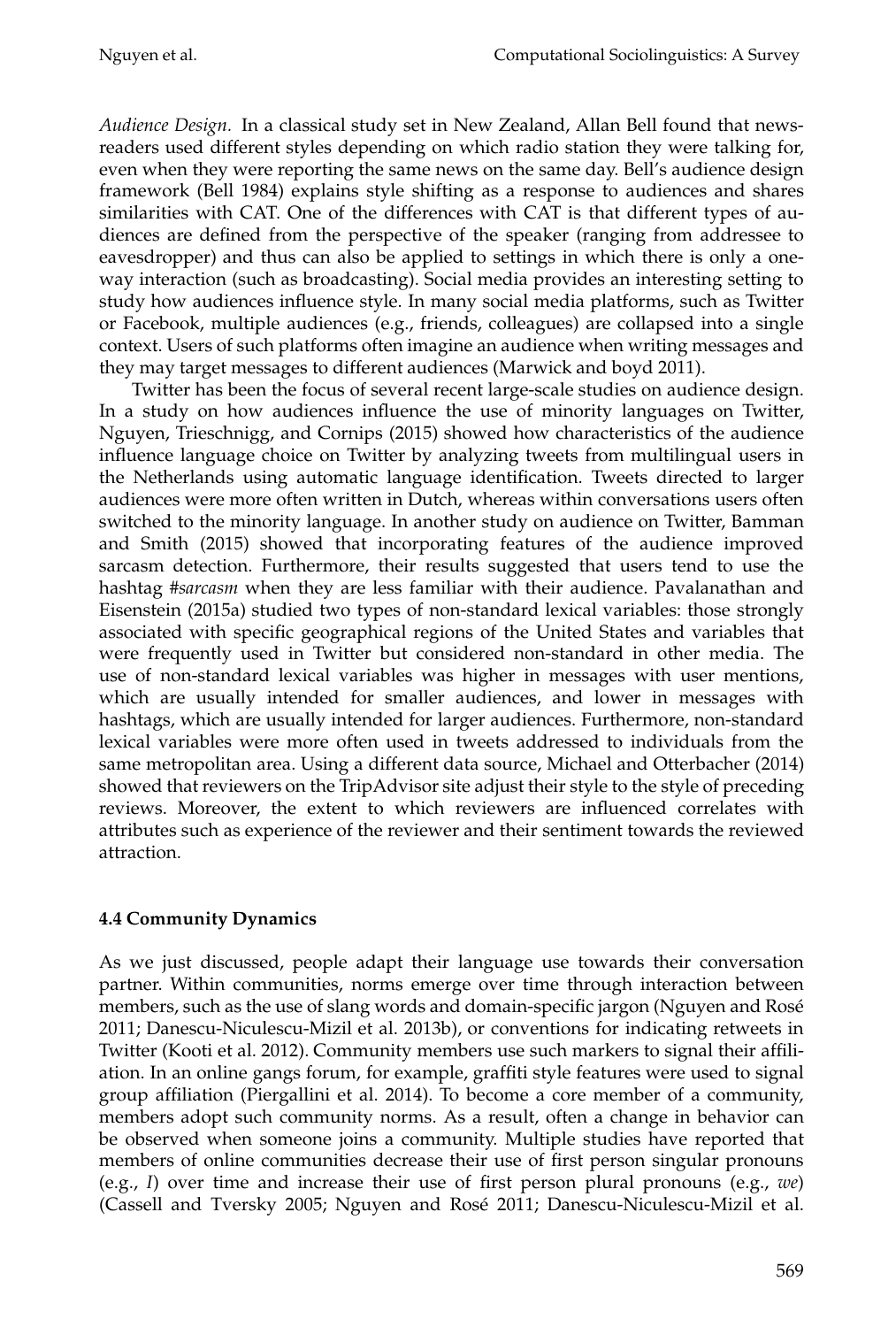2013b), suggesting a stronger focus on the community. Depending on the frequency of use and social factors, local accommodation effects could influence how languages change in the long term (Labov 1994, 2001). Fine-grained, large-scale analyses of language change are difficult in offline settings, but the emergence of online communities has enabled computational approaches for analyzing language change within communities.

Early investigations of this topic were based on data from non-public communities, such as e-mail exchanges between students during a course (Postmes, Spears, and Lea 2000) and data from the Junior Summit '98, an online community where children from across the world discussed global issues (Cassell and Tversky 2005; Huffaker et al. 2006). In these communities, members joined at the same time. Furthermore, the studies were based on data spanning only several months.

More recent studies have used data from public, online communities, such as online forums and review sites. Data from these communities typically span longer time periods (e.g., multiple years). Members join these communities intermittently and thus, when new users join, community norms have already been established. Nguyen and Rosé (2011) analyzed an online breast cancer community, in which long-time members used forum-specific jargon, highly informal style, and showed familiarity and emotional involvement with other members. Time periods were represented by the distribution of high frequency words and measures such as Kullback-Leibler divergence were used to study how language changed over time. Members who joined the community showed increasing conformity to community norms during the first year of their participation. Based on these observations, a model was developed to determine membership duration. Hemphill and Otterbacher (2012) also studied how members adopt community norms over time but focused specifically on gender differences. They studied changes in the use of various characteristics, such as hedging, word/sentence complexity and vocabulary richness, on IMDb a community in which men tend to receive higher prestige than women.

Not only do members change their behavior over time as they participate in a community, communities themselves are also constantly evolving. Kershaw, Rowe, and Stacey (2016) identified and analyzed word innovations in Twitter and Reddit based on variation in frequency, form, and meaning. They performed their analyses on a global level (i.e., the whole data set) and on a community level, based on applying a community detection algorithm to the Reddit data and grouping the geotagged tweets by geopolitical units.

Language change on both member-level and community-level was analyzed by Danescu-Niculescu-Mizil et al. (2013b) in two beer review communities. Language models were created based on monthly snapshots to capture the linguistic state of a community over time. Cross-entropy was then used to measure how much a certain post deviated from a language model. Members in these communities turned out to follow a two-stage lifecycle: They first align with the language of the community (innovative learning phase), however at some point they stop adapting their language (conservative phase). The point at which members enter the conservative phase turned out to be dependent on how long a user would end up staying in the community.

These studies illustrate the potential of using large amounts of online data to study language change in communities in a quantitative manner. However, in such analyses biases in the data should be considered carefully, especially when the dynamics and content of the data are not understood fully. For example, Pechenick, Danforth, and Dodds (2015) call into question the findings on linguistic change based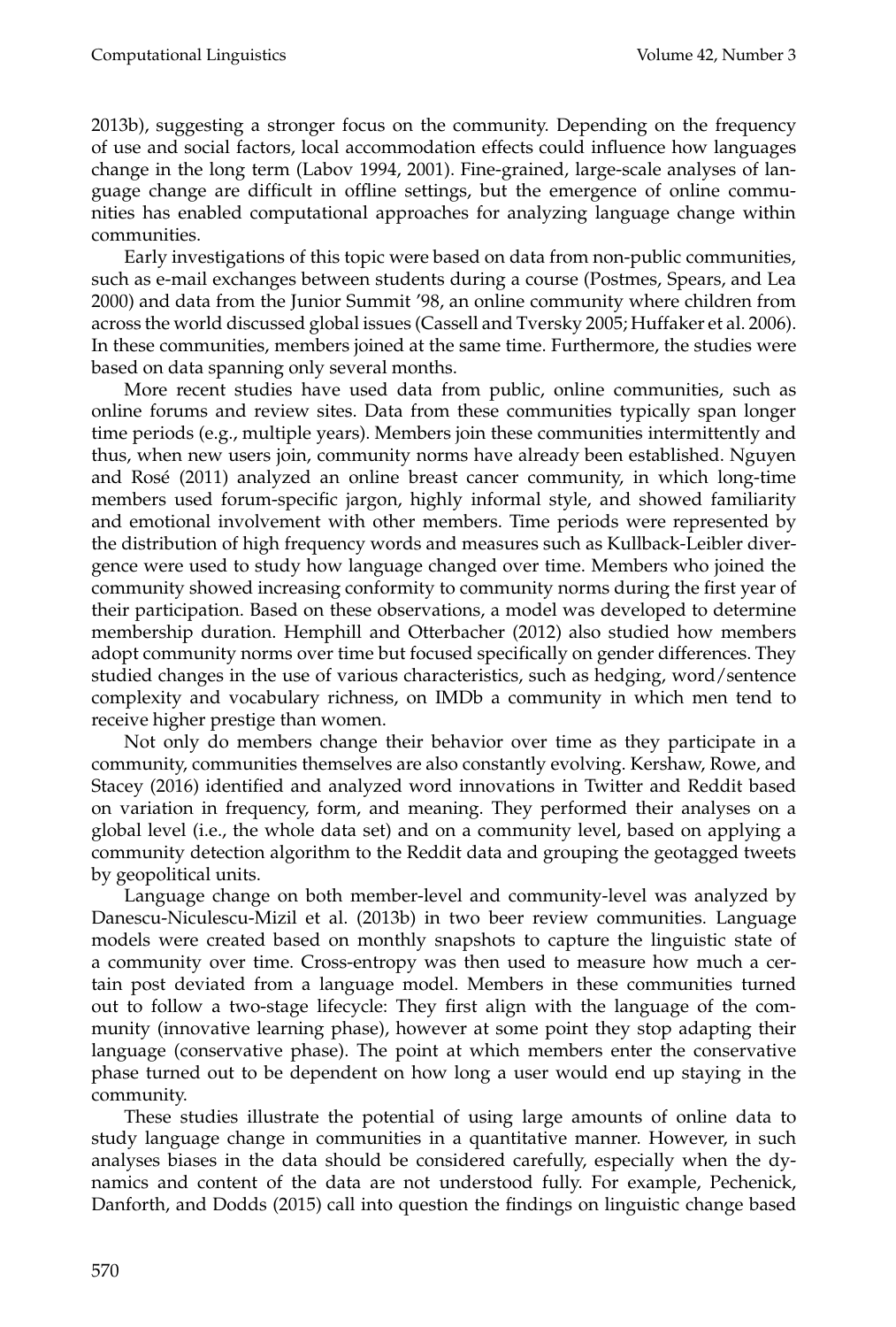on the Google books corpus, because of its bias towards scientific publications. Furthermore, they point out that prolific authors in the data set can influence the findings as well.

#### **5. Multilingualism and Social Interaction**

Languages evolve through the interaction of speakers within and outside their speech communities. Within sociolinguistics, multilingual speakers and speech communities have been studied widely with respect to the contexts and conditions of language mixing and/or switching across languages. We use the term "multilingual speaker" for someone who has a repertoire of various languages and/or dialects and who may mix them depending on contextual factors like occasion (e.g., home vs. work) and conversation partners (e.g., family vs. formal encounters). This section is dedicated to computational approaches for analyzing multilingual communication in relation to the social and linguistic contexts. We first start with a brief introduction to multilingual communication from a sociolinguistic point of view. Later, we expand the discussion to include the analysis of multilingual communication using computational approaches.

Human mobility is one of the main reasons for interaction among speakers of different languages. Weinreich (1953) was one of the first to explain why and how languages come into contact and evolve under each other's influence in a systematic manner. Sociolinguists (Auer 1988; Gumperz 1982; Poplack, Sankoff, and Miller 1988; Myers-Scotton 2002) have studied various aspects of language contact and mixing across different contact settings.

Language mixing and code-switching are used interchangeably and there is not always a consensus on the terminology. According to Gumperz (1982), language mixing refers to the mixing of languages within the same text or conversation. Wei (1998) describes language alternations at or above the clause level and calls it code-mixing. Romaine (1995) differentiates between inter-sentential (i.e., across sentences) and intrasentential (i.e., within the same sentence) switches. Poplack, Sankoff, and Miller (1988) refer to complete languages shifts of individual users as code-switching.

Language mixing spans across a continuum ranging from occasional switches (e.g., words or fixed multi-word expressions) to more structural ones (e.g., morphological, syntactic borrowings). The duration and intensity of interaction between speakers of contact languages influence the types of switches. When the frequency of switched words increases in use, they may get established in the speech community and become borrowed/loan words (e.g., hip hop–related Anglicisms in a German hip hop forum [Garley and Hockenmaier 2012]).

Earlier studies on language mixing were mostly based on multilingual spoken data collected in controlled or naturalistic settings (Auer 1988; Myers-Scotton 1995). Nowadays, the wide-spread use of the Internet in multilingual populations provides ample opportunities for large-scale and in-depth analyses of mixed language use in online media (Paolillo 2001; Tsaliki 2003; Hinrichs 2006; Danet and Herring 2007; Hinnenkamp 2008). Still most of these studies focus on qualitative analyses of multilingual online communication with limited data in terms of size and duration.

The rest of this section presents a discussion of data sources for studying multilingual communication on a large scale (Section 5.1). Consequently, we discuss research on adapting various NLP tools to process mixed-language texts (Section 5.2). We conclude this section with a discussion of studies that analyze, or even try to predict, the use of multiple languages in multilingual communication (Section 5.3).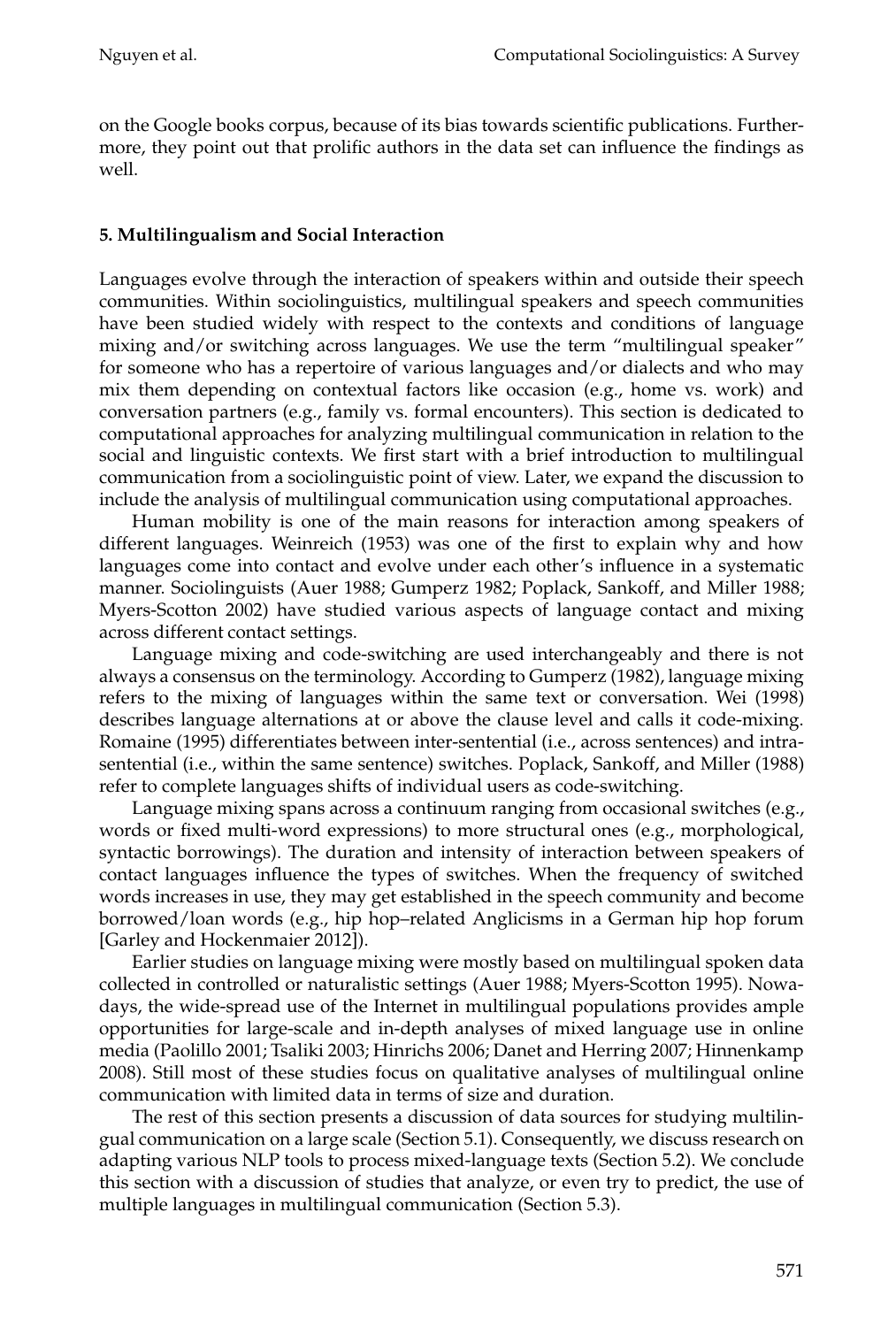#### **5.1 Data Sources**

In sociolinguistics, conversational data is usually collected by the researchers themselves, either among small groups of speakers at different times (Doğruöz and Backus 2007, 2009) or from the same group of speakers longitudinally (Milroy and Milroy 1978; Trudgill 2003). The manual transcription and annotation of data is time-intensive and costly. Multilingual data from online environments is usually extracted in small volumes and for short periods. Automatic analysis of this type of data has been difficult for most languages, especially when resources or technical support are lacking.

Within computational linguistics, there is a growing interest in the automatic processing of mixed-language texts. Lui, Lau, and Baldwin (2014) and Yamaguchi and Tanaka-Ishii (2012) studied automatic language identification in mixed-language documents from Wikipedia by artificially concatenating texts from monolingual sources into multilingual documents. However, such approaches lead to artificial language boundaries. More recently, social media (such as Facebook [Vyas et al. 2014], Twitter [Jurgens, Dimitrov, and Ruths 2014; Peng, Wang, and Dredze 2014; Solorio et al. 2014] and online forums [Nguyen and Doğruöz 2013]) provide large volumes of data for analyzing multilingual communication in social interaction. Transcriptions of conversations have been explored by Solorio and Liu (2008b), however their data was limited to three speakers. Language pairs that have been studied for multilingual communication include English–Hindi (Vyas et al. 2014), Spanish–English (Solorio and Liu 2008a, 2008b; Peng, Wang, and Dredze 2014), Turkish–Dutch (Nguyen and Doğruöz 2013), Mandarin–English (Adel, Vu, and Schultz 2013; Peng, Wang, and Dredze 2014), and French–English (Jurgens, Dimitrov, and Ruths 2014). Besides being a valuable resource for studies on multilingual social interaction, multilingual texts in social media have also been used to improve general purpose machine translation systems (Ling et al. 2013; Huang and Yates 2014).

Processing and analyzing mixed-language data often requires identification of languages at the word level. Language identification is a well-researched problem in CL and we discussed it in the context of dialect identification in Section 3.4.1. Here, we discuss language identification for mixed-language texts. Several data sets are publicly available to stimulate research on language identification in mixed-language texts, including data from the shared task on Language Identification in Code-Switched Data (Solorio et al. 2014) covering four different language pairs on Twitter, romanized Algerian Arabic and French texts from the comments section of an online Algerian newspaper (Cotterell et al. 2014), Turkish–Dutch forum posts (Nguyen and Doğruöz 2013) and Web documents in different languages (King and Abney 2013).

Annotation on a fine-grained level such as individual words has introduced new challenges in the construction of data sets. More fine-grained annotations require more effort and sometimes the segments are so short that they can no longer be clearly attributed to a particular language. For example, annotating the language of named entities remains a challenge in mixed-language texts. Named entities have been labeled according to the context (King and Abney 2013), ignored in the evaluation (Elfardy and Diab 2012b; Nguyen and Doğruöz 2013) or treated as a separate category (Elfardy and Diab 2012a; Solorio et al. 2014). Annotation at the sentence-level is also challenging. For example, Zaidan and Callison-Burch (2013) annotated a large corpus for Arabic dialect identification using crowdsourcing. Their analysis indicated that many annotators overidentify their native dialect (i.e., they were biased towards labeling texts as written in their own dialect). Elfardy and Diab (2012a) presented guidelines to annotate texts written in dialectal variants of Arabic and Modern Standard Arabic on a word level.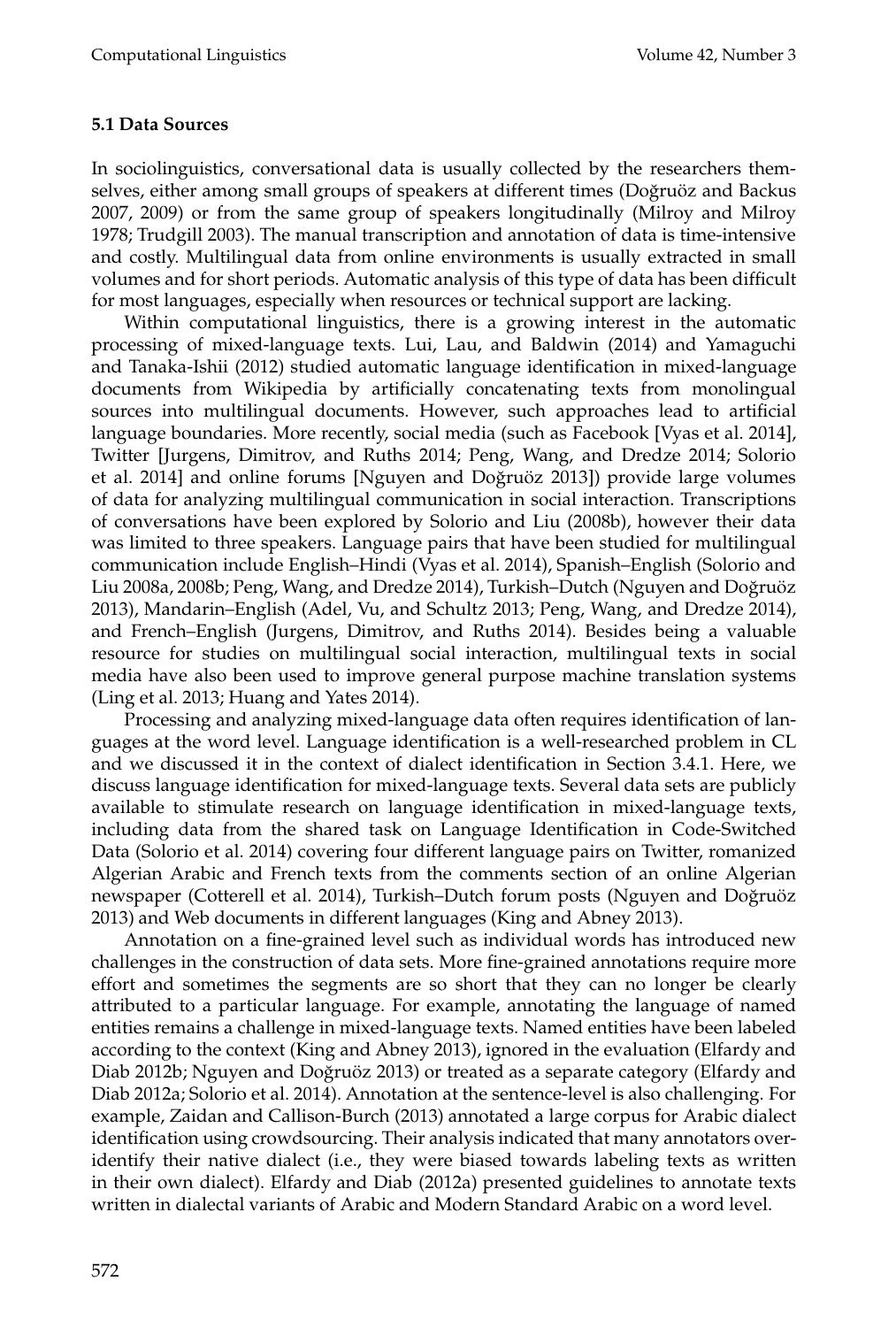## **5.2 NLP Tools for Multilingual Data**

Most of the current NLP tools, such as parsers, are developed for texts written in a single language. Therefore, such tools are not optimized for processing texts containing multiple languages. In this section, we discuss the development of NLP tools that specifically aim to support the processing of multilingual texts. We start with research on automatic language identification, which is an important step in the preprocessing pipeline of many language-specific analysis tasks. Mixed-language documents have introduced new challenges to this task. We then continue with a discussion of work on various other NLP tools (e.g., parsers, topic modeling).

*Automatic Language Identification.* Automatic language identification is often the first step for systems that process mixed-language texts (Vyas et al. 2014). Furthermore, it supports large-scale analyses of patterns in multilingual communication (Jurgens, Dimitrov, and Ruths 2014; Kim et al. 2014; Papalexakis, Nguyen, and Doğruöz 2014). Most of the earlier research on automatic language identification focused on documentlevel identification of a single language (Baldwin and Lui 2010). To handle mixedlanguage texts, more fine-grained approaches have been explored, ranging from language identification at the sentence (Elfardy and Diab 2013; Zaidan and Callison-Burch 2013; Zampieri et al. 2014) and word level (Elfardy and Diab 2012b; King and Abney 2013; Nguyen and Doğruöz 2013; Solorio et al. 2014; Voss et al. 2014), approaches for text segmentation (Yamaguchi and Tanaka-Ishii 2012), and estimating the proportion of the various languages used within documents (Prager 1999; Lui, Lau, and Baldwin 2014). Depending on the application, different approaches may be suitable, but studies that analyze patterns in multilingual communication have mostly focused on wordlevel identification (Nguyen and Doğruöz 2013; Solorio et al. 2014). Off-the-shelf tools developed for language identification at the document level (e.g., the TextCat program [Cavnar and Trenkle 1994]) are not effective for word-level identification (Alex 2005; Nguyen and Doğruöz 2013). Language models (Elfardy and Diab 2012b; Nguyen and Doğruöz 2013) and dictionaries (Alex 2005; Elfardy and Diab 2012b; Nguyen and Doğruöz 2013), which are also commonly used in automatic language identification at the document level, have been explored. Furthermore, the context around the words has been exploited using conditional random fields to improve performance on language identification at the word level (King and Abney 2013; Nguyen and Doğruöz 2013).

*Parsing.* Early studies on language mixing within computational linguistics focused on developing grammars to model language mixing (e.g., Joshi 1982). However, the models developed in these early studies were not tested on empirical data. The more recently developed systems have been validated on large, real-world data. Solorio and Liu (2008b) explored various strategies to combine monolingual taggers to parse mixedlanguage texts. The best performance was obtained by including the output of the monolingual parsers as features in a machine learning algorithm. Vyas et al. (2014) studied the impact of different preprocessing steps on POS tagging of English–Hindi data collected from Facebook. Language identification and transliteration were the major challenges that impacted POS performance.

*Language and Topic Models.* Language models have been developed to improve speech recognition for mixed-language speech, by adding POS and language information to the language models (Adel, Vu, and Schultz 2013) or by incorporating syntactic inversion constraints (Li and Fung 2012). Peng, Wang, and Dredze (2014) developed a topic model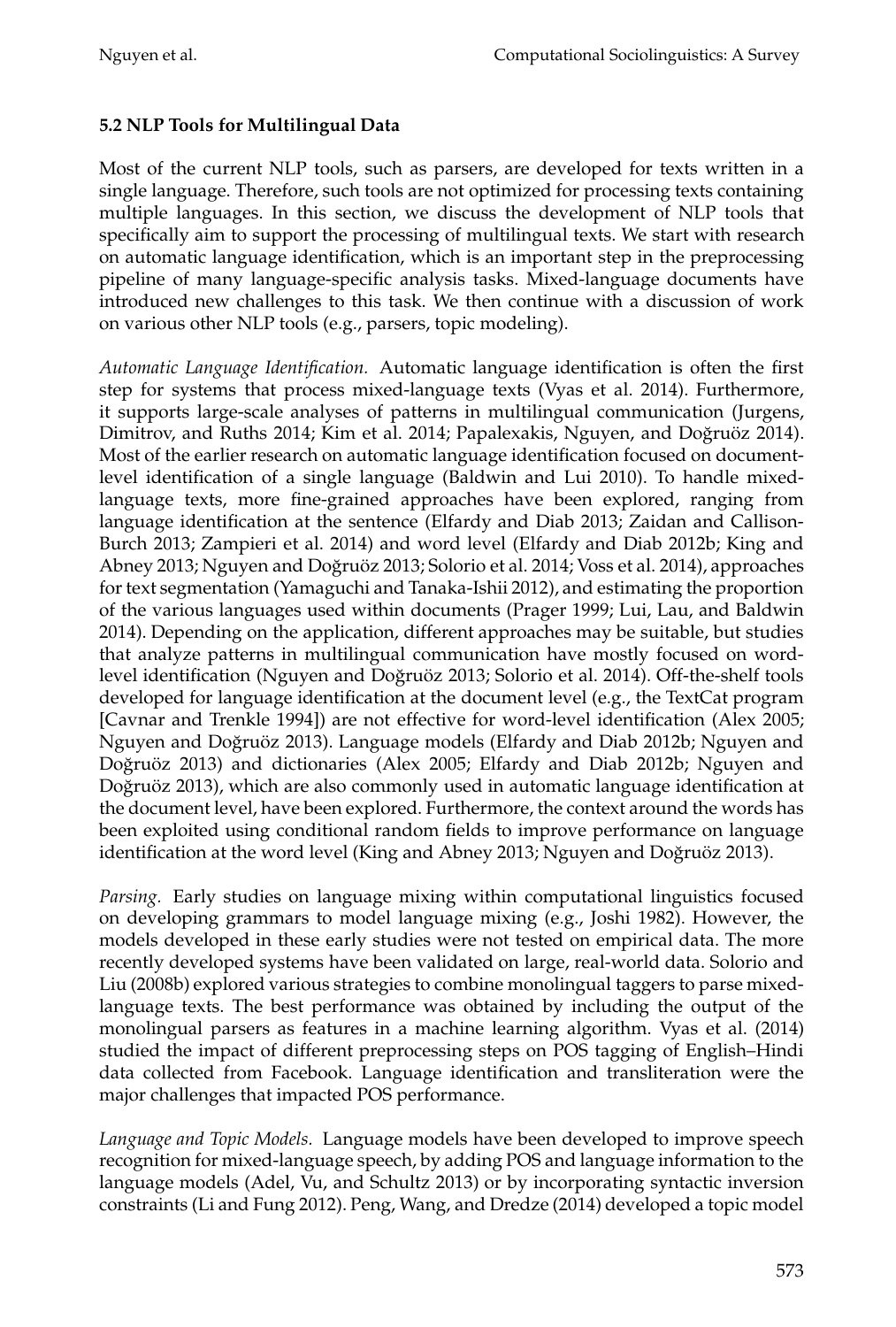that infers language-specific topic distributions based on mixed-language text. The main challenge for their model was aligning the inferred topics across languages.

## **5.3 Analysis and Prediction of Multilingual Communication**

According to Thomason (2001), Gardner-Chloros and Edwards (2004), and Bhatt and Bolonyai (2011), social factors (e.g., attitudes and motives of the speakers, social and political context) are as important as linguistic factors in multilingual settings. Largescale analysis of social factors in multilingual communication has only recently been possible with the availability of automatic language identification tools.

Twitter is frequently used as a resource for such studies. Focusing on language choice at the user level, researchers have extracted network structures, based on followers and followees (Eleta and Golbeck 2014; Kim et al. 2014), or mentions and retweets (Hale 2014), and analyzed the relation between the composition of such networks and the language choices of users. Users tweeting in multiple languages are often found to function as a bridge between communities tweeting in one language. Besides analyzing language choice at the user level, there is also an interest in the language choices for individual tweets. Jurgens, Dimitrov, and Ruths (2014) studied tweets written in one language but containing hashtags in another language. Automatic language identification was used to identify the languages of the tweets. However, as they note, some tweets were written in another language because they were automatically generated by applications rather than being a conscious choice of the user. Nguyen, Trieschnigg, and Cornips (2015) studied users in the Netherlands who tweeted in a minority language (Limburgish or Frisian) as well as in Dutch. Most tweets were written in Dutch, but during conversations users often switched to the minority language. Mocanu et al. (2013) analyzed the geographic distribution of languages in multilingual regions and cities (such as New York and Montreal) using Twitter.

In addition to the analysis of patterns in multilingual communication, several studies have explored the automatic prediction of language switches. The task may seem similar to automatic language identification, yet there are differences between the two tasks. Rather than determining the language of an utterance, it involves predicting whether the language of the next utterance is the same *without* having access to the next utterance itself. Solorio and Liu (2008a) were the first to predict whether a speaker will switch to another language in English–Spanish bilingual spoken conversations based on lexical and syntactic features. The approach was evaluated using standard machine learning metrics as well as human evaluators who rated the naturalness/humanlikeness of the sentences the system generated. Papalexakis, Nguyen, and Doğruöz (2014) predicted when multilingual users switch between languages in a Turkish–Dutch online forum using various features, including features based on multi-word units and emoticons.

## **6. Research Agenda**

Computational sociolinguistics is an emerging multidisciplinary field. Closer collaboration between sociolinguists and computational linguists could be beneficial to researchers from both fields. In this article, we have outlined some challenges related to differences in data and methods that must be addressed in order for synergy to be effective. In this section, we summarize the main challenges for advancing the field of computational sociolinguistics. These fall under three main headings, namely,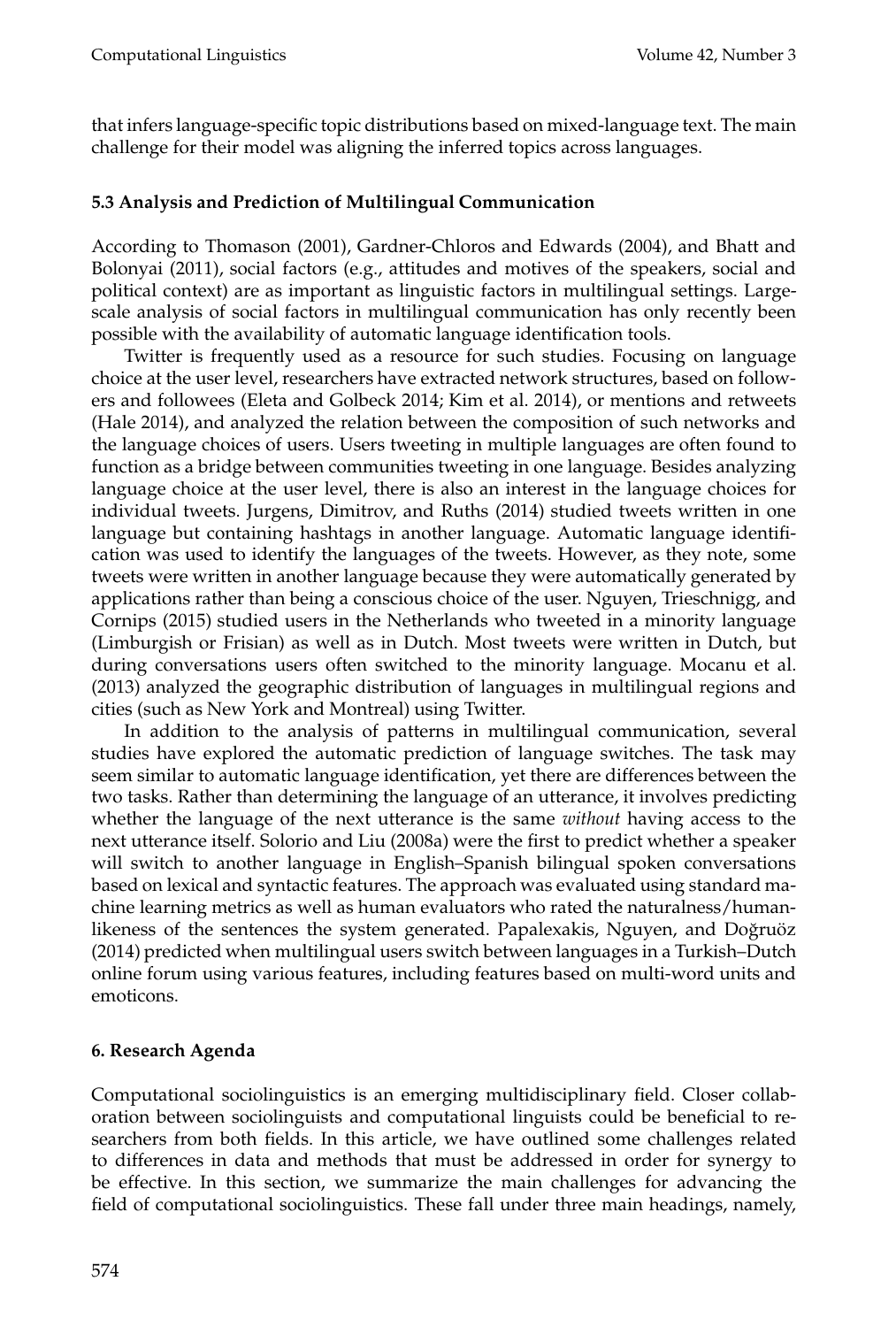expanding the scope of inquiry of the field, adapting methods to increase compatibility, and offering tools.

## **6.1 Expanding the Scope of Inquiry**

The field of computational linguistics has begun to investigate issues that overlap with those of the field of sociolinguistics. The emerging availability of data that is of interest to both communities is an important factor, but in order for real synergy to come out of this, additional angles in the research agendas and tuning of the methodological frameworks in the respective communities would be needed.

*Going Beyond Lexical and Stylistic Variation.* Many studies within CL focus on lexical variation (e.g., Section 3 on social identity), possibly driven by the focus on prediction tasks. Stylistic variation has also received attention. Several of the discussed studies focus on variation in the usage of functional categories. For example, they zoom in on the usage of determiners, prepositions, and pronouns for studying linguistic style accommodation (in Section 4.3). Others use measures such as average word and sentence length (e.g., in Section 3). Advances in the area of stylometry (Stamatatos 2009) could inspire the exploration of more fine-grained features to capture style. Besides lexical and stylistic variation, linguistic variation also occurs on many other levels. Some computational studies have focused on phonological (Jain et al. 2012; Eisenstein 2013a; Jørgensen, Hovy, and Søgaard 2015) and syntactic (Wiersma, Nerbonne, and Lauttamus 2010; Gianfortoni, Adamson, and Rosé 2011; Doyle 2014; Johannsen, Hovy, and Søgaard 2015) variation, but so far the number of studies is limited. In combination with the surge in availability of relevant data, these examples suggest that there seems to be ample opportunities for an extended scope.

*Extending Focus to Other Social Variables.* A large body of work exists on the modeling of gender, age, and regional variation (cf. Section 3). Other variables, like social class (Labov 1966), have barely received any attention so far within computational sociolinguistics. Although it is more difficult to obtain labels for some social variables, they are essential for a richer understanding of language variation and more robust analyses.

*Going Beyond English and Monolingual Data.* The world is multilingual and multicultural, but English has received much more attention within computational sociolinguistics than other languages. There is a need for research to validate the generalizability of findings based on English data for other languages (Danet and Herring 2007). Furthermore, most studies within computational linguistics generally assume that texts are written in one language. However, these assumptions may not hold, especially in social media. A single user may use multiple languages, sometimes even within a syntactic unit, while most NLP tools are not optimized to process such texts. Tools that are able to process mixed-language texts will support the analysis of such data and shed more light on the social and linguistic factors involved in multilingual communication.

*From Monomodal to Multimodal Data.* Another recommendable shift in scope would be a stronger focus on multimedia data. Video and audio recordings with a speech track encapsulate a form of language in which the verbal and nonverbal dimensions of human communication are available in an integrated manner and they represent a rich source for the study of social behavior. Among the so-called paralinguistic aspects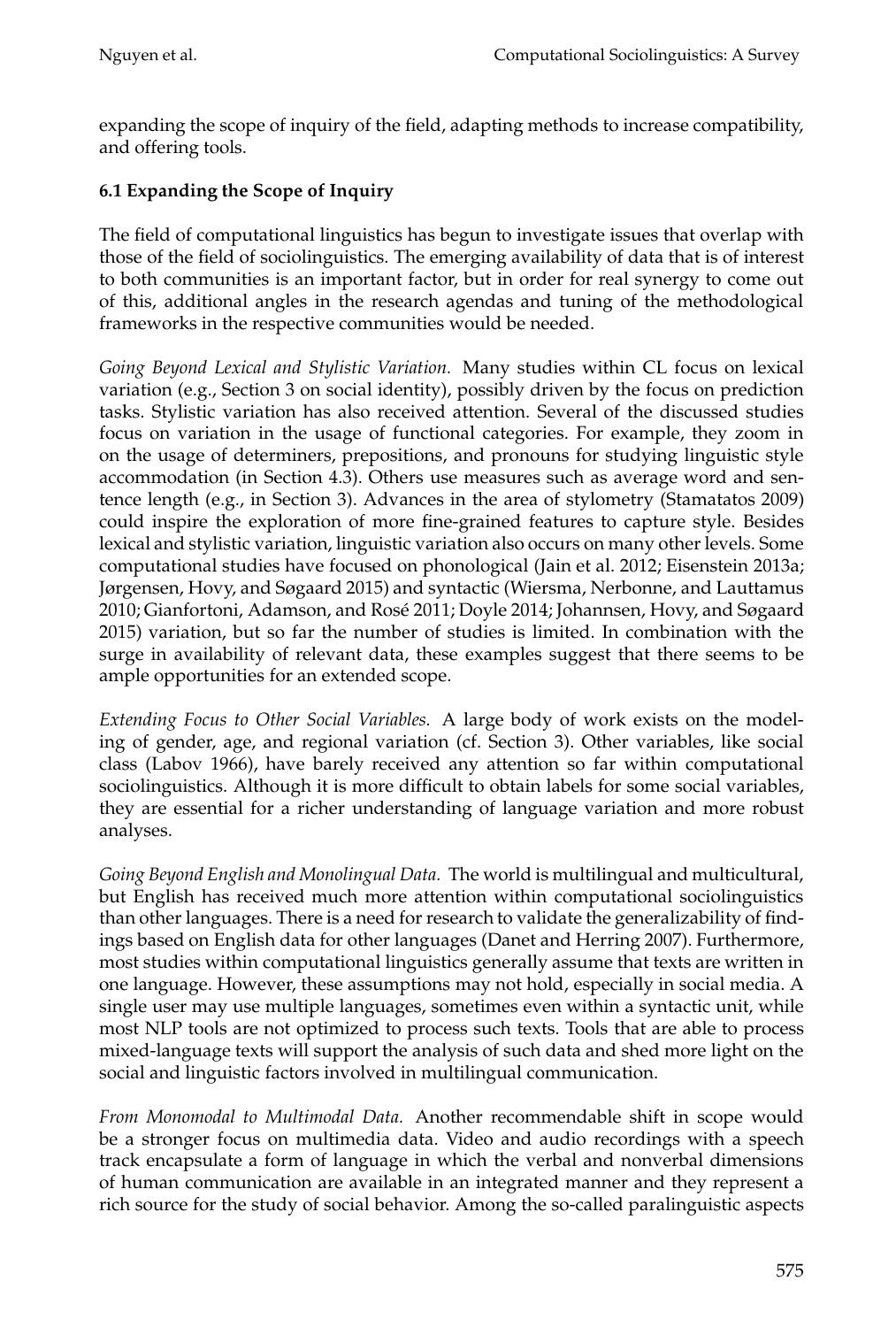for which detection models and evaluation frameworks exist are age, gender, and affect (Schuller et al. 2010). The increasing volumes of recordings of spoken dialogue and aligned transcriptions, for example, in oral history collections (Boyd 2013; De Jong et al. 2014), meeting recording archives (Janin et al. 2003), and video blogs (Biel et al. 2013), can add new angles to the investigation of sociolinguistic variation. In particular, the study of the interaction between (transcribed) speech, non-speech (laughter, sighs, etc.), facial expression, and gestures is a promising area for capturing and predicting social variables as well as the related affective layers.

## **6.2 Adapting Methodological Frameworks to Increase Compatibility**

To make use of the rich repertoire of theory and practice from sociolinguistics and to contribute to it, we have to appreciate the methodologies that underlie sociolinguistic research, for example, the *rules of engagement* for joining in the ongoing scientific discourse. However, as we have highlighted in the methodology discussion (Section 2), the differences in values between the communities can be perceived as a divide. Whereas the CL community has experienced a history in which theory and empiricism are treated as the extreme ends of a spectrum, in the social sciences there is no such dichotomy, and empiricism contributes substantially to theory. Moving forward, research within computational sociolinguistics should build on and seek to partner in extending existing sociolinguistic theories and insights. This requires placing a strong focus on the interpretability of the developed models. The feasibility of such a shift in attention can be seen when observing successes of applied computational sociolinguistics work that has been adopted in other fields like health communication (Mayfield et al. 2014) and education (Rosé et al. 2008).

*Controlling for Multiple Variables.* Sociolinguistic studies typically control for multiple social variables (e.g., gender, age, social class, ethnicity). However, many studies in computational sociolinguistics focus on individual variables (e.g., only gender, or only age), which can be explained by the focus on social media data. The uncontrolled nature of social media makes it challenging to obtain data about the social backgrounds of the speakers and to understand the various biases that such data sets might have. The result is that models are frequently confounded, which results in low interpretability as well as limited justification for generalization to other domains.

On the other hand, much work in the CL community has focused on structured modeling approaches that take a step towards addressing these issues (Joshi et al. 2012, 2013). These approaches are very similar to the hierarchical modeling approaches used in sociolinguistic research to control for multiple sources of variation and thus avoid misattributing weight to extraneous variables. A stronger partnership within the field of CL between researchers interested in computational sociolinguistics and researchers interested in multi-domain learning would be valuable for addressing some of the limitations mentioned here. In this regard, inferring demographic variables automatically (see Section 3) may also help, because predicted demographic variables could be used in structuring the models. Another approach is the use of census data when location data is already available. For example, Eisenstein et al. (2014) studied lexical change in social media by using census data to obtain demographic information for the geographical locations. They justified their approach by assuming that lexical change is influenced by the demographics of the population in these locations, and not necessarily by the demographics of the particular Twitter users in these locations.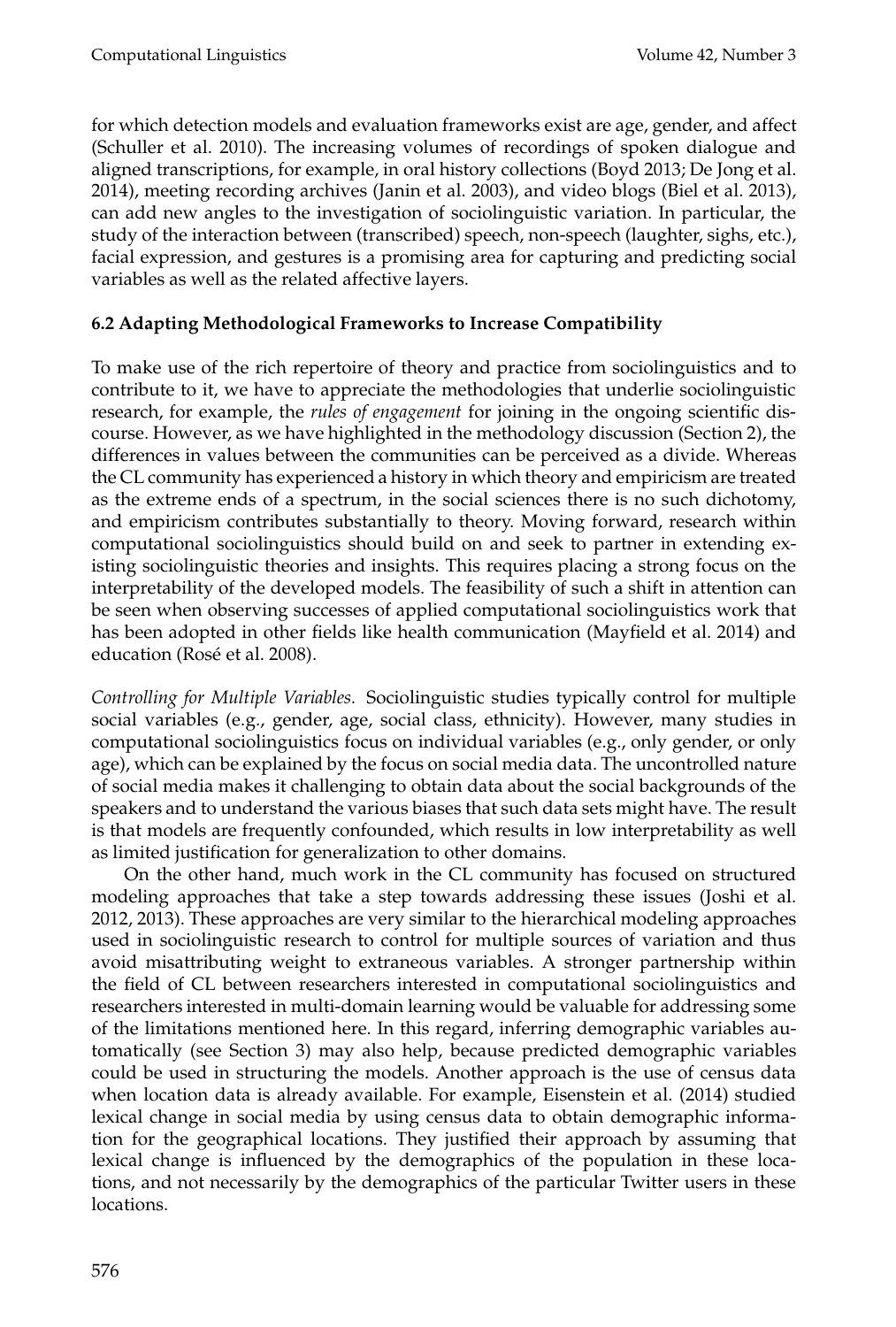*Developing Models that Generalize Across Domains.* Many of the studies within the area of computational sociolinguistics have focused on a single domain. However, domain effects can influence the findings, such as which features are predictive for gender (e.g., Herring and Paolillo 2006). Studies considering multiple domains enable distinguishing variables that work differently in different contexts, and therefore improve the interpretation of the findings. Recently, several studies within the area of computational sociolinguistics have performed experiments across domains (Sarawgi, Gajulapalli, and Choi 2011; Sap et al. 2014) and explored the effectiveness of domain adaptation approaches (Nguyen, Smith, and Rosé 2011; Piergallini et al. 2014). Another approach involves reconsidering the features used in an attempt to include more features with a deep connection with the predicted variable of interest. For example, Gianfortoni, Adamson, and Rosé (2011) show that features such as *n*-grams, usually reported to be predictive for gender classification, did not perform well after controlling for occupation in a blog corpus, but pattern-based features inspired by findings related to gender-based language practices did.

*Using Sociolinguistics and the Social Sciences as a Source of Inspiration for Methodological Reflection.* Going forward, we need to appreciate where our work stands along an important continuum that represents a fundamental tension in the social sciences: qualitative approaches that seek to preserve the complexity of the phenomena of interest, versus quantitative approaches that discretize (but thereby also simplify) the phenomena to achieve more generalizability. For computational linguistics, a primarily quantitative field, work from research areas with a less strong or less exclusive focus on quantitative measures, such as sociolinguistics and the social sciences, could serve as a source of inspiration for methodological reflection. In this survey, we have questioned the operationalizations of the concepts of gender (Section 3.2), age (Section 3.3), and language variety (Section 3.4) as discrete and static categories, based on insights from sociolinguistics. More critical reflection on such operationalizations could lead to a deeper insight into the limitations of the developed models and the incorrect predictions that they sometimes make.

## **6.3 Tuning NLP Tools to Requirements of Sociolinguistics Research**

As a final important direction, we should consider what would be required for NLP tools to be supportive for sociolinguistic work.

*Developing Models That Can Guide Users of Data Analysis Systems in Taking Next Steps.* Sociolinguists are primarily interested in new insights about language use. In contrast, much of the work within CL is centered around highly specific analysis tasks that are isolated from scenarios of use, and the focus on the obtained performance figures for such tasks is fairly dominant. As Manning (2015) mentions: "there has been an overfocus on numbers, on beating the state of the art." Only for few analysis methods, validation of the outcomes has been pursued (e.g., have we measured the right thing?) in view of the potential for integration of the models outside lab-like environments. Furthermore many of the models developed within CL make use of thousands of features. As a result, their value for practical data exploration tasks is therefore often limited. Sparse models, such as used in Eisenstein, Smith, and Xing (2011), that identify small sets of predictive features would be more suited for exploratory analysis. However, when the focus is on interpretability of the models, we must consider that the resulting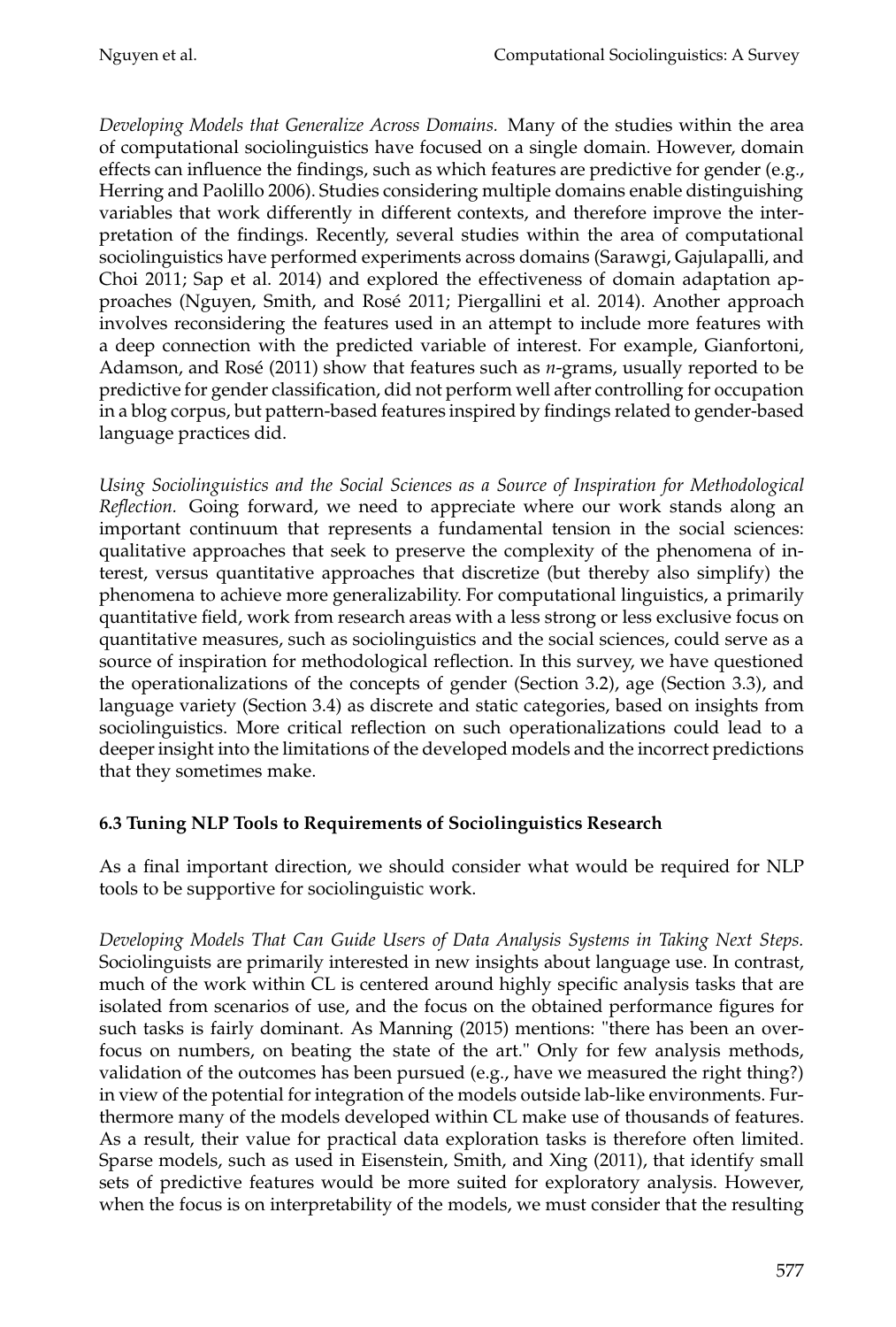average prediction performance of interpretable models may be lower (Piergallini et al. 2014).

*Developing Pre-processing Tools to Support the Analysis of Language Variation.* The performance of many developed NLP tools is lower on informal text. For example, POS taggers perform less well on texts written by certain user groups (e.g., younger people [Hovy and Søgaard 2015]) or on texts in certain language varieties (e.g., African American Vernacular English [Jørgensen, Hovy, and Søgaard 2015]). One of the approaches to improve the performance of tools has been to normalize the texts, but as Eisenstein (2013b) argues, doing so is removing the variation that is central to the study of sociolinguistics. To support deeper sociolinguistic analyses and to go beyond shallow features, we thus need pre-processing tools, such as POS taggers that are able to handle the variation found in informal texts and that are not biased towards certain social groups.

## **7. Conclusion**

Although the computational linguistics field has historically emphasized interpretation and manipulation of the propositional content of language, another valid perspective on language is that it is a dynamic, social entity. Some aspects of language viewed from a social perspective are predictable, and thus behave much like other aspects more commonly the target of inquiry in the field, but we must acknowledge that linguistic agency is a big part of how language is used to construct social identities, to build and maintain social relationships, and even to define the boundaries of communities. The increasing research on social media data has contributed to the insight that text can be considered as a data source that captures multiple aspects and layers of human and social behavior. The recent focus on text as social data and the emergence of computational social science are likely to increase the interest within the computational linguistics community on sociolinguistic topics. In this article, we have defined and set out a research agenda for the emerging field of "Computational Sociolinguistics." We have aimed to provide a comprehensive overview of studies published within the field of CL that touch upon sociolinguistic themes in order to provide an overview of what has been accomplished so far and where there is room for growth. In particular, we have endeavored to illustrate how the large-scale data-driven methods of our community can complement existing sociolinguistic studies, but also how sociolinguistics can inform and challenge our methods and assumptions.

## **Acknowledgments**

Thanks to Mariët Theune, Dirk Hovy, and Marcos Zampieri for helpful comments on the draft. Thanks also to the anonymous reviewers for their valuable and detailed feedback. This work was funded in part through NSF grant ACI-1443068 and ARL grant W911NF-11-2-0042. The first author was supported by the Netherlands Organization for Scientific Research (NWO) grant 640.005.002 (CATCH project FACT). The second author was supported by the Digital Humanities Research Grant from Tilburg University and a fellowship from

the Netherlands Institute of Advanced Study in Humanities and Social Sciences.

#### **References**

- Adel, Heike, Ngoc Thang Vu, and Tanja Schultz. 2013. Combination of recurrent neural networks and factored language models for code-switching language modeling. In *Proceedings of the 51st Annual Meeting of the Association for Computational Linguistics (Volume 2: Short Papers)*, pages 206–211, Sofia.
- Alex, Beatrice. 2005. An unsupervised system for identifying English inclusions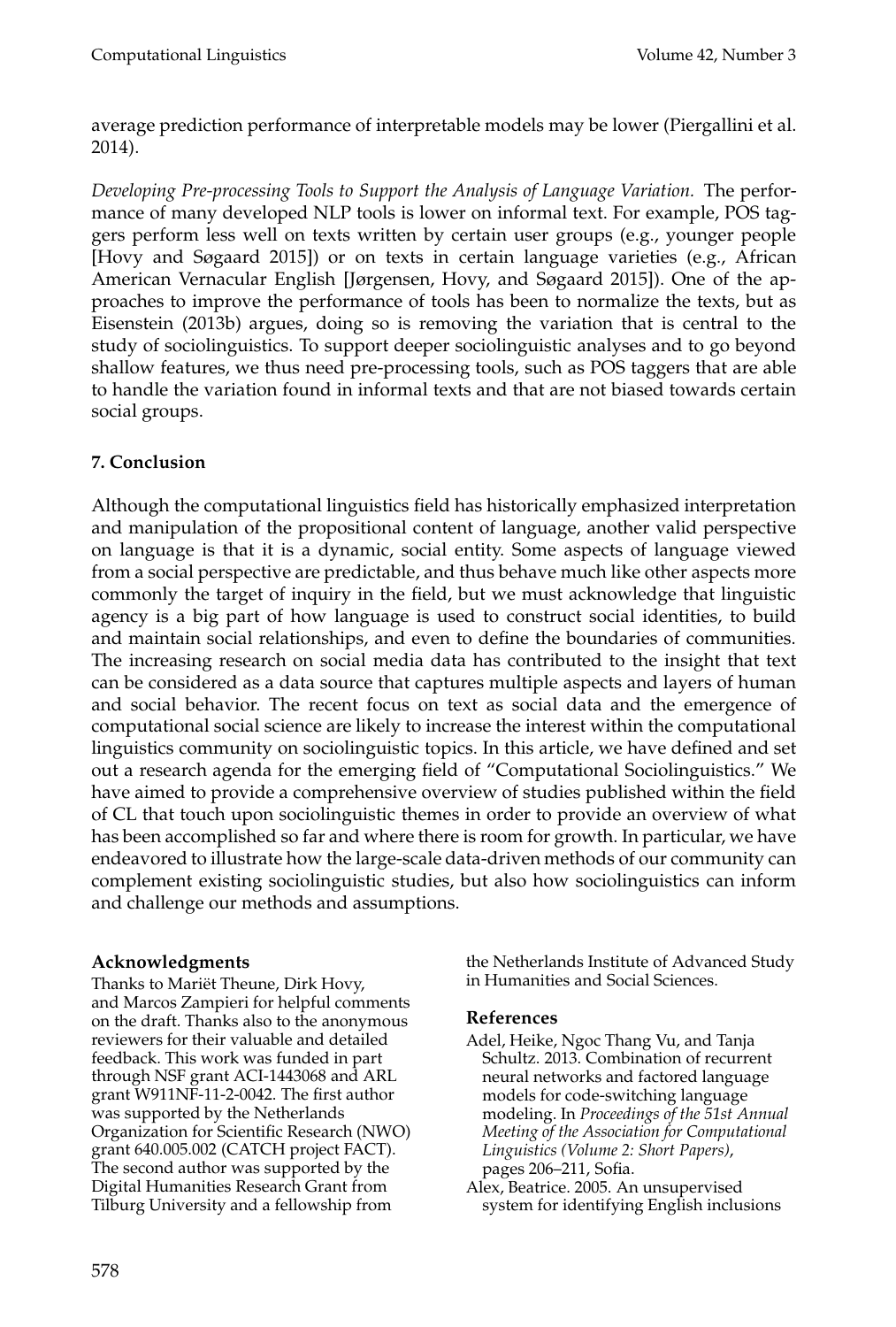in German text. In *Proceedings of the ACL Student Research Workshop*, pages 133–138, Ann Arbor, MI.

Androutsopoulos, Jannis. 2013. Online data collection. In Christine Mallinson, Becky Childs, and Gerard Van Herk, editors, *Data Collection in Sociolinguistics: Methods and Applications*, pages 236–249, Routledge.

Ardehaly, Ehsan Mohammady and Aron Culotta. 2015. Inferring latent attributes of Twitter users with label regularization. In *Proceedings of the 2015 Conference of the North American Chapter of the Association for Computational Linguistics: Human Language Technologies*, pages 185–195, Denver, CO.

Argamon, Shlomo, Moshe Koppel, Jonathan Fine, and Anat Rachel Shimoni. 2003. Gender, genre, and writing style in formal written texts. *Text*, 23(3):321–346.

Argamon, Shlomo, Moshe Koppel, James W. Pennebaker, and Jonathan Schler. 2007. Mining the blogosphere: Age, gender and the varieties of self-expression. *First Monday*, 12(9). http://dx.doi.org/ 10.5210/fm.v12i9.2003.

Argamon, Shlomo, Moshe Koppel, James W. Pennebaker, and Jonathan Schler. 2009. Automatically profiling the author of an anonymous text. *[Communications of the](http://www.mitpressjournals.org/action/showLinks?crossref=10.1145%2F1461928.1461959) [ACM](http://www.mitpressjournals.org/action/showLinks?crossref=10.1145%2F1461928.1461959)*, 52(2):119–123.

Auer, Peter. 1988. A conversation analytic approach to code-switching and transfer. In Monica Heller, editor, *Codeswitching: Anthropological and sociolinguistic perspectives*. Berlin: Mouton de Gruyter, pages 187–213.

Austin, John Langshaw. 1975. *How to Do Things with Words*. Oxford University Press.

Backofen, Rolf and Gert Smolka. 1993. A complete and recursive feature theory. In *Proceedings of the 31st Annual Meeting of the Association for Computational Linguistics*, pages 193–200, Columbus, OH.

Bak, JinYeong, Suin Kim, and Alice Oh. 2012. Self-disclosure and relationship strength in Twitter conversations. In *Proceedings of the 50th Annual Meeting of the Association for Computational Linguistics (Volume 2: Short Papers)*, pages 60–64, Jeju Island.

Baldwin, Timothy, Paul Cook, Marco Lui, Andrew MacKinlay, and Li Wang. 2013. How noisy social media text, how diffrnt social media sources? In *Proceedings of the Sixth International Joint Conference on Natural Language Processing*, pages 356–364, Nagoya.

Baldwin, Timothy and Marco Lui. 2010. Language identification: The long and the short of the matter. In *Proceedings of the 2010 Annual Conference of the North American Chapter of the Association for Computational Linguistics*, pages 229–237, Los Angeles, CA.

Bamman, David, Chris Dyer, and Noah A. Smith. 2014. Distributed representations of geographically situated language. In *Proceedings of the 52nd Annual Meeting of the Association for Computational Linguistics (Volume 2: Short Papers)*, pages 828–834, Baltimore, MD.

Bamman, David, Jacob Eisenstein, and Tyler Schnoebelen. 2014. Gender identity and lexical variation in social media. *[Journal of Sociolinguistics](http://www.mitpressjournals.org/action/showLinks?crossref=10.1111%2Fjosl.12080)*, 18(2):135–160.

Bamman, David and Noah A. Smith. 2015. Contextualized sarcasm detection on Twitter. In *Proceedings of the Ninth International AAAI Conference on Web and Social Media*, pages 574–577, Oxford.

Barbieri, Federica. 2008. Patterns of age-based linguistic variation in American English. *[Journal of Sociolinguistics](http://www.mitpressjournals.org/action/showLinks?crossref=10.1111%2Fj.1467-9841.2008.00353.x)*,  $12(1):58-88.$ 

Behrend, Tara S., David J. Sharek, Adam W. Meade, and Eric N. Wiebe. 2011. The viability of crowdsourcing for survey research. *[Behavior Research Methods](http://www.mitpressjournals.org/action/showLinks?crossref=10.3758%2Fs13428-011-0081-0)*, 43(3):800–813.

- Bell, Allan. 1984. Language style as audience design. *[Language in Society](http://www.mitpressjournals.org/action/showLinks?crossref=10.1017%2FS004740450001037X)*, 13(2):145–204.
- Bell, Allan. 2013. *The Guidebook to Sociolinguistics*. John Wiley & Sons.
- Bender, Emily M., Jonathan T. Morgan, Meghan Oxley, Mark Zachry, Brian Hutchinson, Alex Marin, Bin Zhang, and Mari Ostendorf. 2011. Annotating social acts: Authority claims and alignment moves in Wikipedia talk pages. In *Proceedings of the Workshop on Language in Social Media (LSM 2011)*, pages 48–57, Portland, OR.

Bergsma, Shane, Matt Post, and David Yarowsky. 2012. Stylometric analysis of scientific articles. In *Proceedings of the 2012 Conference of the North American Chapter of the Association for Computational Linguistics: Human Language Technologies*, pages 327–337, Montreal.

Bergsma, Shane and Benjamin Van Durme. 2013. Using conceptual class attributes to characterize social media users. In *Proceedings of the 51st Annual Meeting of the Association for Computational Linguistics (Volume 1: Long Papers)*, pages 710–720, Sofia.

Bhatt, Rakesh M. and Agnes Bolonyai. 2011. Code-switching and the optimal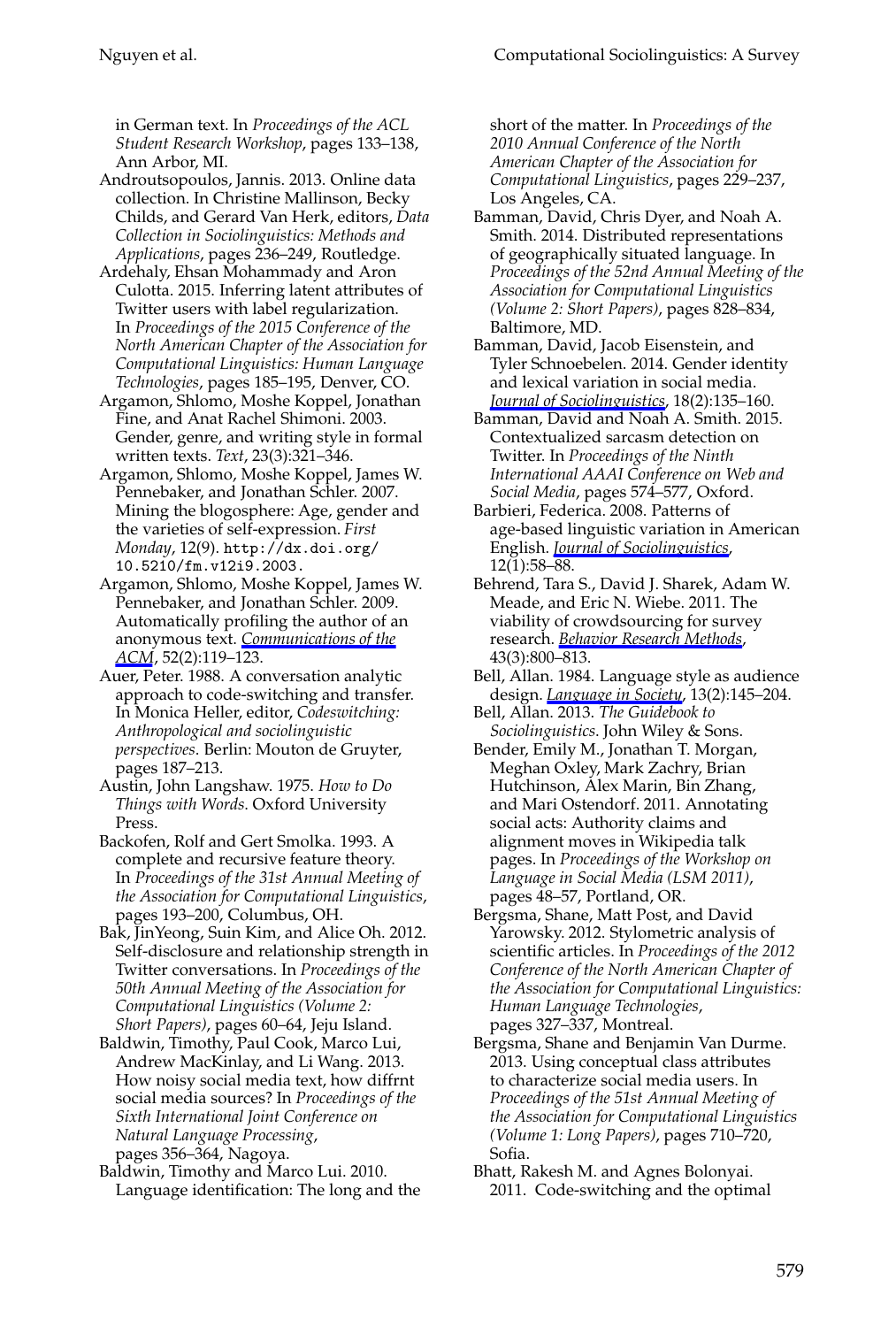grammar of bilingual language use. *Bilingualism: [Language and Cognition](http://www.mitpressjournals.org/action/showLinks?crossref=10.1017%2FS1366728910000295)*, 14(04):522–546.

Biel, Joan-Isaac, Vagia Tsiminaki, John Dines, and Daniel Gatica-Perez. 2013. Hi youtube!: Personality impressions and verbal content in social video. In *Proceedings of the 15th ACM on International Conference on Multimodal Interaction*, pages 119–126, Sydney.

Biran, Or, Sara Rosenthal, Jacob Andreas, Kathleen McKeown, and Owen Rambow. 2012. Detecting influencers in written online conversations. In *Proceedings of the 2012 Workshop on Language in Social Media (LSM 2012)*, pages 37–45, Montreal.

Blei, David M., Andrew Y. Ng, and Michael I. Jordan. 2003. Latent Dirichlet allocation. *[Journal of Machine Learning Research](http://www.mitpressjournals.org/action/showLinks?crossref=10.1162%2Fjmlr.2003.3.4-5.993)*, 3:993–1022.

Bolander, Brook and Miriam A. Locher. 2014. Doing sociolinguistic research on computer-mediated data: A review of four methodological issues. *[Discourse, Context & Media](http://www.mitpressjournals.org/action/showLinks?crossref=10.1016%2Fj.dcm.2013.10.004)*, 3(0):14–26.

Boulis, Constantinos and Mari Ostendorf. 2005. A quantitative analysis of lexical differences between genders in telephone conversations. In *Proceedings of the 43rd Annual Meeting of the Association for Computational Linguistics (ACL'05)*, pages 435–442, Ann Arbor, MI.

Boyd, Doug. 2013. *Special Issue: Oral History in the Digital Age*, volume 40. *Oral History Review*.

Bracewell, David B., Marc Tomlinson, and Hui Wang. 2012. A motif approach for identifying pursuits of power in social discourse. In *2012 IEEE Sixth International Conference on Semantic Computing*, pages 1–8, Palermo.

Bramsen, Philip, Martha Escobar-Molano, Ami Patel, and Rafael Alonso. 2011. Extracting social power relationships from natural language. In *Proceedings of the 49th Annual Meeting of the Association for Computational Linguistics: Human Language Technologies*, pages 773–782, Portland, OR.

Bright, William. 1997. Notes. *[Language in](http://www.mitpressjournals.org/action/showLinks?crossref=10.1017%2FS0047404500019679) [Society](http://www.mitpressjournals.org/action/showLinks?crossref=10.1017%2FS0047404500019679)*, 26(03):469–470.

Brody, Samuel and Nicholas Diakopoulos. 2011. Cooooooooooooooollllllllllllll!!!!!!!!!!!!!! Using word lengthening to detect sentiment in microblogs. In *Proceedings of the 2011 Conference on Empirical Methods in Natural Language Processing*, pages 562–570, Edinburgh.

Brown, Penelope and Stephen C. Levinson. 1987. *Politeness: Some Universals in Language* *Usage*, volume 4 of *Studies in Interactional Sociolinguistics*. Cambridge University Press.

Bucholtz, Mary and Kira Hall. 2005. Identity and interaction: A sociocultural linguistic approach. *[Discourse Studies](http://www.mitpressjournals.org/action/showLinks?crossref=10.1177%2F1461445605054407)*, 7(4-5):585–614.

Burger, John D., John Henderson, George Kim, and Guido Zarrella. 2011. Discriminating gender on Twitter. In *Proceedings of the 2011 Conference on Empirical Methods in Natural Language Processing*, pages 1301–1309, Edinburgh.

Burger, John D. and John C. Henderson. 2006. An exploration of observable features related to blogger age. In *AAAI Spring Symposium: Computational Approaches to Analyzing Weblogs*, pages 15–20, Menlo Park, CA.

Butler, Judith. 1990. *Gender Trouble: Feminism and the Subversion of Identity*. Routledge.

Carletta, Jean. 1996. Assessing agreement on classification tasks: The Kappa statistic. *Computational Linguistics*, 22(2):249–254.

Cassell, Justine and Dona Tversky. 2005. The language of online intercultural community formation. *Journal of Computer-Mediated Communication*, 10(2). http://onlinelibrary.wiley.com/doi/ 10.1111/jcmc.2005.10.issue-2/issuetoc.

Cavnar, William B. and John M. Trenkle. 1994. N-gram-based text categorization. In *Proceedings of SDAIR-94, 3rd Annual Symposium on Document Analysis and Information Retrieval*, pages 161–175, Las Vegas, NV.

Chambers, Jack K. and Peter Trudgill. 1998. *Dialectology*. Cambridge University Press.

Choi, Bernard C. K. and Anita W. P. Pak. 2006. Multidisciplinarity, interdisciplinarity and transdisciplinarity in health research, services, education and policy: 1. Definitions, objectives, and evidence of effectiveness. *Clinical and Investigative Medicine*, 29(6):351–364.

Ciot, Morgane, Morgan Sonderegger, and Derek Ruths. 2013. Gender inference of Twitter users in non-English contexts. In *Proceedings of the 2013 Conference on Empirical Methods in Natural Language Processing*, pages 1136–1145, Seattle, WA.

Clopper, Cynthia G. 2013. Experiments. In Christine Mallinson, Becky Childs, and Gerard Van Herk, editors, *Data Collection in Sociolinguistics: Methods and Applications*, pages 151–161, Routledge.

Cohen, Raviv and Derek Ruths. 2013. Classifying political orientation on Twitter: It's not easy! In *Proceedings of the Seventh International AAAI*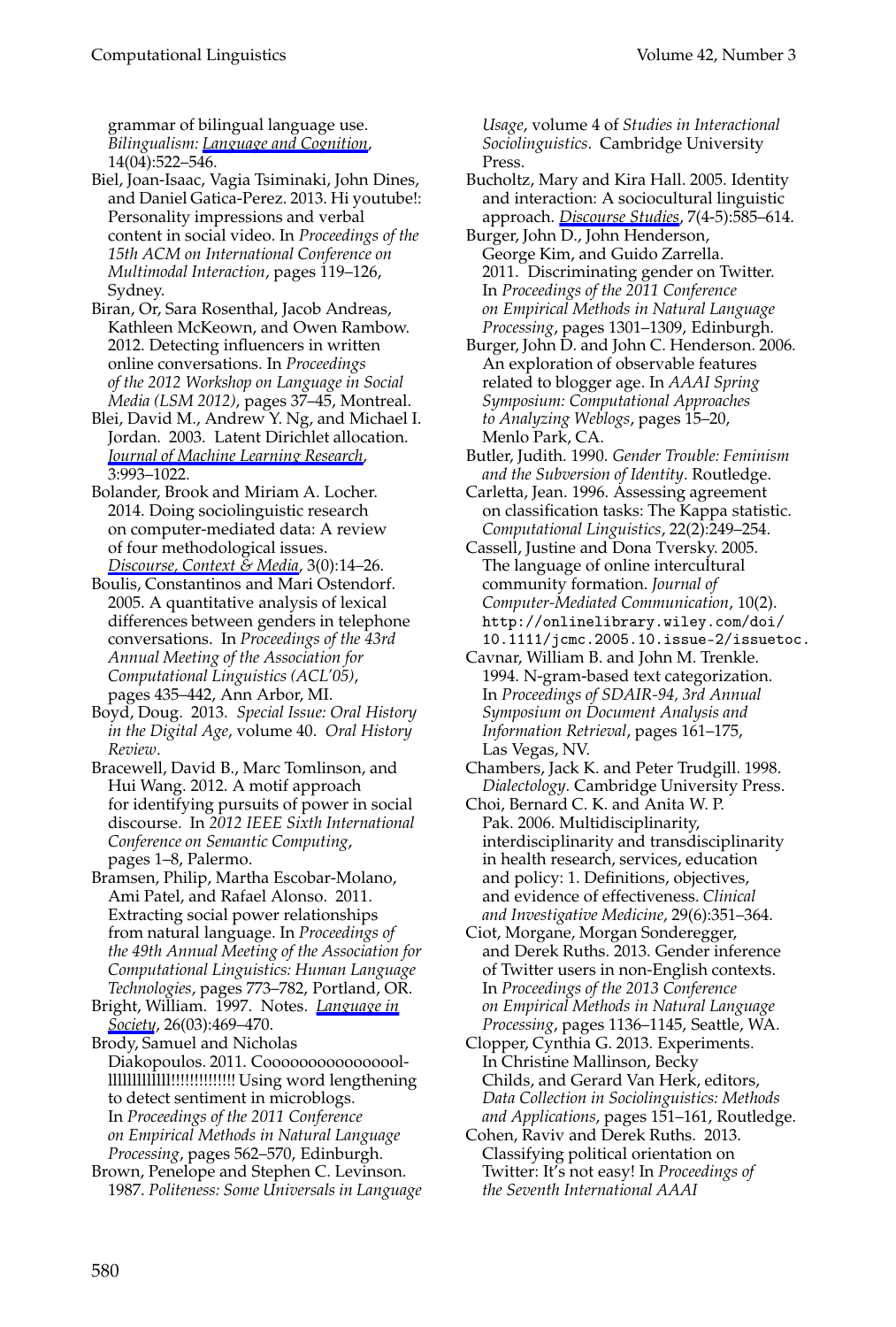*Conference on Weblogs and Social Media*, pages 91–99, Cambridge, MA.

Collins, Linda M. and Stephanie T. Lanza. 2010. *Latent Class and Latent Transition Analysis: With Applications in the Social, Behavioral, and Health Sciences*. John Wiley & Sons.

Corney, Malcolm, Olivier de Vel, Alison Anderson, and George Mohay. 2002. Gender-preferential text mining of e-mail discourse. In *Proceedings of the 18th Annual Computer Security Applications Conference (ACSAC '02)*, pages 282–289, Las Vegas, NV.

Cotterell, Ryan, Adithya Renduchintala, Naomi Saphra, and Chris Callison-Burch. 2014. An Algerian Arabic-French code-switched corpus. In *LREC-2014 Workshop on Free/Open-Source Arabic Corpora and Corpora Processing Tools*, pages 34–37, Reykjavik.

Dadvar, Maral, Franciska M. G. de Jong, Roeland Ordelman, and Dolf Trieschnigg. 2012. Improved cyberbullying detection using gender information. In *Proceedings of the Twelfth Dutch-Belgian Information Retrieval Workshop (DIR 2012)*, pages 23–25, Ghent.

Daelemans, Walter. 2013. Explanation in computational stylometry. In *Proceedings of the 14th international conference on Computational Linguistics and Intelligent Text Processing (CICLing'13) - Volume 2*, pages 451–462, Samos.

Danescu-Niculescu-Mizil, Cristian, Michael Gamon, and Susan Dumais. 2011. Mark my words! Linguistic style accommodation in social media. In *Proceedings of the 20th International Conference on World Wide Web*, pages 745–754, Hyderabad.

Danescu-Niculescu-Mizil, Cristian and Lillian Lee. 2011. Chameleons in imagined conversations: A new approach to understanding coordination of linguistic style in dialogs. In *Proceedings of the 2nd Workshop on Cognitive Modeling and Computational Linguistics*, pages 76–87, Portland, OR.

Danescu-Niculescu-Mizil, Cristian, Lillian Lee, Bo Pang, and Jon Kleinberg. 2012. Echoes of power: Language effects and power differences in social interaction. In *Proceedings of the 21st International Conference on World Wide Web*, pages 699–708, Lyon.

Danescu-Niculescu-Mizil, Cristian, Moritz Sudhof, Dan Jurafsky, Jure Leskovec, and Christopher Potts. 2013a. A computational

approach to politeness with application to social factors. In *Proceedings of the 51st Annual Meeting of the Association for Computational Linguistics (Volume 1: Long Papers)*, pages 250–259, Sofia.

Danescu-Niculescu-Mizil, Cristian, Robert West, Dan Jurafsky, Jure Leskovec, and Christopher Potts. 2013b. No country for old members: User lifecycle and linguistic change in online communities. In *Proceedings of the 22nd International Conference on World Wide Web (WWW '13)*, pages 307–318, Rio de Janeiro.

Danet, Brenda and Susan C. Herring, editors. 2007. *The Multilingual Internet: Language, Culture, and Communication Online*. Oxford University Press.

Darwish, Kareem, Hassan Sajjad, and Hamdy Mubarak. 2014. Verifiably effective Arabic dialect identification. In *Proceedings of the 2014 Conference on Empirical Methods in Natural Language Processing (EMNLP)*, pages 1465–1468, Doha.

De Fina, Anna, Deborah Schiffrin, and Michael Bamberg, editors. 2006. *Discourse and Identity*. Cambridge University Press.

De Jong, Franciska, Arjan van Hessen, Tanja Petrovic, and Stef Scagliola. 2014. Croatian memories: Speech, meaning and emotions in a collection of interviews on experiences of war and trauma. In *Proceedings of the Ninth International Conference on Language Resources and Evaluation (LREC'14)*, pages 26–31, Reykjavik.

Di Eugenio, Barbara and Michael Glass. 2004. The kappa statistic: A second look. *[Computational Linguistics](http://www.mitpressjournals.org/action/showLinks?system=10.1162%2F089120104773633402)*, 30(1):95–101.

Diehl, Christopher P., Galileo Namata, and Lise Getoor. 2007. Relationship identification for social network discovery. In *Proceedings of the Twenty-Second AAAI Conference on Artificial Intelligence*, pages 546–552, Vancouver.

Diesner, Jana and Kathleen M Carley. 2005. Exploration of communication networks from the Enron email corpus. In *Proceedings of SIAM International Conference on Data Mining: Workshop on Link Analysis, Counterterrorism and Security*, pages 3–14, Newport Beach, CA.

Doğruöz, A. Seza and Ad Backus. 2007. Postverbal elements in immigrant Turkish: Evidence of change? *[International](http://www.mitpressjournals.org/action/showLinks?crossref=10.1177%2F13670069070110020301) [Journal of Bilingualism](http://www.mitpressjournals.org/action/showLinks?crossref=10.1177%2F13670069070110020301)*, 11(2):185–220.

Doğruöz, A. Seza and Ad Backus. 2009. Innovative constructions in Dutch Turkish: An assessment of ongoing contact-induced change. *Bilingualism: [Language and Cognition](http://www.mitpressjournals.org/action/showLinks?crossref=10.1017%2FS1366728908003441)*, 12(01):41–63.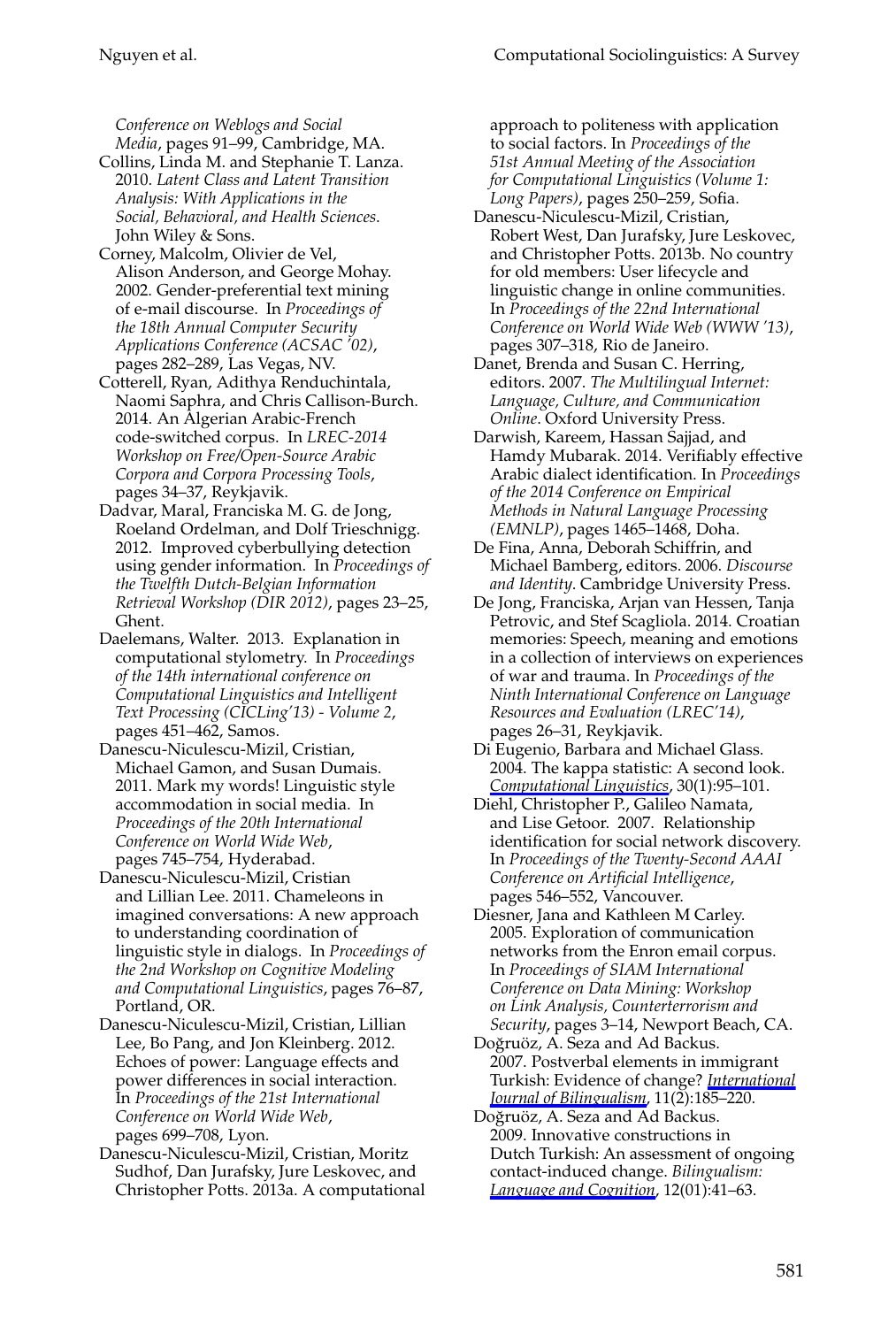- Doğruöz, A. Seza and Preslav Nakov. 2014. Predicting dialect variation in immigrant contexts using light verb constructions. In *Proceedings of the 2014 Conference on Empirical Methods in Natural Language Processing (EMNLP)*, pages 1391–1395, Doha.
- Doyle, Gabriel. 2014. Mapping dialectal variation by querying social media. In *Proceedings of the 14th Conference of the European Chapter of the Association for Computational Linguistics*, pages 98–106, Gothenburg.
- Dürscheid, Christa and Elisabeth Stark, 2011. *Digital Discourse. Language in the New Media*, chapter sms4science: An International Corpus-Based Texting Project and the Specific Challenges for Multilingual Switzerland. Oxford University Press.
- Eckert, Penelope. 1989. *Jocks and Burnouts: Social Categories and Identity in the High School*. Teachers College Press.
- Eckert, Penelope. 1997. Age as a sociolinguistic variable. In Florian Coulmas, editor, *The Handbook of Sociolinguistics*, pages 151–167, Blackwell Publishers.
- Eckert, Penelope. 2012. Three waves of variation study: The emergence of meaning in the study of sociolinguistic variation. *[Annual Review of Anthropology](http://www.mitpressjournals.org/action/showLinks?crossref=10.1146%2Fannurev-anthro-092611-145828)*, 41:87–100.
- Eckert, Penelope and Sally McConnell-Ginet. 2013. *Language and gender*. Cambridge University Press.
- Eisenstein, Jacob. 2013a. Phonological factors in social media writing. In *Proceedings of the Workshop on Language Analysis in Social Media (LASM 2013)*, pages 11–19, Atlanta, GA.
- Eisenstein, Jacob. 2013b. What to do about bad language on the Internet. In *Proceedings of the 2013 Conference of the North American Chapter of the Association for Computational Linguistics: Human Language Technologies*, pages 359–369, Atlanta, GA.
- Eisenstein, Jacob. 2015. Written dialect variation in online social media. In Charles Boberg, John Nerbonne, and Dom Watt, editors, *Handbook of Dialectology*. Wiley.
- Eisenstein, Jacob, Brendan O'Connor, Noah A. Smith, and Eric P. Xing. 2010. A latent variable model for geographic lexical variation. In *Proceedings of the 2010 Conference on Empirical Methods in Natural Language Processing*, pages 1277–1287, Cambridge, MA.
- Eisenstein, Jacob, Brendan O'Connor, Noah A. Smith, and Eric P. Xing. 2014. Diffusion of lexical change in social media. *[PLoS ONE](http://www.mitpressjournals.org/action/showLinks?crossref=10.1371%2Fjournal.pone.0113114)*, 9(11):e113114, 11.

Eisenstein, Jacob, Noah A. Smith, and Eric P. Xing. 2011. Discovering sociolinguistic associations with structured sparsity. In *Proceedings of the 49th Annual Meeting of the Association for Computational Linguistics: Human Language Technologies-Volume 1*, pages 1365–1374, Portland, OR.

Eleta, Irene and Jennifer Golbeck. 2014. Multilingual use of Twitter: Social networks at the language frontier. *[Computers in Human Behavior](http://www.mitpressjournals.org/action/showLinks?crossref=10.1016%2Fj.chb.2014.05.005)*, 41:424–432.

- Elfardy, Heba and Mona Diab. 2012a. Simplified guidelines for the creation of large scale dialectal Arabic annotations. In *Proceedings of the Eighth International Conference on Language Resources and Evaluation (LREC-2012)*, Istanbul.
- Elfardy, Heba and Mona Diab. 2012b. Token level identification of linguistic code switching. In *Proceedings of COLING 2012: Posters*, pages 287–296, Mumbai.
- Elfardy, Heba and Mona Diab. 2013. Sentence level dialect identification in Arabic. In *Proceedings of the 51st Annual Meeting of the Association for Computational Linguistics (Volume 2: Short Papers)*, pages 456–461, Sofia.
- Fairclough, Norman. 1989. *Language and power*. London: Longman.
- Ferschke, Oliver, Iryna Gurevych, and Yevgen Chebotar. 2012. Behind the article: Recognizing dialog acts in Wikipedia talk pages. In *Proceedings of the 13th Conference of the European Chapter of the Association for Computational Linguistics*, pages 777–786, Avignon.
- Filippova, Katja. 2012. User demographics and language in an implicit social network. In *Proceedings of the 2012 Joint Conference on Empirical Methods in Natural Language Processing and Computational Natural Language Learning*, pages 1478–1488, Jeju Island.
- Fink, Clay, Jonathon Kopecky, and Maksym Morawski. 2012. Inferring gender from the content of tweets: A region specific example. In *Proceedings of the Sixth International AAAI Conference on Weblogs and Social Media*, pages 459–462, Dublin.
- Gardner-Chloros, Penelope and Malcolm Edwards. 2004. Assumptions behind grammatical approaches to code-switching: When the blueprint is a red herring. *[Transactions of the](http://www.mitpressjournals.org/action/showLinks?crossref=10.1111%2Fj.0079-1636.2004.00131.x) [Philological Society](http://www.mitpressjournals.org/action/showLinks?crossref=10.1111%2Fj.0079-1636.2004.00131.x)*, 102(1):103–129.
- Garera, Nikesh and David Yarowsky. 2009. Modeling latent biographic attributes in conversational genres. In *Proceedings of the*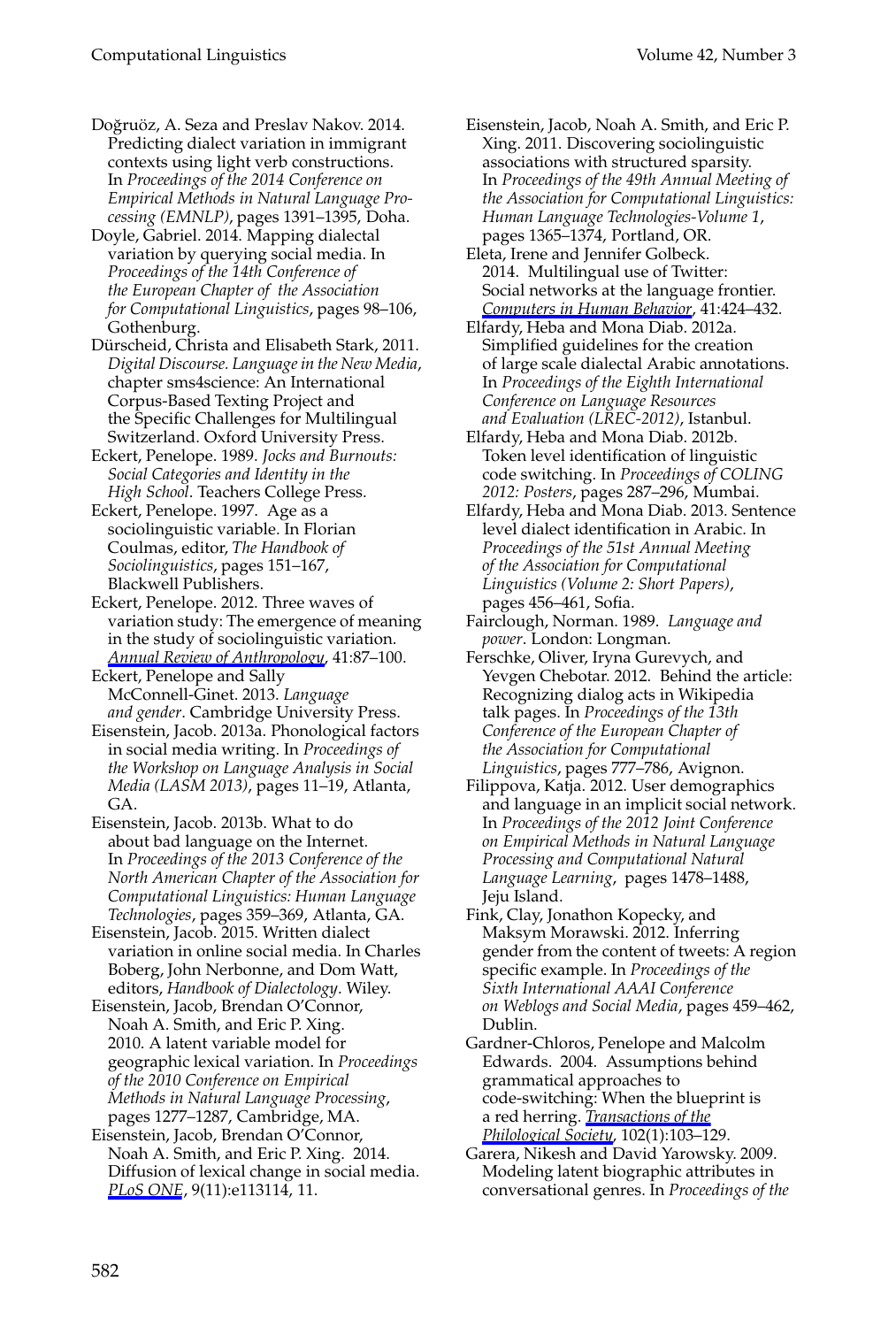*Joint Conference of the 47th Annual Meeting of the ACL and the 4th International Joint Conference on Natural Language Processing of the AFNLP*, pages 710–718, Suntec.

- Garley, Matt and Julia Hockenmaier. 2012. Beefmoves: Dissemination, diversity, and dynamics of English borrowings in a German hip hop forum. In *Proceedings of the 50th Annual Meeting of the Association for Computational Linguistics (Volume 2: Short Papers)*, pages 135–139, Jeju Island.
- Gee, James Paul. 2011. *An Introduction to Discourse Analysis: Theory and Method*. New York: Routledge, third edition.

Gianfortoni, Philip, David Adamson, and Carolyn P. Rosé. 2011. Modeling of stylistic variation in social media with stretchy patterns. In *Proceedings of the First Workshop on Algorithms and Resources for Modelling of Dialects and Language Varieties*, pages 49–59, Edinburgh.

Gilbert, Eric. 2012. Phrases that signal workplace hierarchy. In *Proceedings of the ACM 2012 Conference on Computer Supported Cooperative Work*, CSCW '12, pages 1037–1046, Seattle, WA.

Gilbert, Eric and Karrie Karahalios. 2009. Predicting tie strength with social media. In *Proceedings of the SIGCHI Conference on Human Factors in Computing Systems*, pages 211–220, Boston, MA.

Giles, Howard and Nikolas Coupland. 1991. *Language: Contexts and consequences*. Mapping Social Psychology Series. Brooks/Cole Publishing Company.

- Giles, Howard, Nikolas Coupland, and Justine Coupland. 1991. Accommodation theory: Communication, context, and consequence. In Howard Giles, Justine Coupland, and Nikolas Coupland, editors, *Contexts of Accommodation*. Cambridge University Press, pages 1–68.
- Giles, Howard, Donald M. Taylor, and Richard Bourhis. 1973. Towards a theory of interpersonal accommodation through language: Some Canadian data. *[Language in Society](http://www.mitpressjournals.org/action/showLinks?crossref=10.1017%2FS0047404500000701)*, 2(2):177–192.

Glymour, Clark, Richard Scheines, Peter Spirtes, and Kevin Kelly. 1987. *Discovering causal structure: Artificial intelligence, philosophy of science, and statistical modeling.* Academic Press.

- Gonzales, Amy L., Jeffrey T. Hancock, and James W. Pennebaker. 2010. Language style matching as a predictor of social dynamics in small groups. *[Communication Research](http://www.mitpressjournals.org/action/showLinks?crossref=10.1177%2F0093650209351468)*, 37(1):3–19.
- Goswami, Sumit, Sudeshna Sarkar, and Mayur Rustagi. 2009. Stylometric analysis

of bloggers' age and gender. In *Proceedings of the Third International ICWSM Conference*, pages 214–217, San Jose, CA.

- Gouws, Stephan, Donald Metzler, Congxing Cai, and Eduard Hovy. 2011. Contextual bearing on linguistic variation in social media. In *Proceedings of the Workshop on Language in Social Media (LSM 2011)*, pages 20–29, Portland, OR.
- Granovetter, Mark S. 1973. The strength of weak ties. *[American Journal of Sociology](http://www.mitpressjournals.org/action/showLinks?crossref=10.1086%2F225469)*, 78(6):1360–1380.
- Green, Neil. 1992. Meaning-text theory: Linguistics, lexicography, and implications. *[Machine Translation](http://www.mitpressjournals.org/action/showLinks?crossref=10.1007%2FBF00402511)*, 7(3):195–198.
- Grice, H. Paul. 1975. *Logic and Conversation, Syntax and Semantics*, volume 3. Academic Press.
- Grieve, Jack. 2007. Quantitative authorship attribution: An evaluation of techniques. *[Literary and Linguistic Computing](http://www.mitpressjournals.org/action/showLinks?crossref=10.1093%2Fllc%2Ffqm020)*, 22(3):251–270.
- Grieve, Jack, Dirk Speelman, and Dirk Geeraerts. 2011. A statistical method for the identification and aggregation of regional linguistic variation. *[Language](http://www.mitpressjournals.org/action/showLinks?crossref=10.1017%2FS095439451100007X) [Variation and Change](http://www.mitpressjournals.org/action/showLinks?crossref=10.1017%2FS095439451100007X)*, 23:193–221.
- Griffiths, Thomas L. and Mark Steyvers. 2004. Finding scientific topics. *[Proceedings](http://www.mitpressjournals.org/action/showLinks?crossref=10.1073%2Fpnas.0307752101) [of the National Academy of Sciences](http://www.mitpressjournals.org/action/showLinks?crossref=10.1073%2Fpnas.0307752101)*, 101(suppl 1):5228–5235.
- Guinote, Ana and Theresa K. Vescio, editors. 2010. *The Social Psychology of Power*. The Guilford Press.
- Gumperz, John J. 1982. *Discourse strategies*. Cambridge University Press.
- Guy, Gregory R. 2013. The cognitive coherence of sociolects: How do speakers handle multiple sociolinguistic variables? *[Journal of Pragmatics](http://www.mitpressjournals.org/action/showLinks?crossref=10.1016%2Fj.pragma.2012.12.019)*, 52:63–71.
- Gweon, Gahgene, Mahaveer Jain, John McDonough, Bhiksha Raj, and Carolyn P. Rosé. 2013. Measuring prevalence of other-oriented transactive contributions using an automated measure of speech style accommodation. *[International Journal of Computer-Supported](http://www.mitpressjournals.org/action/showLinks?crossref=10.1007%2Fs11412-013-9172-5) [Collaborative Learning](http://www.mitpressjournals.org/action/showLinks?crossref=10.1007%2Fs11412-013-9172-5)*, 8(2):245–265.
- Hale, Scott A. 2014. Global connectivity and multilinguals in the Twitter network. In *Proceedings of the 32nd Annual ACM Conference on Human Factors in Computing Systems*, pages 833–842, Toronto.
- Han, Bo, Paul Cook, and Timothy Baldwin. 2012. Geolocation prediction in social media data by finding location indicative words. In *Proceedings of COLING 2012*, pages 1045–1062, Mumbai.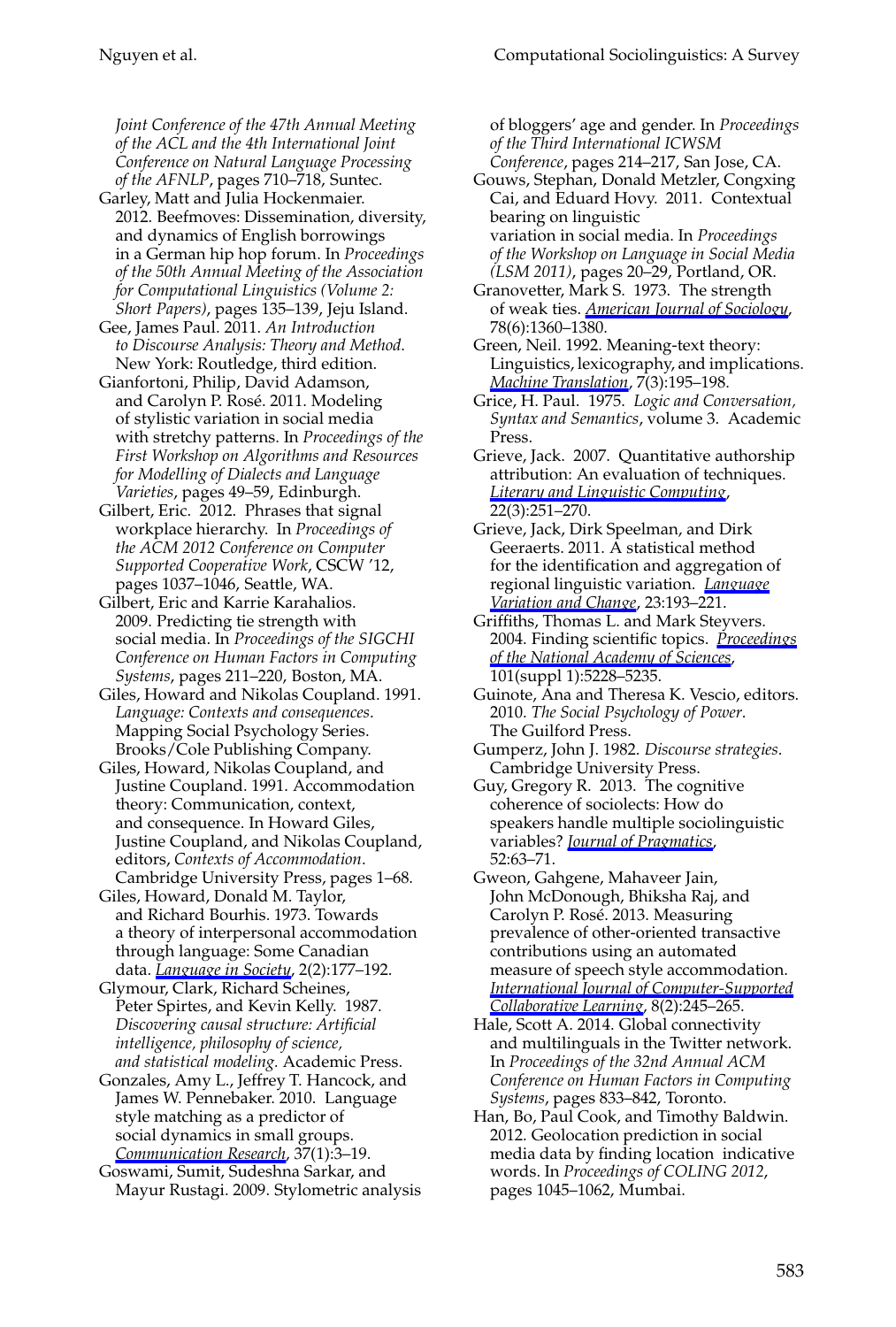- Hassan, Ahmed, Amjad Abu-Jbara, and Dragomir Radev. 2012. Detecting subgroups in online discussions by modeling positive and negative relations among participants. In *Proceedings of the 2012 Joint Conference on Empirical Methods in Natural Language Processing and Computational Natural Language Learning*, pages 59–70, Jeju Island.
- Heeringa, Wilbert and John Nerbonne. 2001. Dialect areas and dialect continua. *[Language Variation and Change](http://www.mitpressjournals.org/action/showLinks?crossref=10.1017%2FS0954394501133041)*, 13(03):375–400.
- Heeringa, Wilbert and John Nerbonne, 2013. *Language and Space. An International Handbook of Linguistic Variation, Volume III: Dutch*, chapter Dialectometry. De Gruyter Mouton.
- Heider, Fritz. 1946. Attitudes and cognitive organization. *[The Journal of Psychology:](http://www.mitpressjournals.org/action/showLinks?crossref=10.1080%2F00223980.1946.9917275) [Interdisciplinary and Applied](http://www.mitpressjournals.org/action/showLinks?crossref=10.1080%2F00223980.1946.9917275)*, 21(1):107–112.
- Hemphill, Libby and Jahna Otterbacher. 2012. Learning the lingo?: Gender, prestige and linguistic adaptation in review communities. In *Proceedings of the ACM 2012 Conference on Computer Supported Cooperative Work*, pages 305–314, Seattle, WA.
- Herring, Susan C., editor. 1996. *Computer-Mediated Communication: Linguistic, Social, and Cross-Cultural Perspectives*, volume 39 of *Pragmatics & Beyond New Series*. John Benjamins Publishing.
- Herring, Susan C. 2004. Computer-mediated discourse analysis: An approach to researching online behavior. In Sasha Barab, Rob Kling, and James H. Gray, editors, *Designing for Virtual Communities in the Service of Learning*. New York: Cambridge University Press, pages 338–376.
- Herring, Susan C. 2007. A faceted classification scheme for computermediated discourse. *Language@Internet*, 4(1). http://www.languageatinternet. org/articles/2007/761.
- Herring, Susan C. and John C. Paolillo. 2006. Gender and genre variation in weblogs. *[Journal of Sociolinguistics](http://www.mitpressjournals.org/action/showLinks?crossref=10.1111%2Fj.1467-9841.2006.00287.x)*, 10(4):439–459.
- Heskes, Tom, Kees Albers, and Bert Kappen. 2002. Approximate inference and constrained optimization. In *Proceedings of the Nineteenth Conference on Uncertainty in Artificial Intelligence*, pages 313–320, Acapulco.
- Hey, Tony, Stewart Tansley, and Kristin Tolle, editors. 2009. *The Fourth Paradigm: Data-Intensive Scientific Discovery*. Microsoft Research.
- Heylighen, Francis and Jean-Marc Dewaele. 2002. Variation in the contextuality of language: An empirical measure. *[Foundations of Science](http://www.mitpressjournals.org/action/showLinks?crossref=10.1023%2FA%3A1019661126744)*, 7(3):293–340.
- Hinnenkamp, Volker. 2008. Deutsch, Doyc or Doitsch? Chatters as languagers—The case of a German–Turkish chat room. *[International Journal of Multilingualism](http://www.mitpressjournals.org/action/showLinks?crossref=10.1080%2F14790710802390228)*, 5(3):253–275.
- Hinrichs, Lars. 2006. *Codeswitching on the Web: English and Jamaican Creole in E-mail Communication*. John Benjamins Publishing Company.
- Holmes, David I. 1998. The evolution of stylometry in humanities scholarship. *[Literary and Linguistic Computing](http://www.mitpressjournals.org/action/showLinks?crossref=10.1093%2Fllc%2F13.3.111)*, 13(3):111–117.
- Holmes, Janet. 1995. *Women, Men and Politeness*. Routledge.
- Holmes, Janet. 2013. *An Introduction to Sociolinguistics*. Routledge.
- Holmes, Janet and Miriam Meyerhoff, editors. 2003. *The Handbook of Language and Gender*. Wiley-Blackwell.
- Hovy, Dirk. 2015. Demographic factors improve classification performance. In *Proceedings of the 53rd Annual Meeting of the Association for Computational Linguistics and the 7th International Joint Conference on Natural Language Processing (Volume 1: Long Papers)*, pages 752–762, Beijing.
- Hovy, Dirk, Anders Johannsen, and Anders Søgaard. 2015. User review sites as a resource for large-scale sociolinguistic studies. In *Proceedings of the 24th International Conference on World Wide Web (WWW '15)*, pages 452–461, Florence.
- Hovy, Dirk and Anders Søgaard. 2015. Tagging performance correlates with author age. In *Proceedings of the 53rd Annual Meeting of the Association for Computational Linguistics and the 7th International Joint Conference on Natural Language Processing (Volume 2: Short Papers)*, pages 483–488, Beijing.
- Howley, Iris, Elijah Mayfield, and Carolyn P. Rosé, 2013. *The International Handbook of Collaborative Learning*, chapter Linguistic Analysis Methods for Studying Small Groups. Routledge.
- Hu, Yuheng, Kartik Talamadupula, and Subbarao Kambhampati. 2013. Dude, srsly?: The surprisingly formal nature of Twitter's language. In *Proceedings of the Seventh International AAAI Conference on Weblogs and Social Media*, pages 244–253, Boston, MA.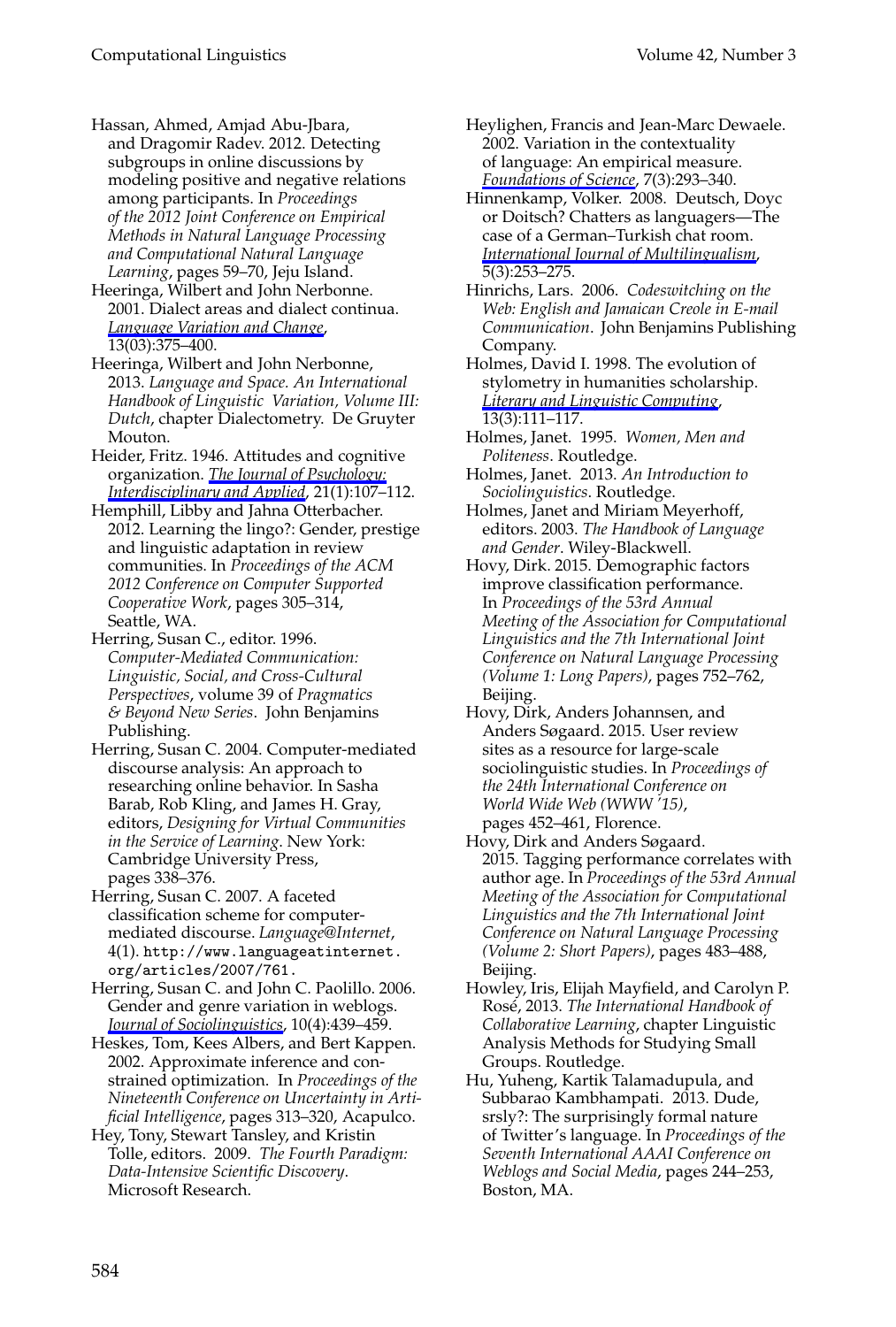Huang, Fei. 2015. Improved Arabic dialect classification with social media data. In *Proceedings of the 2015 Conference on Empirical Methods in Natural Language Processing*, pages 2118–2126, Lisbon.

Huang, Fei and Alexander Yates. 2014. Improving word alignment using linguistic code switching data. In *Proceedings of the 14th Conference of the European Chapter of the Association for Computational Linguistics*, pages 1–9, Gothenburg.

Huffaker, David. 2010. Dimensions of leadership and social influence in online communities. *[Human](http://www.mitpressjournals.org/action/showLinks?crossref=10.1111%2Fj.1468-2958.2010.01390.x) [Communication Research](http://www.mitpressjournals.org/action/showLinks?crossref=10.1111%2Fj.1468-2958.2010.01390.x)*, 36(4):593–617.

Huffaker, David, Joseph Jorgensen, Francisco Iacobelli, Paul Tepper, and Justine Cassell. 2006. Computational measures for language similarity across time in online communities. In *Proceedings of the HLT-NAACL 2006 Workshop on Analyzing Conversations in Text and Speech*, pages 15–22, New York, NY.

Hughes, Baden, Timothy Baldwin, Steven Bird, Jeremy Nicholson, and Andrew Mackinlay. 2006. Reconsidering language identification for written language resources. In *Proceedings of the Fifth International Conference on Language Resources and Evaluation (LREC'06)*, pages 485–488, Genoa.

Hyland, Ken. 2004. *Disciplinary Discourses: Social Interactions in Academic Writing*. Ann Arbor: University of Michigan Press.

Jain, Mahaveer, John McDonough, Gahgene Gweon, Bhiksha Raj, and Carolyn P. Rosé. 2012. An unsupervised dynamic Bayesian network approach to measuring speech style accommodation. In *Proceedings of the 13th Conference of the European Chapter of the Association for Computational Linguistics*, pages 787–797, Avignon.

Janin, Adam, Don Baron, Jane Edwards, Dan Ellis, David Gelbart, Nelson Morgan, Barbara Peskin, Thilo Pfau, Elizabeth Shriberg, Andreas Stolcke, and Chuck Wooters. 2003. The ICSI meeting corpus. In *Proceedings of 2013 IEEE International Conference on Acoustics, Speech, and Signal Processing (ICASSP '03)*, pages 364–367, Hong Kong.

Johannsen, Anders, Dirk Hovy, and Anders Søgaard. 2015. Cross-lingual syntactic variation over age and gender. In *Proceedings of the Nineteenth Conference on Computational Natural Language Learning*, pages 103–112, Beijing.

Jones, Simon, Rachel Cotterill, Nigel Dewdney, Kate Muir, and Adam Joinson. 2014. Finding Zelig in text: A measure for normalising linguistic accommodation. In *Proceedings of COLING 2014, the 25th International Conference on Computational Linguistics: Technical Papers*, pages 455–465, Dublin.

Jørgensen, Anna, Dirk Hovy, and Anders Søgaard. 2015. Challenges of studying and processing dialects in social media. In *Proceedings of the ACL 2015 Workshop on Noisy User-generated Text*, pages 9–18, Beijing.

Joshi, Aravind K. 1982. Processing of sentences with intra-sentential code-switching. In *Coling 1982: Proceedings of the Ninth International Conference on Computational Linguistics*, pages 145–150, Prague.

Joshi, Mahesh, William W. Cohen, Mark Dredze, and Carolyn P. Rosé. 2012. Multi-domain learning: When do domains matter? In *Proceedings of the 2012 Joint Conference on Empirical Methods in Natural Language Processing and Computational Natural Language Learning*, pages 1302–1312, Jeju Island.

Joshi, Mahesh, Mark Dredze, William W. Cohen, and Carolyn P. Rosé. 2013. What's in a domain? Multi-domain learning for multi-attribute data. In *Proceedings of NAACL-HLT 2013*, pages 685–690, Atlanta, GA.

Jurafsky, Dan, Rajesh Ranganath, and Dan McFarland. 2009. Extracting social meaning: Identifying interactional style in spoken conversation. In *Proceedings of Human Language Technologies: The 2009 Annual Conference of the North American Chapter of the Association for Computational Linguistics*, pages 638–646, Boulder, CO.

Jurgens, David, Stefan Dimitrov, and Derek Ruths. 2014. Twitter users #codeswitch hashtags! #moltoimportante #wow. In *Proceedings of the First Workshop on Computational Approaches to Code Switching*, pages 51–61, Doha.

Kershaw, Daniel, Matthew Rowe, and Patrick Stacey. 2016. Towards modelling language innovation acceptance in online social networks. In *Proceedings of the Ninth ACM International Conference on Web Search and Data Mining*, pages 553–562, San Francisco, CA.

Kim, Suin, Ingmar Weber, Li Wei, and Alice Oh. 2014. Sociolinguistic analysis of Twitter in multilingual societies. In *Proceedings of the 25th ACM Conference on Hypertext and Social Media*, pages 243–248, Santiago.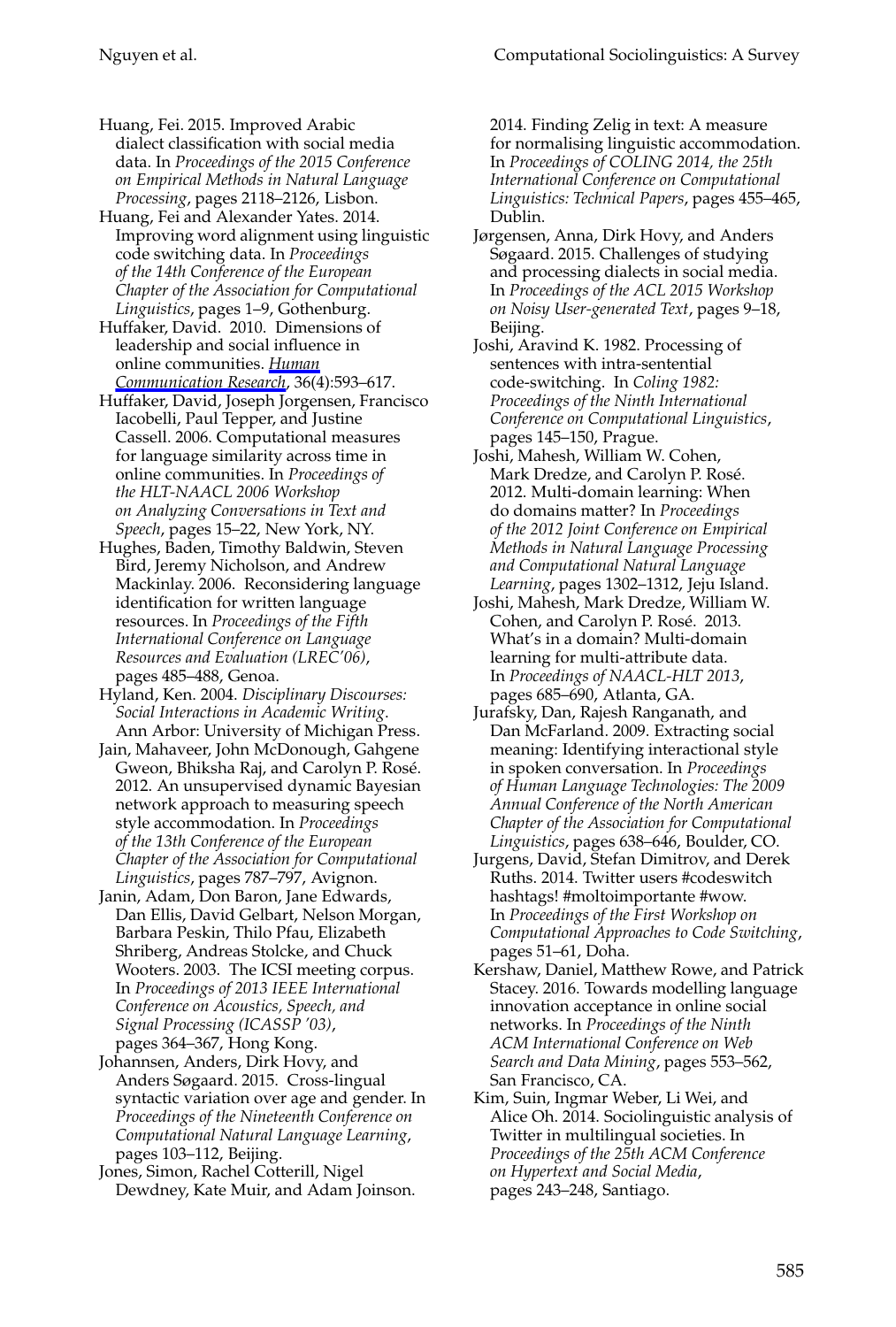- King, Ben and Steven Abney. 2013. Labeling the languages of words in mixed-language documents using weakly supervised methods. In *Proceedings of the 2013 Conference of the North American Chapter of the Association for Computational Linguistics: Human Language Technologies*, pages 1110–1119, Atlanta, GA.
- King, Ben, Dragomir Radev, and Steven Abney. 2014. Experiments in sentence language identification with groups of similar languages. In *Proceedings of the First Workshop on Applying NLP Tools to Similar Languages, Varieties and Dialects*, pages 146–154, Dublin.
- Klavans, Judith L. and Philip Resnik, editors. 1996. *The Balancing Act: Combining Symbolic and Statistical Approaches to Language*. Cambridge, MA: MIT Press.
- Klimt, Bryan and Yiming Yang. 2004. The Enron corpus: A new dataset for email classification research. In *Proceedings of the 15th European Conference on Machine Learning (ECML 2004)*, pages 217–226, Pisa.
- Kokkos, Athanasios and Theodoros Tzouramanis. 2014. A robust gender inference model for online social networks and its application to LinkedIn and Twitter. *First Monday*, 19(9). http://dx.doi.org/ 10.5210/fm.v19i9.5216.
- Koller, Daphne and Nir Friedman. 2009. *Probabilistic Graphical Models: Principles and Techniques*. Cambridge, MA: MIT Press.
- Kooti, Farshad, Haeryun Yang, Meeyoung Cha, Krishna Gummadi, and Winter Mason. 2012. The emergence of conventions in online social networks. In *Proceedings of the Sixth International AAAI Conference on Weblogs and Social Media*, pages 194–201, Dublin.
- Koppel, Moshe, Shlomo Argamon, and Anat Rachel Shimoni. 2002. Automatically categorizing written texts by author gender. *[Literary and Linguistic Computing](http://www.mitpressjournals.org/action/showLinks?crossref=10.1093%2Fllc%2F17.4.401)*, 17(4):401–412.
- Krippendorff, Klaus, 2013. *Content Analysis: An Introduction to Its Methodology*, chapter Validity. SAGE Publications.
- Krishnan, Vinodh and Jacob Eisenstein. 2015. "You're Mr. Lebowski, I'm the dude": Inducing address term formality in signed social networks. In *Proceedings of the 2015 Conference of the North American Chapter of the Association for Computational Linguistics: Human Language Technologies*, pages 1616–1626, Denver, CO.
- Labov, William. 1966. *The Social Stratification of English in New York City*. Washington, DC: Center for Applied Linguistics.
- Labov, William. 1972. *Sociolinguistic Patterns*. Philadelphia: University of Pennsylvania Press.
- Labov, William. 1994. *Principles of Linguistic Change, Volume I, Internal Factors*. Wiley-Blackwell.
- Labov, William. 2001. *Principles of Linguistic Change, Volume II, Social Factors*. Wiley-Blackwell.
- Lazer, David, Alex Sandy Pentland, Lada Adamic, Sinan Aral, Albert Laszlo Barabasi, Devon Brewer, Nicholas Christakis, Noshir Contractor, James Fowler, Myron Gutmann, Tony Jebara, Gary King, Michael Macy, Deb Roy, and Marshall Van Alstyne. 2009. Life in the network: The coming age of computational social science. *[Science](http://www.mitpressjournals.org/action/showLinks?crossref=10.1126%2Fscience.1167742)*, 323(5915):721–723.
- Lee, David Y.W. 2001. Genres, registers, text types, domains and styles: Clarifying the concepts and navigating a path through the BNC jungle. *Language Learning & Technology*, 5(3):37–72.
- Leemann, Adrian, Marie-José Kolly, Ross Purves, David Britain, and Elvira Glaser. 2016. Crowdsourcing language change with smartphone applications. *[PLoS One](http://www.mitpressjournals.org/action/showLinks?crossref=10.1371%2Fjournal.pone.0143060)*, 11(1):e0143060. doi:10.1371./journal.pone.0143060.
- Leskovec, Jure, Daniel Huttenlocher, and Jon Kleinberg. 2010. Signed networks in social media. In *Proceedings of the SIGCHI Conference on Human Factors in Computing Systems*, pages 1361–1370, Atlanta, GA.
- Levinson, Stephen C. 1983. *Pragmatics*. Cambridge University Press.
- Levitan, Rivka, Agustin Gravano, and Julia Hirschberg. 2011. Entrainment in speech preceding backchannels. In *Proceedings of the 49th Annual Meeting of the Association for Computational Linguistics: Human Language Technologies*, pages 113–117, Portland, OR.
- Li, Ying and Pascale Fung. 2012. Code-switch language model with inversion constraints for mixed language speech recognition. In *Proceedings of COLING 2012: Technical Papers*, pages 1671–1680, Mumbai.
- Liao, Lizi, Jing Jiang, Ying Ding, Heyan Huang, and Ee-Peng Lim. 2014. Lifetime lexical variation in social media. In *Proceedings of the Twenty-Eighth AAAI Conference on Artificial Intelligence*, pages 1643–1649, Québec City.
- Ling, Wang, Guang Xiang, Chris Dyer, Alan Black, and Isabel Trancoso. 2013. Microblogs as parallel corpora. In *Proceedings of the 51st Annual Meeting of the Association for Computational Linguistics*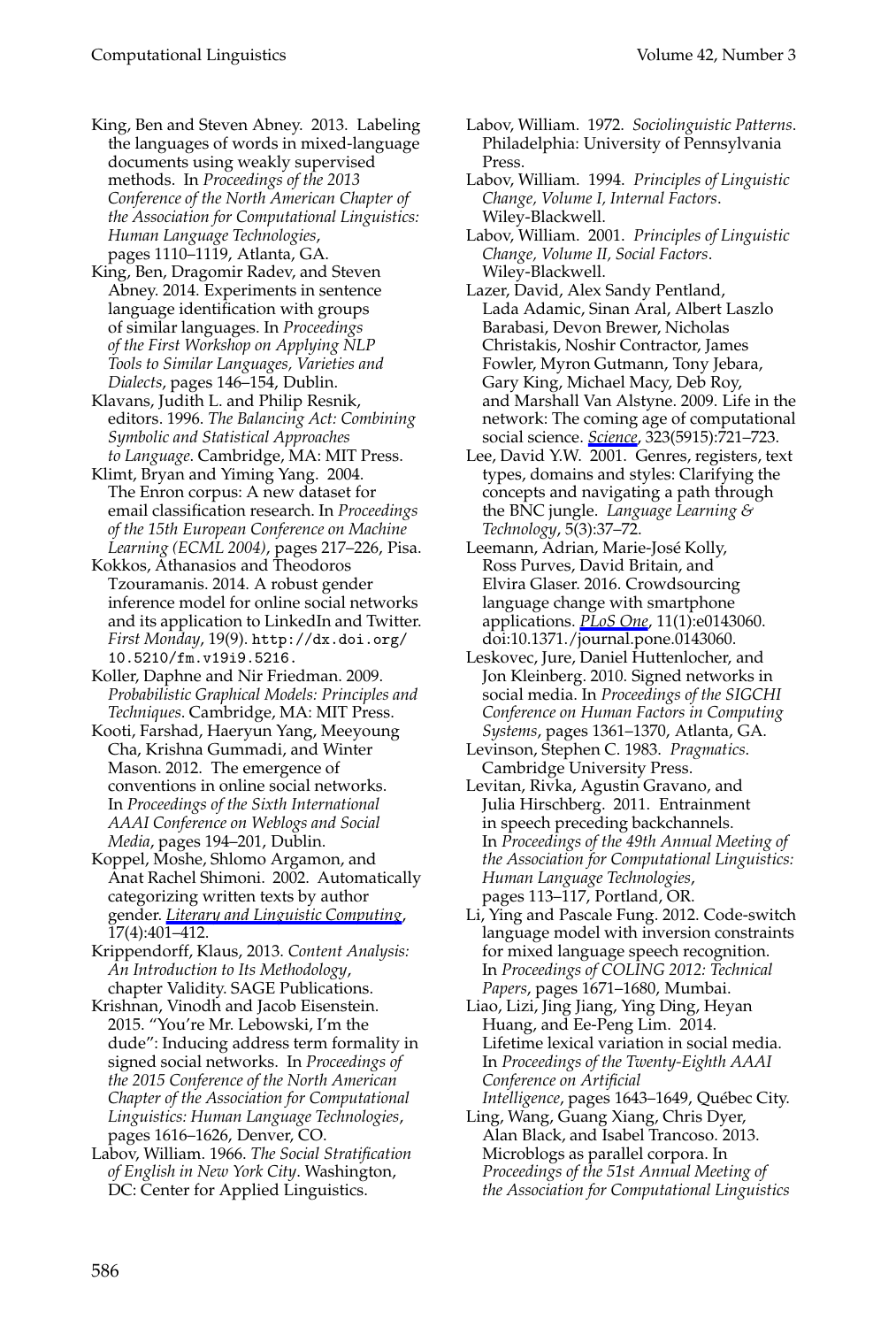*(Volume 1: Long Papers)*, pages 176–186, Sofia.

Lui, Marco, Jey Han Lau, and Timothy Baldwin. 2014. Automatic detection and language identification of multilingual documents. *Transactions of the Association for Computational Linguistics*, 2(1):27–40.

Makatchev, Maxim and Reid Simmons. 2011. Perception of personality and naturalness through dialogues by native speakers of American English and Arabic. In *Proceedings of the SIGDIAL 2011 Conference*, pages 286–293, Portland, OR.

Mallinson, Christine, Becky Childs, and Gerard Van Herk, editors. 2013. *Data Collection in Sociolinguistics: Methods and Applications*. Routledge.

Mann, William C. and Sandra A. Thompson. 1988. Rhetorical structure theory: Toward a functional theory of text organization. *Text*, 8(3):243–281.

Manning, Christopher D. 2015. Computational linguistics and deep learning. *[Computational Linguistics](http://www.mitpressjournals.org/action/showLinks?system=10.1162%2FCOLI_a_00239)*, 41(4):701–707.

Martin, James R. and David Rose. 2003. *Working with Discourse: Meaning Beyond the Clause*. Continuum.

Martin, James R. and Peter R. R. White. 2005. *The Language of Evaluation: Appraisal in English*. Palgrave Macmillan.

Marwick, Alice E. and danah boyd. 2011. I tweet honestly, I tweet passionately: Twitter users, context collapse, and the imagined audience. *[New Media &](http://www.mitpressjournals.org/action/showLinks?crossref=10.1177%2F1461444810365313) [Society](http://www.mitpressjournals.org/action/showLinks?crossref=10.1177%2F1461444810365313)*, 13(1):114–133.

Mayfield, Elijah, M. Barton Laws, Ira B. Wilson, and Carolyn P. Rosé. 2014. Automating annotation of information-giving for analysis of clinical conversation. *[Journal of the American](http://www.mitpressjournals.org/action/showLinks?crossref=10.1136%2Famiajnl-2013-001898) [Medical Informatics Association](http://www.mitpressjournals.org/action/showLinks?crossref=10.1136%2Famiajnl-2013-001898)*, 21(1):122–128.

McNamee, Paul. 2005. Language identification: A solved problem suitable for undergraduate instruction. *Journal of Computing Sciences in Colleges*, 20(3):94–101.

Meyerhoff, Miriam. 2011. *Introducing Sociolinguistics*. Routledge.

Michael, Loizos and Jahna Otterbacher. 2014. Write like I write: Herding in the language of online reviews. In *Proceedings of the Eighth International AAAI Conference on Weblogs and Social Media*, pages 356–365, Ann Arbor, MI.

Mikolov, Tomas, Kai Chen, Greg Corrado, and Jeffrey Dean. 2013. Efficient estimation of word representations in vector space. In *Proceedings of ICLR Workshop*. https://sites.google.com/ site/representationlearning2013/ call-for-papers.

Milroy, James and Lesley Milroy, 1978. *Belfast: Change and Variation in an Urban Vernacular.* In Trudgill, Peter, Sociolinguistic Patterns in British English, pages 19–36, London: Edward Arnold.

Milroy, James and Lesley Milroy. 1985. Linguistic change, social network and speaker innovation. *[Journal of Linguistics](http://www.mitpressjournals.org/action/showLinks?crossref=10.1017%2FS0022226700010306)*, 21(2):339–384.

Milroy, Lesley and Matthew Gordon. 2003. *Sociolinguistics: Method and Interpretation*. Wiley-Blackwell.

Mislove, Alan, Sune Lehmann, Yong-Yeol Ahn, Jukka-Pekka Onnela, and J. Niels Rosenquist. 2011. Understanding the demographics of Twitter users. In *Proceedings of the Fifth International AAAI Conference on Weblogs and Social Media*, pages 554–557, Barcelona.

Mocanu, Delia, Andrea Baronchelli, Nicola Perra, Bruno Gonçalves, Qian Zhang, and Alessandro Vespignani. 2013. The Twitter of Babel: Mapping world languages through microblogging platforms. *[PLoS One](http://www.mitpressjournals.org/action/showLinks?crossref=10.1371%2Fjournal.pone.0061981)*, 8(4):e61981.

Morrow, Raymond A. and David D. Brown, 1994. *Contemporary Social Theory: Critical Theory and Methodology*, chapter Deconstructing the Conventional Discourse of Methodology: Quantitative versus Qualitative Methods. SAGE Publications.

Mubarak, Hamdy and Kareem Darwish. 2014. Using Twitter to collect a multi-dialectal corpus of Arabic. In *Proceedings of the EMNLP 2014 Workshop on Arabic Natural Language Processing (ANLP)*, pages 1–7, Doha.

Mukherjee, Arjun and Bing Liu. 2010. Improving gender classification of blog authors. In *Proceedings of the 2010 Conference on Empirical Methods in Natural Language Processing*, pages 207–217, Cambridge, MA.

Myers-Scotton, Carol. 1995. *Social Motivations for Codeswitching: Evidence from Africa*. Oxford: Clarendon.

Myers-Scotton, Carol. 2002. *Contact Linguistics: Bilingual Encounters and Grammatical Outcomes*. Oxford: Oxford University Press.

Nerbonne, John. 2009. Data-driven dialectology. *[Language and Linguistics](http://www.mitpressjournals.org/action/showLinks?crossref=10.1111%2Fj.1749-818X.2008.00114.x) [Compass](http://www.mitpressjournals.org/action/showLinks?crossref=10.1111%2Fj.1749-818X.2008.00114.x)*, 3(1):175–198.

Nerbonne, John and Martijn Wieling. 2015. Statistics for aggregate variationist analyses. In Charles Boberg, John Nerbonne, and Dominic Watt, editors,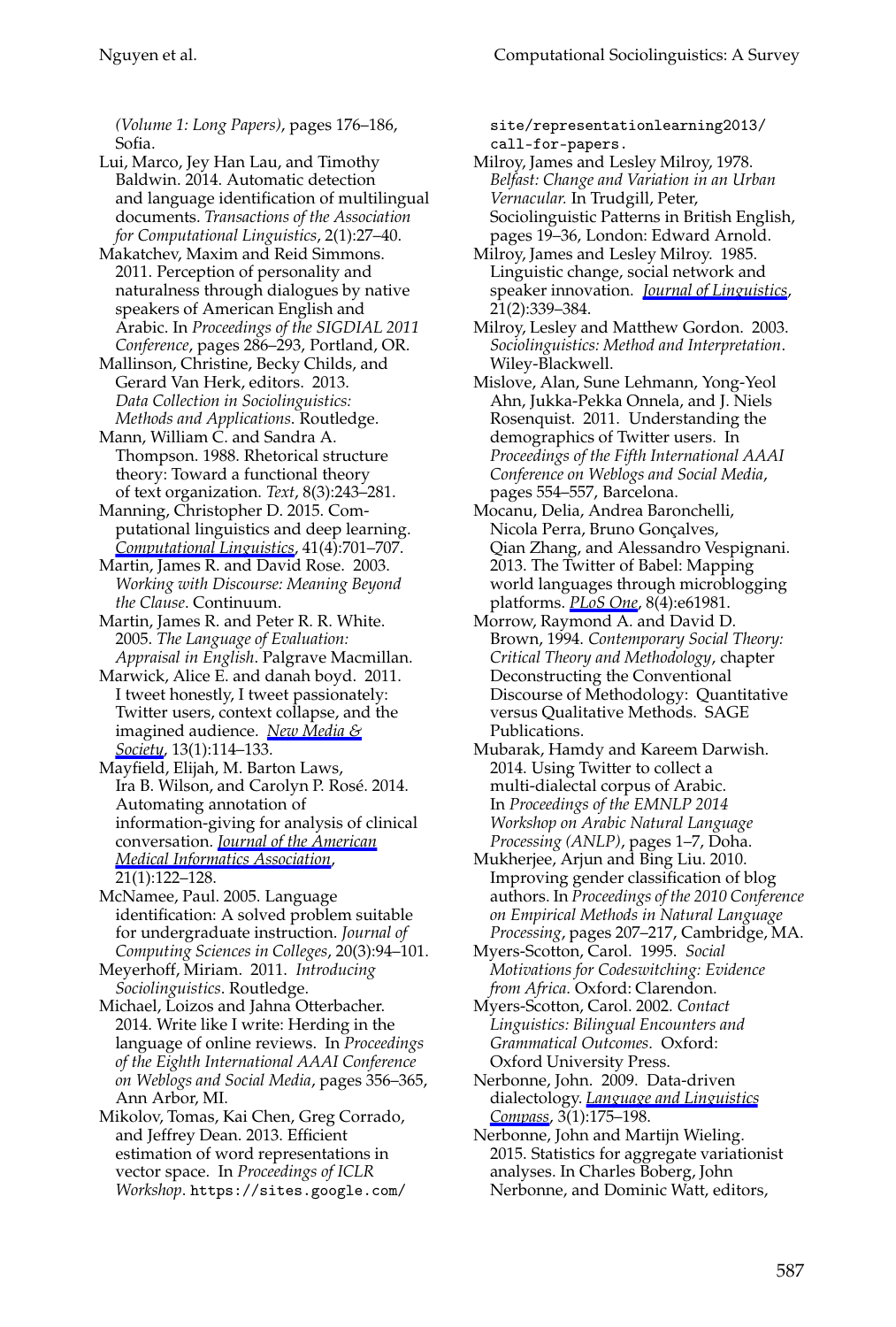*Handbook of Dialectology*. Boston: Wiley.

Nguyen, Dong and A. Seza Doğruöz. 2013. Word level language identification in online multilingual communication. In *Proceedings of the 2013 Conference on Empirical Methods in Natural Language Processing*, pages 857–862, Seattle, WA.

Nguyen, Dong, Rilana Gravel, Dolf Trieschnigg, and Theo Meder. 2013. "How old do you think I am?" A study of language and age in Twitter. In *Proceedings of the Seventh International AAAI Conference on Weblogs and Social Media*, pages 439–448, Boston, MA.

Nguyen, Dong and Carolyn P. Rosé. 2011. Language use as a reflection of socialization in online communities. In *Proceedings of the Workshop on Language in Social Media (LSM 2011)*, pages 76–85, Portland, OR.

Nguyen, Dong, Noah A. Smith, and Carolyn P. Rosé. 2011. Author age prediction from text using linear regression. In *Proceedings of the 5th ACL-HLT Workshop on Language Technology for Cultural Heritage, Social Sciences, and Humanities*, pages 115–123, Portland, OR.

Nguyen, Dong, Dolf Trieschnigg, and Leonie Cornips. 2015. Audience and the use of minority languages on Twitter. In *Proceedings of the Ninth International AAAI Conference on Web*

*and Social Media*, pages 666–669, Oxford. Nguyen, Dong, Dolf Trieschnigg, A. Seza Doğruöz, Rilana Gravel, Mariët Theune, Theo Meder, and Franciska de Jong. 2014. Why gender and age prediction from tweets is hard: Lessons from a crowdsourcing experiment. In *Proceedings of COLING 2014, the 25th International Conference on Computational Linguistics: Technical Papers*, pages 1950–1961, Dublin.

Nguyen, Dong, Dolf Trieschnigg, and Theo Meder. 2014. Tweetgenie: Development, evaluation, and lessons learned. In *Proceedings of COLING 2014, the 25th International Conference on Computational Linguistics: System Demonstrations*, pages 62–66, Dublin.

Nguyen, Viet-An, Jordan Boyd-Graber, Philip Resnik, Deborah A. Cai, Jennifer E. Midberry, and Yuanxin Wang. 2014. Modeling topic control to detect influence in conversations using nonparametric topic models. *[Machine Learning](http://www.mitpressjournals.org/action/showLinks?crossref=10.1007%2Fs10994-013-5417-9)*, 95(3):381–421.

Niederhoffer, Kate G. and James W. Pennebaker. 2002. Linguistic style matching in social interaction.

*[Journal of Language and Social Psychology](http://www.mitpressjournals.org/action/showLinks?crossref=10.1177%2F026192702237953)*, 21(4):337–360.

Noble, Bill and Raquel Fernández. 2015. Centre stage: How social network position shapes linguistic coordination. In *Proceedings of the 6th Workshop on Cognitive Modeling and Computational Linguistics*, pages 29–38, Denver, CO.

Nowson, Scott and Jon Oberlander. 2006. The identity of bloggers: Openness and gender in personal weblogs. In *AAAI Spring Symposium: Computational Approaches to Analyzing Weblogs*, pages 163–167, Palo Alto, CA.

Nowson, Scott, Jon Oberlander, and Alastair J. Gill. 2005. Weblogs, genres and individual differences. In *Proceedings of the 27th Annual Conference of the Cognitive Science Society*, pages 1666–1671, Stresa.

Otterbacher, Jahna. 2010. Inferring gender of movie reviewers: Exploiting writing style, content and metadata. In *Proceedings of the 19th ACM International Conference on Information and Knowledge Management*, pages 369–378, Toronto.

Paolillo, John C. 2001. Language variation on Internet Relay Chat: A social network approach. *[Journal of Sociolinguistics](http://www.mitpressjournals.org/action/showLinks?crossref=10.1111%2F1467-9481.00147)*, 5(2):180–213.

Papalexakis, Evangelos E., Dong Nguyen, and A. Seza Doğruöz. 2014. Predicting code-switching in multilingual communication for immigrant communities. In *Proceedings of the First Workshop on Computational Approaches to Code Switching*, pages 42–50, Doha.

Pavalanathan, Umashanthi and Jacob Eisenstein. 2015a. Audience-modulated variation in online social media. *[American Speech](http://www.mitpressjournals.org/action/showLinks?crossref=10.1215%2F00031283-3130324)*, 90(2):187–213.

Pavalanathan, Umashanthi and Jacob Eisenstein. 2015b. Confounds and consequences in geotagged Twitter data. In *Proceedings of the 2015 Conference on Empirical Methods in Natural Language Processing*, pages 2138–2148, Lisbon.

Pechenick, Eitan Adam, Christopher M. Danforth, and Peter Sheridan Dodds. 2015. Characterizing the Google books corpus: Strong limits to inferences of socio-cultural and linguistic evolution. *[PLoS One](http://www.mitpressjournals.org/action/showLinks?crossref=10.1371%2Fjournal.pone.0137041)*, 10(10):1–24.

Peersman, Claudia, Walter Daelemans, and Leona Van Vaerenbergh. 2011. Predicting age and gender in online social networks. In *Proceedings of the 3rd International Workshop on Search and Mining User-Generated Contents (SMUC '11)*, pages 37–44, Glasgow.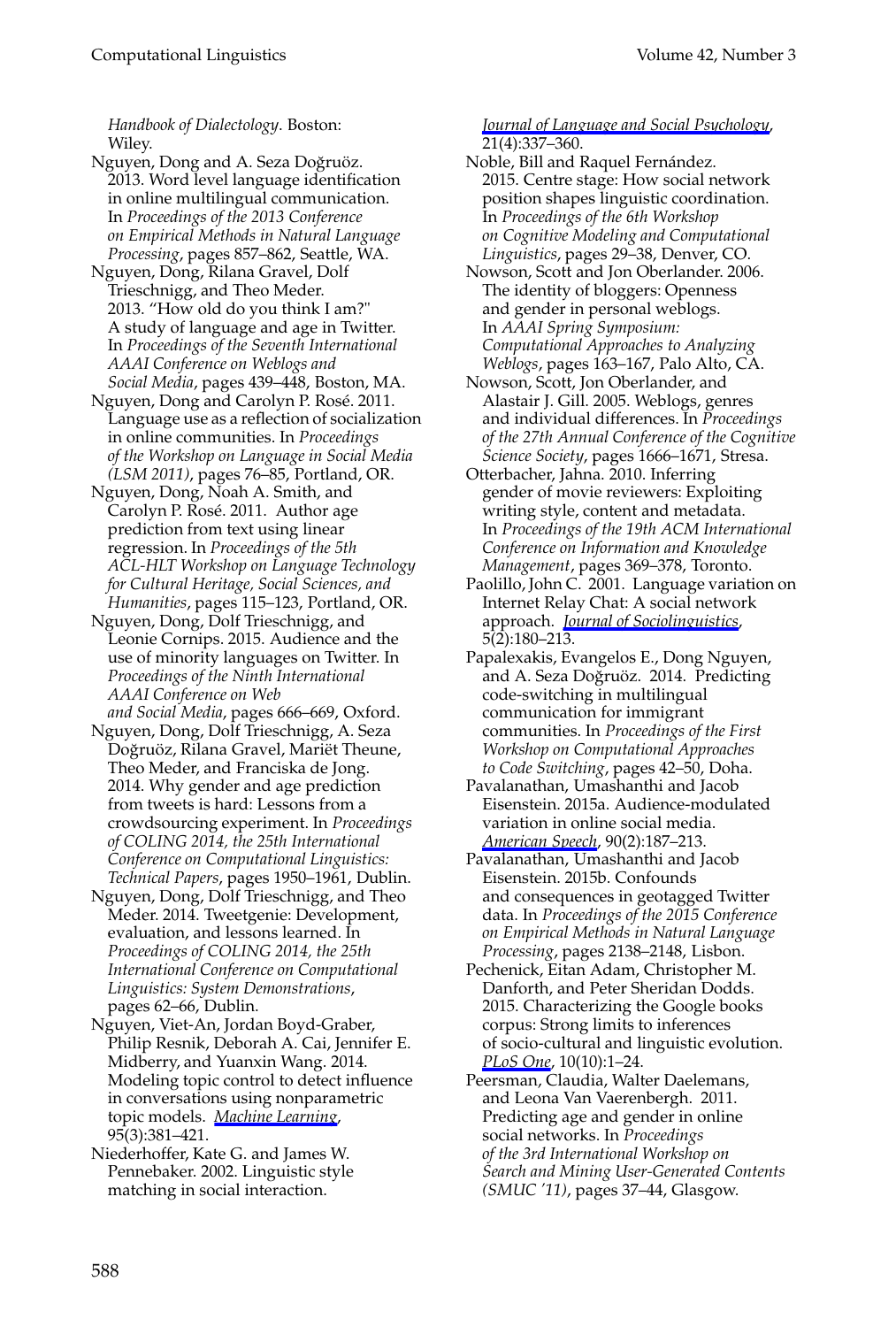Peirsman, Yves, Dirk Geeraerts, and Dirk Speelman. 2010. The automatic identification of lexical variation between language varieties. *[Natural](http://www.mitpressjournals.org/action/showLinks?crossref=10.1017%2FS1351324910000161) [Language Engineering](http://www.mitpressjournals.org/action/showLinks?crossref=10.1017%2FS1351324910000161)*, 16(04):469–491.

Peng, Nanyun, Yiming Wang, and Mark Dredze. 2014. Learning polylingual topic models from code-switched social media documents. In *Proceedings of the 52nd Annual Meeting of the Association for Computational Linguistics (Volume 2: Short Papers)*, pages 674–679, Baltimore, MA.

Pennacchiotti, Marco and Ana-Maria Popescu. 2011. A machine learning approach to Twitter user classification. In *Proceedings of the Fifth International AAAI Conference on Weblogs and Social Media*, pages 281–288, Barcelona.

Pennebaker, James W., Martha E. Francis, and Roger J. Booth. 2001. *Linguistic Inquiry and Word Count: LIWC 2001*. Mahwah, NJ: Lawrence Erlbaum.

Peterson, Kelly, Matt Hohensee, and Fei Xia. 2011. Email formality in the workplace: A case study on the Enron corpus. In *Proceedings of the Workshop on Language in Social Media (LSM 2011)*, pages 86–95, Portland, OR.

Pfeffer, Jeffrey and Gerald R. Salancik. 1978. *The External Control of Organizations: A Resource Dependence Perspective*. New York: Harper & Row.

Piergallini, Mario, Seza A. Doğruöz, Phani Gadde, David Adamson, and Carolyn P. Rosé. 2014. Modeling the use of graffiti style features to signal social relations within a multi-domain learning paradigm. In *Proceedings of the 14th Conference of the European Chapter of the Association for Computational Linguistics*, pages 107–115, Gothenburg.

Piotrowski, Michael. 2012. Natural language processing for historical texts. *Synthesis Lectures on Human Language Technologies*.

Poplack, Shana, David Sankoff, and Christopher Miller. 1988. The social correlates and linguistic processes of lexical borrowing and assimilation. *[Linguistics](http://www.mitpressjournals.org/action/showLinks?crossref=10.1515%2Fling.1988.26.1.47)*, 26(1):47–104.

Postmes, Tom, Russell Spears, and Martin Lea. 2000. The formation of group norms in computer-mediated communication. *[Human Communication Research](http://www.mitpressjournals.org/action/showLinks?crossref=10.1111%2Fj.1468-2958.2000.tb00761.x)*, 26(3):341–371.

Prabhakaran, Vinodkumar, Ashima Arora, and Owen Rambow. 2014. Staying on topic: An indicator of power in political

debates. In *Proceedings of the 2014 Conference on Empirical Methods in Natural Language Processing (EMNLP)*, pages 1481–1486, Doha.

Prabhakaran, Vinodkumar, Ajita John, and Dorée D. Seligmann. 2013. Who had the upper hand? Ranking participants of interactions based on their relative power. In *Proceedings of the Sixth International Joint Conference on Natural Language Processing*, pages 365–373, Nagoya.

Prabhakaran, Vinodkumar and Owen Rambow. 2013. Written dialog and social power: Manifestations of different types of power in dialog behavior. In *Proceedings of the Sixth International Joint Conference on Natural Language Processing*, pages 216–224, Nagoya.

Prabhakaran, Vinodkumar, Owen Rambow, and Mona Diab. 2012a. Predicting overt display of power in written dialogs. In *Proceedings of the 2012 Conference of the North American Chapter of the Association for Computational Linguistics: Human Language Technologies*, pages 518–522, Montréal.

Prabhakaran, Vinodkumar, Owen Rambow, and Mona Diab. 2012b. Who's (really) the boss? Perception of situational power in written interactions. In *Proceedings of COLING 2012*, pages 2259–2274, Mumbai.

Prabhakaran, Vinodkumar, Emily E. Reid, and Owen Rambow. 2014. Gender and power: How gender and gender environment affect manifestations of power. In *Proceedings of the 2014 Conference on Empirical Methods in Natural Language Processing (EMNLP)*, pages 1965–1976, Doha.

Prager, John M. 1999. Linguini: Language identification for multilingual documents. In *Proceedings of the 32nd Annual Hawaii International Conference on Systems Sciences*, Maui, HI.

Preoțiuc-Pietro, Daniel, Vasileios Lampos, and Nikolaos Aletras. 2015. An analysis of the user occupational class through Twitter content. In *Proceedings of the 53rd Annual Meeting of the Association for Computational Linguistics and the 7th International Joint Conference on Natural Language Processing (Volume 1: Long Papers)*, pages 1754–1764, Beijing.

Preoțiuc-Pietro, Daniel, Svitlana Volkova, Vasileios Lampos, Yoram Bachrach, and Nikolaos Aletras. 2015. Studying user income through language, behaviour and affect in social media. *PLoS One*, 10(9).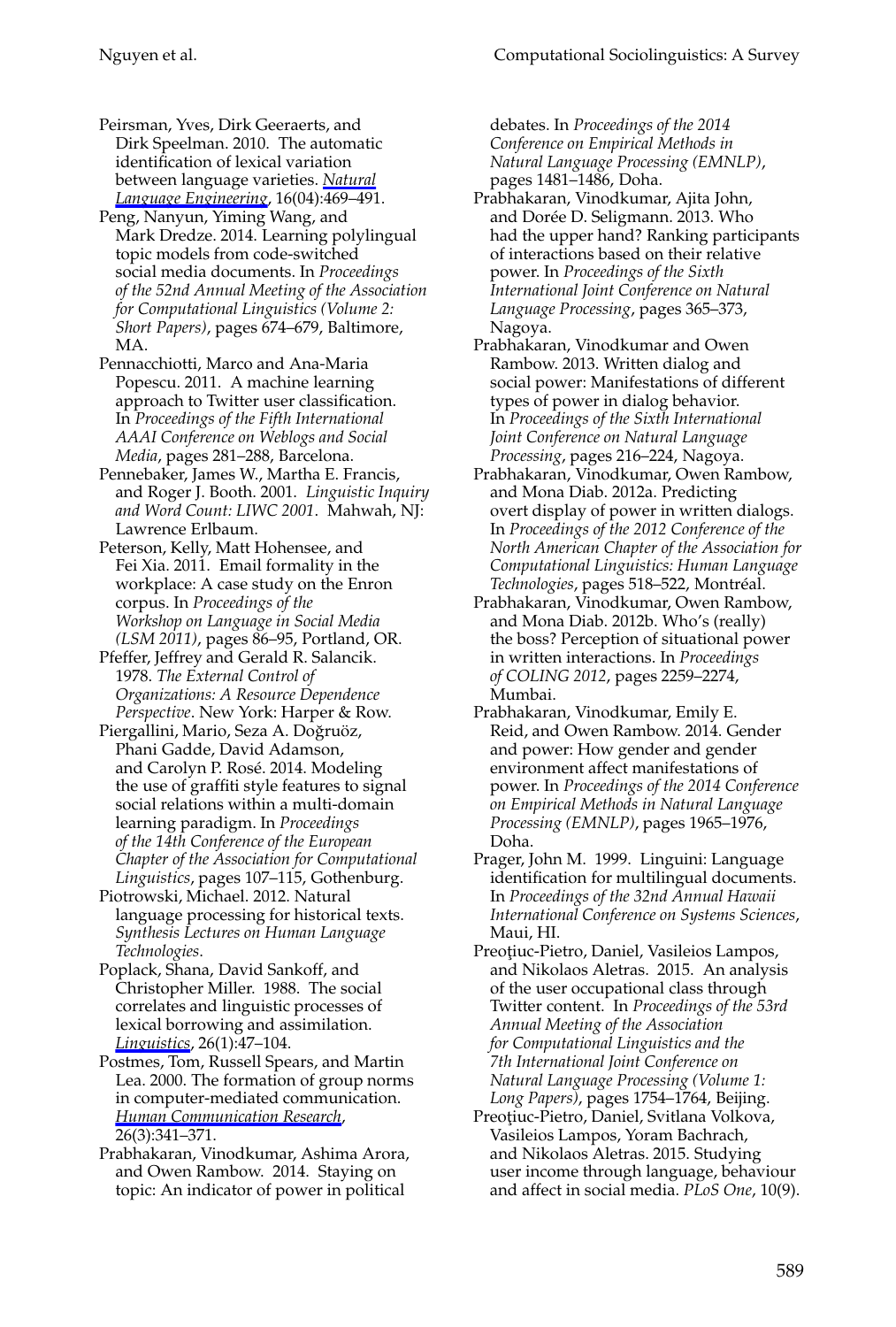Prokić, Jelena, Çağrı Çöltekin, and John Nerbonne. 2012. Detecting shibboleths. In *Proceedings of the EACL 2012 Joint Workshop of LINGVIS & UNCLH*, pages 72–80, Avignon.

Quercia, Daniele, Jonathan Ellis, Licia Capra, and Jon Crowcroft. 2011. In the mood for being influential on Twitter. In *Proceedings of the 3rd IEEE International Conference on Social Computing*, pages 307–314, Boston, MA.

Rabe-Hesketh, Sophia and Anders Skrondal. 2012. *Multilevel and Longitudinal Modeling Using Stata*. Stata Press.

Rabe-Hesketh, Sophia, Anders Skrondal, and Andrew Pickles. 2004. GLLAMM manual. U.C. Berkeley Division of Biostatistics Working Paper Series, Paper 160.

Raghavan, Sindhu, Adriana Kovashka, and Raymond Mooney. 2010. Authorship attribution using probabilistic context-free grammars. In *Proceedings of the ACL 2010 Conference Short Papers*, pages 38–42, Uppsala.

Rangel, Francisco, Paolo Rosso, Irina Chugur, Martin Potthast, Martin Trenkmann, Benno Stein, Ben Verhoeven, and Walter Daelemans. 2014. Overview of the 2nd author profiling task at PAN 2014. In *CLEF 2014 Evaluation Labs and Workshop—Working Notes Papers*, Sheffield.

Rangel, Francisco, Paolo Rosso, Moshe Koppel, Efstathios Stamatatos, and Giacomo Inches. 2013. Overview of the author profiling task at PAN 2013. *CLEF 2013 Evaluation Labs and Workshop— Working Notes Papers*, Valencia. https://www.clef-initiative.eu/ edition/clef2013/working-notes.

Rao, Delip, Michael J. Paul, Clayton Fink, David Yarowsky, Timothy Oates, and Glen Coppersmith. 2011. Hierarchical bayesian models for latent attribute detection in social media. In *Proceedings of the Fifth International AAAI Conference on Weblogs and Social Media*, pages 598–601, Barcelona.

Rao, Delip, David Yarowsky, Abhishek Shreevats, and Manaswi Gupta. 2010. Classifying latent user attributes in Twitter. In *Proceedings of the 2nd international workshop on search and mining user-generated contents (SMUC '10)*, pages 37–44, Toronto.

Ribeiro, Branca Telles. 2006. Footing, positioning, voice. Are we talking about the same things? In Anna De Fina, Deborah Schiffrin, and Michael Bamberg, editors, *Discourse and Identity*. Cambridge University Press, pages 48–82.

Richards, Keith. 2006. *Language and Professional Identity: Aspects of Collaborative Interaction*. Palgrave Macmillan.

Romaine, Suzanne. 1995. *Bilingualism* (2nd edition). Malden, MA: Blackwell Publishers.

Rosé, Carolyn P., in press. *International Handbook of the Learning Sciences*, chapter Learning Analytics in the Learning Sciences. Taylor & Francis.

Rosé, Carolyn P. and Alla Tovares, 2015. *Socializing Intelligence Through Academic Talk and Dialogue*, chapter ''What sociolinguistics and machine learning have to say to one another about interaction analysis." Washington, DC: American Educational Research Association.

Rosé, Carolyn P., Yi-Chia Wang, Yue Cui, Jaime Arguello, Karsten Stegmann, Armin Weinberger, and Frank Fischer. 2008. Analyzing collaborative learning processes automatically: Exploiting the advances of computational linguistics in computer-supported collaborative learning. *[International](http://www.mitpressjournals.org/action/showLinks?crossref=10.1007%2Fs11412-007-9034-0) [Journal of Computer-Supported](http://www.mitpressjournals.org/action/showLinks?crossref=10.1007%2Fs11412-007-9034-0) [Collaborative Learning](http://www.mitpressjournals.org/action/showLinks?crossref=10.1007%2Fs11412-007-9034-0)*, 3(3):237–271.

Rosenthal, Sara and Kathleen McKeown. 2011. Age prediction in blogs: A study of style, content, and online behavior in pre- and post-social media generations. In *Proceedings of the 49th Annual Meeting of the Association for Computational Linguistics: Human Language Technologies*, pages 763–772, Portland, OR.

Sankoff, Gillian, 2006. *Encyclopedia of Language and Linguistics*, chapter ''Age: Apparent time and real time." Amsterdam: Elsevier.

Sap, Maarten, Gregory Park, Johannes Eichstaedt, Margaret Kern, David Stillwell, Michal Kosinski, Lyle Ungar, and Andrew Hansen Schwartz. 2014. Developing age and gender predictive lexica over social media. In *Proceedings of the 2014 Conference on Empirical Methods in Natural Language Processing (EMNLP)*, pages 1146–1151, Doha.

Sarawgi, Ruchita, Kailash Gajulapalli, and Yejin Choi. 2011. Gender attribution: Tracing stylometric evidence beyond topic and genre. In *Proceedings of the Fifteenth Conference on Computational Natural Language Learning*, pages 78–86, Portland, OR.

Schegloff, Emanuel A. 2007. *Sequence Organization in Interaction: A Primer in Conversation Analysis*, volume 1. Cambridge University Press.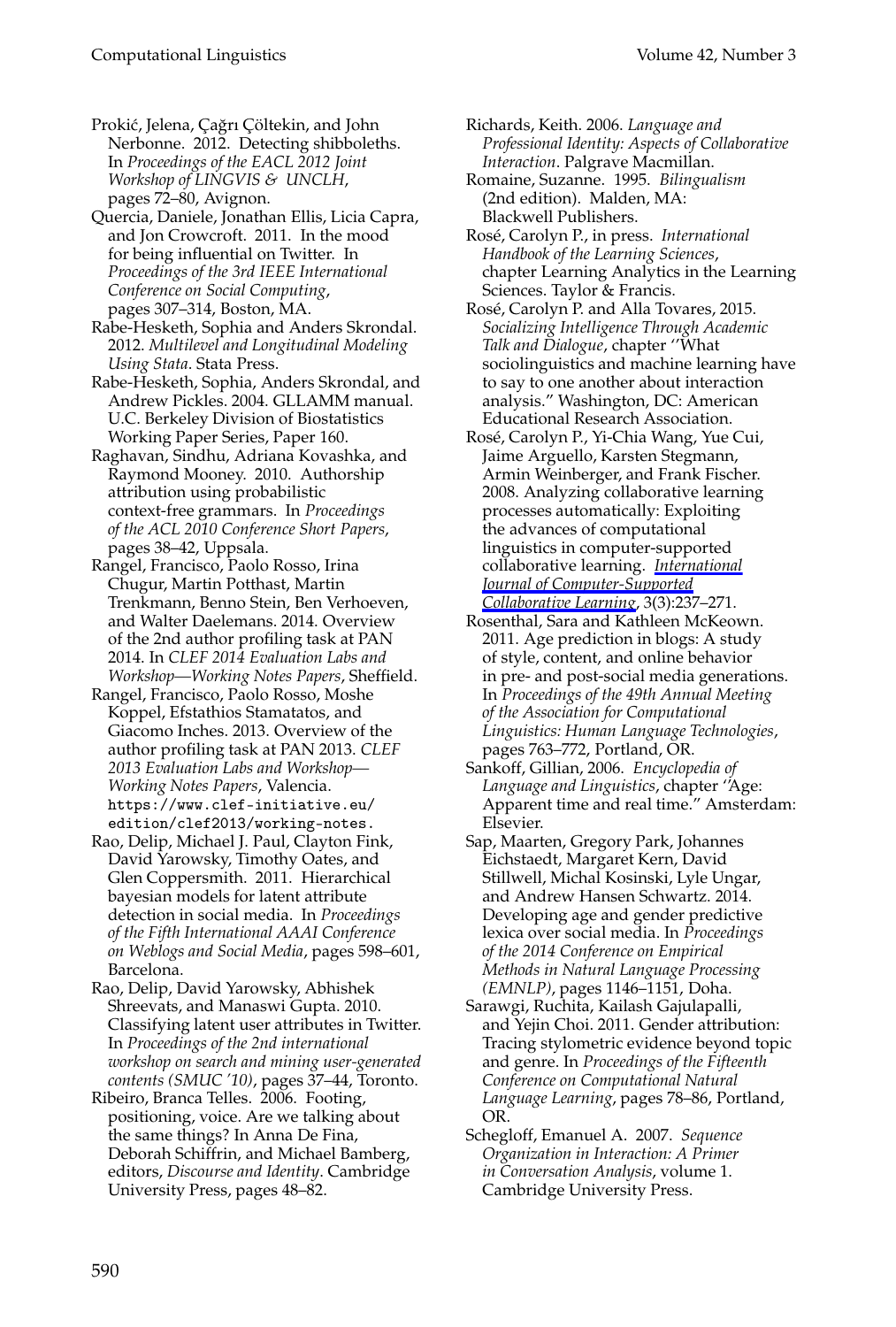Scherrer, Yves and Owen Rambow. 2010. Word-based dialect identification with georeferenced rules. In *Proceedings of the 2010 Conference on Empirical Methods in Natural Language Processing*, pages 1151–1161, Cambridge, MA.

- Schler, Jonathan, Moshe Koppel, Shlomo Argamon, and James W. Pennebaker. 2006. Effects of age and gender on blogging. In *Proceedings of AAAI Spring Symposium on Computational Approaches to Analyzing Weblogs*, pages 199–205, Menlo Park, CA.
- Schneider, Gerold, James Dowdall, and Fabio Rinaldi. 2004. A robust and hybrid deep-linguistic theory applied to large-scale parsing. In *Proceedings of the 3rd Workshop on Robust Methods in Analysis of Natural Language Data (ROMAND 2004)*, pages 14–23, Geneva.
- Schuller, Björn, Stefan Steidl, Anton Batliner, Felix Burkhardt, Laurence Devillers, Christian Müller, and Shrikanth Narayanan. 2010. The INTERSPEECH 2010 paralinguistic challenge. In *INTERSPEECH*, pages 2794–2797, Makuhari.
- Schwartz, H. Andrew, Johannes C. Eichstaedt, Margaret L. Kern, Lukasz Dziurzynski, Stephanie M. Ramones, Megha Agrawal, Achal Shah, Michal Kosinski, David Stillwell, Martin E. P. Seligman, and Lyle H. Ungar. 2013. Personality, gender, and age in the language of social media: The open-vocabulary approach. *[PLoS One](http://www.mitpressjournals.org/action/showLinks?crossref=10.1371%2Fjournal.pone.0073791)*, 8(9):e73791.
- Scissors, Lauren E., Alastair J. Gill, Kathleen Geraghty, and Darren Gergle. 2009. In CMC we trust: The role of similarity. In *Proceedings of the SIGCHI Conference on Human Factors in Computing Systems (CHI '09)*, pages 527–536, Boston, MA.
- Searle, John R. 1969. *Speech Acts: An Essay in the Philosophy of Language*. Cambridge: Cambridge University Press.
- Singh, Sameer. 2001. A pilot study on gender differences in conversational speech on lexical richness measures. *[Literary](http://www.mitpressjournals.org/action/showLinks?crossref=10.1093%2Fllc%2F16.3.251) [and Linguistic Computing](http://www.mitpressjournals.org/action/showLinks?crossref=10.1093%2Fllc%2F16.3.251)*, 16(3):251–264.
- Sloan, Luke, Jeffrey Morgan, Pete Burnap, and Matthew Williams. 2015. Who tweets? Deriving the demographic characteristics of age, occupation and social class from Twitter user meta-data. *PLoS One*, 10(3).
- Snow, David A. and Leon Anderson. 1987. Identity work among the homeless: The verbal construction and avowal of personal identities. *[American Journal](http://www.mitpressjournals.org/action/showLinks?crossref=10.1086%2F228668) [of Sociology](http://www.mitpressjournals.org/action/showLinks?crossref=10.1086%2F228668)*, 92(6):1336–1371.
- Snow, Rion, Brendan O'Connor, Daniel Jurafsky, and Andrew Y. Ng. 2008. Cheap and fast—but is it good?: Evaluating non-expert annotations for natural language tasks. In *Proceedings of the 2008 Conference on Empirical Methods in Natural Language Processing*, pages 254–263, Honolulu, HI.
- Soliz, Jordan and Howard Giles. 2014. Relational and identity processes in communication: A contextual and meta-analytical review of Communication Accommodation Theory. In Elisia L. Cohen, editor, *Communication Yearbook 38*, pages 107–144, Routledge.
- Solorio, Thamar, Elizabeth Blair, Suraj Maharjan, Steven Bethard, Mona Diab, Mahmoud Ghoneim, Abdelati Hawwari, Fahad AlGhamdi, Julia Hirschberg, Alison Chang, and Pascale Fung. 2014. Overview for the first shared task on language identification in code-switched data. In *Proceedings of the First Workshop on Computational Approaches to Code Switching*, pages 62–72, Doha.
- Solorio, Thamar and Yang Liu. 2008a. Learning to predict code-switching points. In *Proceedings of the 2008 Conference on Empirical Methods in Natural Language Processing*, pages 973–981, Honolulu, HI.
- Solorio, Thamar and Yang Liu. 2008b. Part-of-speech tagging for English–Spanish code-switched text. In *Proceedings of the 2008 Conference on Empirical Methods in Natural Language Processing*, pages 1051–1060, Honolulu, HI.
- Stamatatos, Efstathios. 2009. A survey of modern authorship attribution methods. *[Journal of the American Society for Information](http://www.mitpressjournals.org/action/showLinks?crossref=10.1002%2Fasi.21001) [Science and Technology](http://www.mitpressjournals.org/action/showLinks?crossref=10.1002%2Fasi.21001)*, 60(3):538–556.
- Stoop, Wessel and Antal van den Bosch. 2014. Using idiolects and sociolects to improve word prediction. In *Proceedings of the 14th Conference of the European Chapter of the Association for Computational Linguistics*, pages 318–327, Gothenburg.
- Strzalkowski, Tomek, Samira Shaikh, Ting Liu, George Aaron Broadwell, Jenny Stromer-Galley, Sarah Taylor, Umit Boz, Veena Ravishankar, and Xiaoai Ren. 2012. Modeling leadership and influence in multi-party online discourse. In *Proceedings of COLING 2012*, pages 2535–2552, Mumbai.
- Swayamdipta, Swabha and Owen Rambow. 2012. The pursuit of power and its manifestation in written dialog. In *Proceedings of 2012 IEEE Sixth International*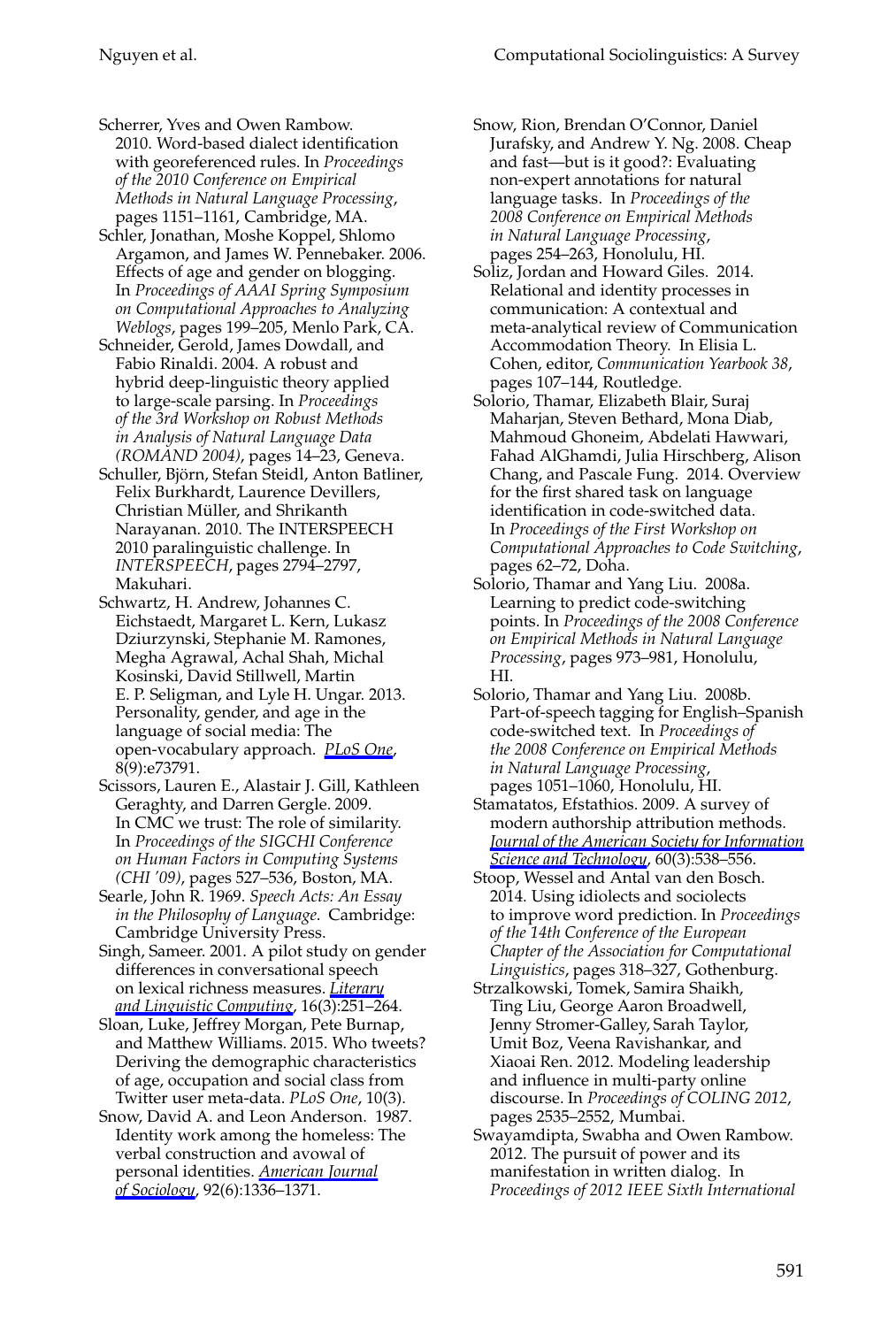*Conference on Semantic Computing (ICSC)*, pages 22–29, Palermo.

- Taboada, Maite and William C. Mann. 2006. Applications of Rhetorical Structure Theory. *[Discourse Studies](http://www.mitpressjournals.org/action/showLinks?crossref=10.1177%2F1461445606064836)*, 8(4):567–588.
- Tagliamonte, Sali A. 2006. *Analysing Sociolinguistic Variation*. Cambridge University Press.
- Tam, Jenny and Craig H. Martell. 2009. Age detection in chat. In *ICSC '09. IEEE International Conference on Semantic Computing*, pages 33–39, Berkeley, CA.
- Tannen, Deborah. 1990. *You Just Don't Understand: Women and Men in Conversation*. Ballantine Books.
- Tannen, Deborah. 1993. *Framing in Discourse*. Oxford University Press.
- Thomason, Sarah G. 2001. *Language Contact: An Introduction*. Edinburgh: Edinburgh University Press.
- Trieschnigg, Dolf, Djoerd Hiemstra, Mariët Theune, Franciska Jong, and Theo Meder. 2012. An exploration of language identification techniques for the Dutch folktale database. In *Proceedings of the Workshop on Adaptation of Language Resources and Tools for Processing Cultural Heritage*, pages 47–51, Istanbul.
- Trudgill, Peter. 1974. *The Social Differentiation of English in Norwich*. Cambridge: Cambridge University Press.
- Trudgill, Peter. 2003. *The Norfolk Dialect*. Norfolk Origins 7. Poppyland Publishing.
- Truong, Khiet P., Gerben J. Westerhof, Sanne M. A. Lamers, and Franciska de Jong. 2014. Towards modeling expressed emotions in oral history interviews: Using verbal and nonverbal signals to track personal narratives. *[Literary](http://www.mitpressjournals.org/action/showLinks?crossref=10.1093%2Fllc%2Ffqu041) [and Linguistic Computing](http://www.mitpressjournals.org/action/showLinks?crossref=10.1093%2Fllc%2Ffqu041)*, 29(4):621–636.
- Tsaliki, Liza. 2003. Globalization and hybridity: The construction of Greekness on the Internet. In Karim Haiderali Karim, editor, *The Media of Diaspora*. Routledge.
- Van Durme, Benjamin. 2012. Streaming analysis of discourse participants. In *Proceedings of the 2012 Joint Conference on Empirical Methods in Natural Language Processing and Computational Natural Language Learning*, pages 48–58, Jeju Island.
- Volkova, Svitlana, Theresa Wilson, and David Yarowsky. 2013. Exploring demographic language variations to improve multilingual sentiment analysis in social media. In *Proceedings of the 2013 Conference on Empirical Methods in Natural Language Processing*, pages 1815–1827, Seattle, WA.
- Voss, Clare, Stephen Tratz, Jamal Laoudi, and Douglas Briesch. 2014. Finding

romanized Arabic dialect in code-mixed tweets. In *Proceedings of the Ninth International Conference on Language Resources and Evaluation (LREC-2014)*, pages 2249–2253, Reykjavik.

- Vyas, Yogarshi, Spandana Gella, Jatin Sharma, Kalika Bali, and Monojit Choudhury. 2014. POS tagging of English–Hindi code-mixed social media content. In *Proceedings of the 2014 Conference on Empirical Methods in Natural Language Processing (EMNLP)*, pages 974–979, Doha.
- Wagner, Suzanne E. 2012. Age grading in sociolinguistic theory. *[Language and](http://www.mitpressjournals.org/action/showLinks?crossref=10.1002%2Flnc3.343) [Linguistics Compass](http://www.mitpressjournals.org/action/showLinks?crossref=10.1002%2Flnc3.343)*, 6(6):371–382.
- Wang, Yafei, David Reitter, and John Yen. 2014. Linguistic adaptation in conversation threads: Analyzing alignment in online health communities. In *Proceedings of the 2014 ACL Workshop on Cognitive Modeling and Computational Linguistics*, pages 55–62, Baltimore, MD.
- Wardhaugh, Ronald. 2011. *An Introduction to Sociolinguistics*. Wiley-Blackwell.
- Wei, Li. 1998. The 'why' and 'how' questions in the analysis of conversational codeswitching. In Peter Auer, editor, *Codeswitching in Conversation: Language, Interaction and Identity,* pages 156–176, London: Routledge.
- Weinreich, Uriel. 1953. Languages in contact. findings and problems. *New York, Linguistic Circle of New York*. The Hague: Mouton.
- Weinreich, Uriel, William Labov, and Marvin I. Herzog. 1968. Empirical foundations for a theory of language change. In Winfred P. Lehmann and Yakov Malkiel, editors, *Directions for Historical Linguistics: A Symposium*. Austin: University of Texas Press, pages 95–188.
- Wen, Miaomiao, Diyi Yang, and Carolyn P. Rosé. 2014a. Linguistic reflections of student engagement in massive open online courses. In *Proceedings of the Eighth International AAAI Conference on Weblogs and Social Media*, pages 525–534, Ann Arbor, MI.
- Wen, Miaomiao, Diyi Yang, and Carolyn P. Rosé. 2014b. Sentiment analysis in MOOC discussion forums: What does it tell us? In *Proceedings of the 7th International Conference on Educational Data Mining*, pages 130–137, London.
- West, Robert, Hristo S. Paskov, Jure Leskovec, and Christopher Potts. 2014. Exploiting social network structure for person-to-person sentiment analysis. *Transactions of the Association of*